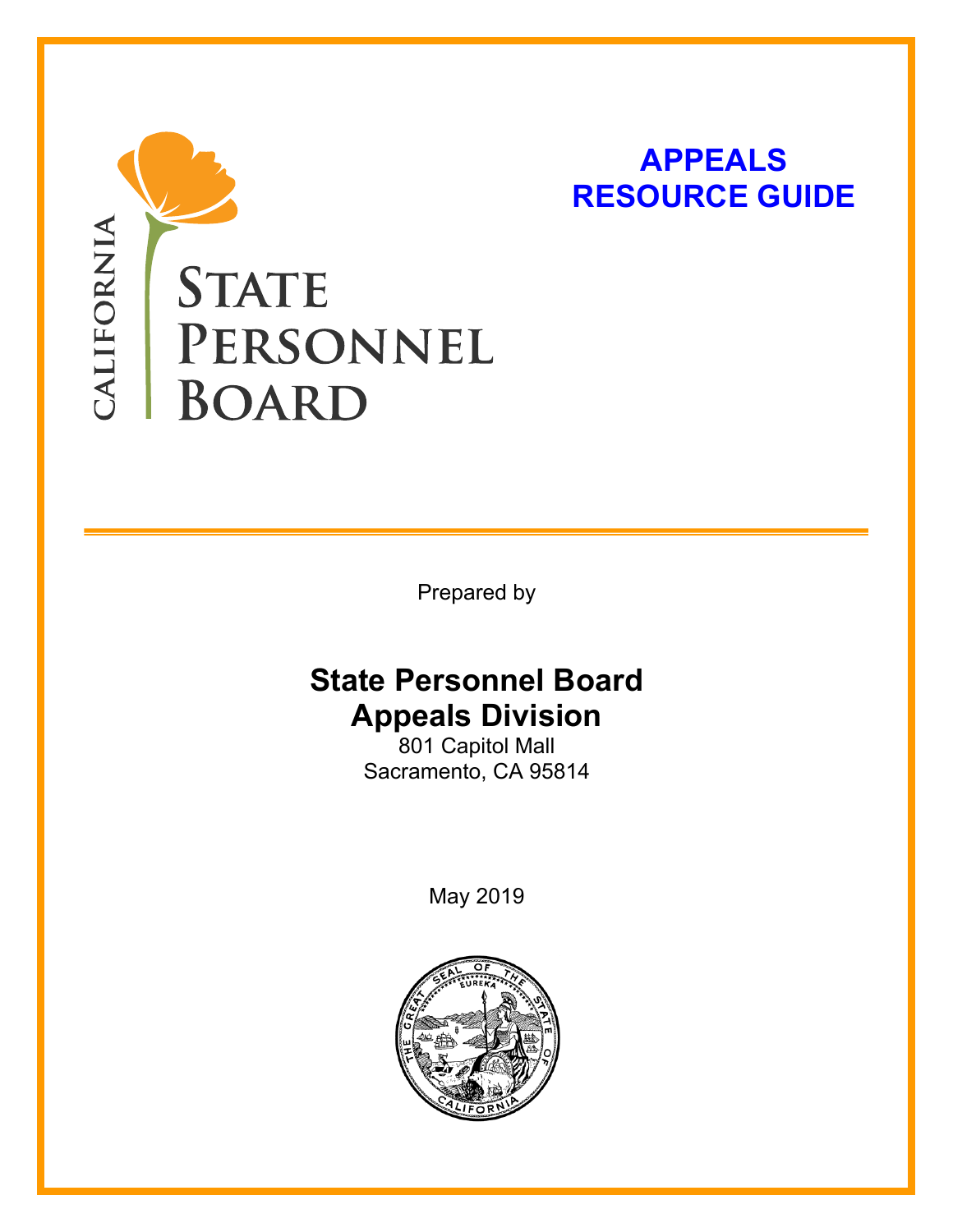### **TABLE OF CONTENTS**

### **SECTION I: GENERAL OVERVIEW**

### **SECTION II: STATE CIVIL SERVICE – EVIDENTIARY APPEALS**

| Lesser Adverse Action.                                                        | 14 |
|-------------------------------------------------------------------------------|----|
|                                                                               | 15 |
|                                                                               |    |
| Adverse Action/Termination of Practitioner in California Department of        |    |
| Corrections and Rehabilitation Adult Institutions, and the regional and       |    |
| headquarters office of the Division of Correctional Health Care Services17    |    |
|                                                                               | 18 |
| Non-punitive Termination/Demotion/Transfer (License Revocation/Restriction)19 |    |
| Termination of Limited-Term/Seasonal/Temporary Authorization Appointment      |    |
|                                                                               |    |
| Termination of Limited Examination and Appointment Program (LEAP)             |    |
|                                                                               | 21 |
| Termination of Career Executive Assignment (CEA) Appointment                  | 22 |
| Termination/Automatic Resignation of Permanent Intermittent Employee 23       |    |
| Discrimination Complaint/Denial of Reasonable Accommodation  24               |    |
|                                                                               | 27 |
|                                                                               |    |

### **SECTION III: PETITION FOR BACK PAY**

|--|--|

### **SECTION IV: STATE CIVIL SERVICE – MERIT APPEALS**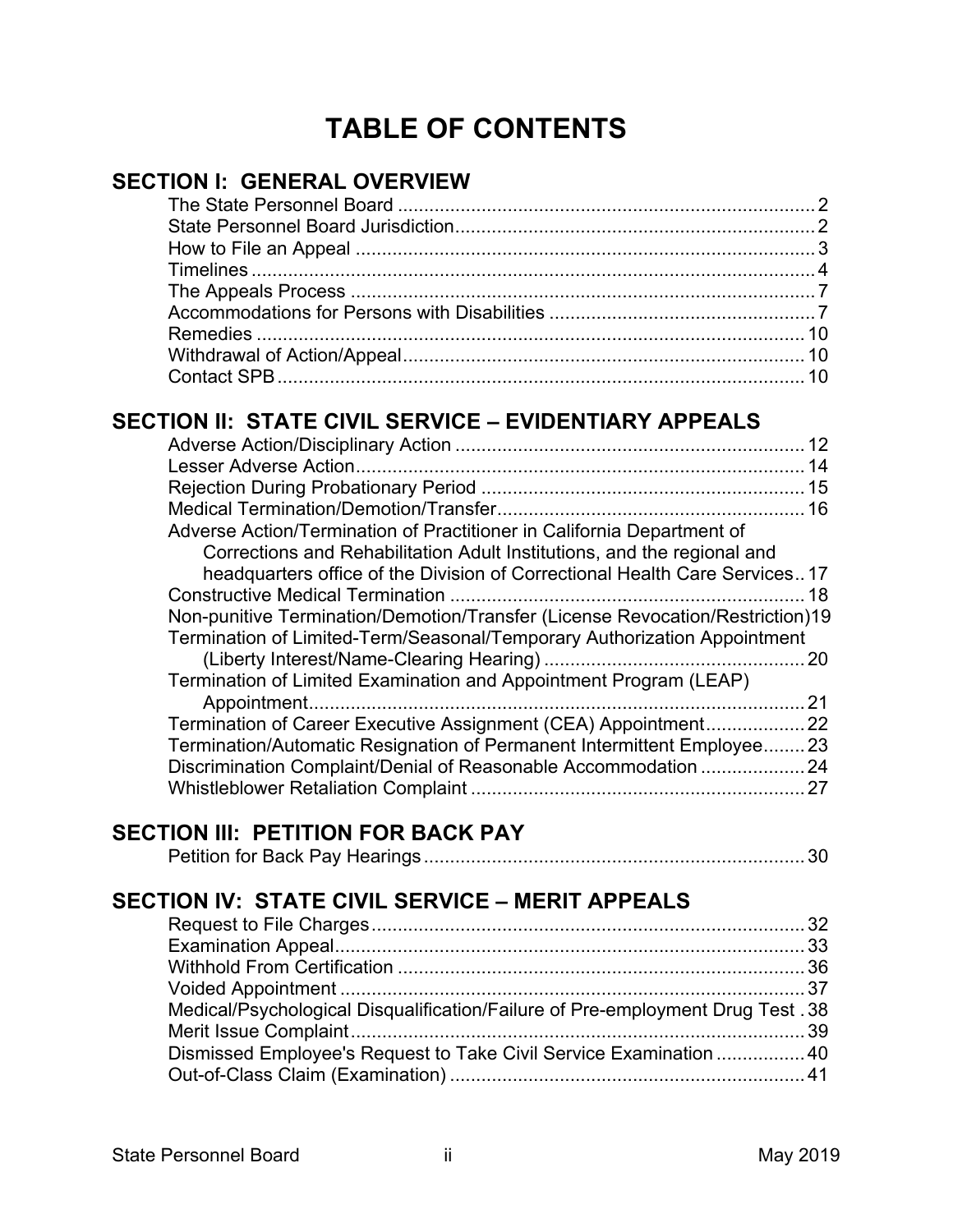| <b>SECTION V: CALIFORNIA STATE UNIVERSITY (CSU) APPEALS</b>       |  |
|-------------------------------------------------------------------|--|
|                                                                   |  |
| Request for Reinstatement After Automatic Resignation (AWOL)/AWOL |  |
|                                                                   |  |
|                                                                   |  |
| <b>SECTION VI: PETITIONS FOR REHEARING</b>                        |  |
| <b>SECTION VII: APPEALS DIVISION RECORDS REQUESTS</b>             |  |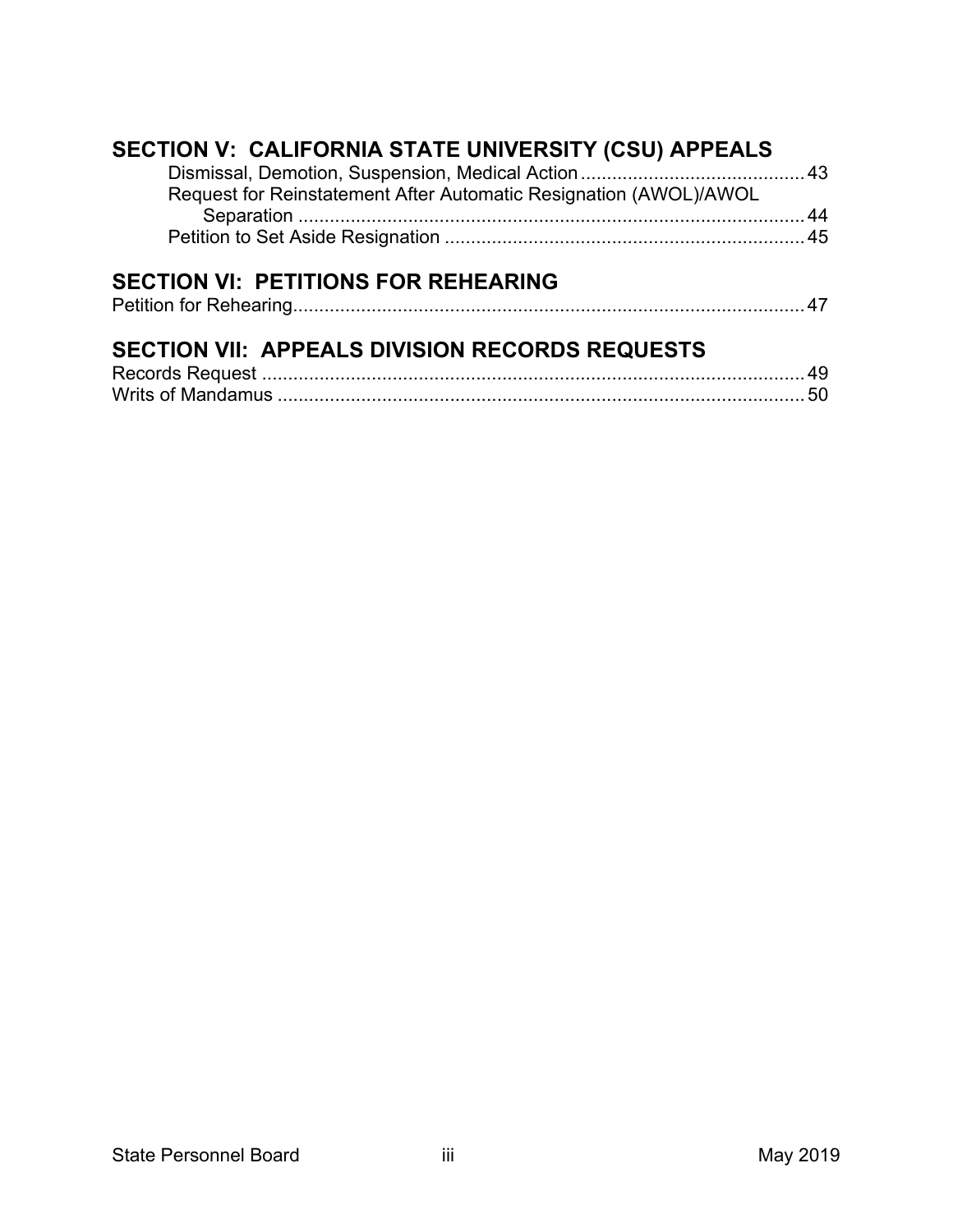# SECTION I GENERAL OVERVIEW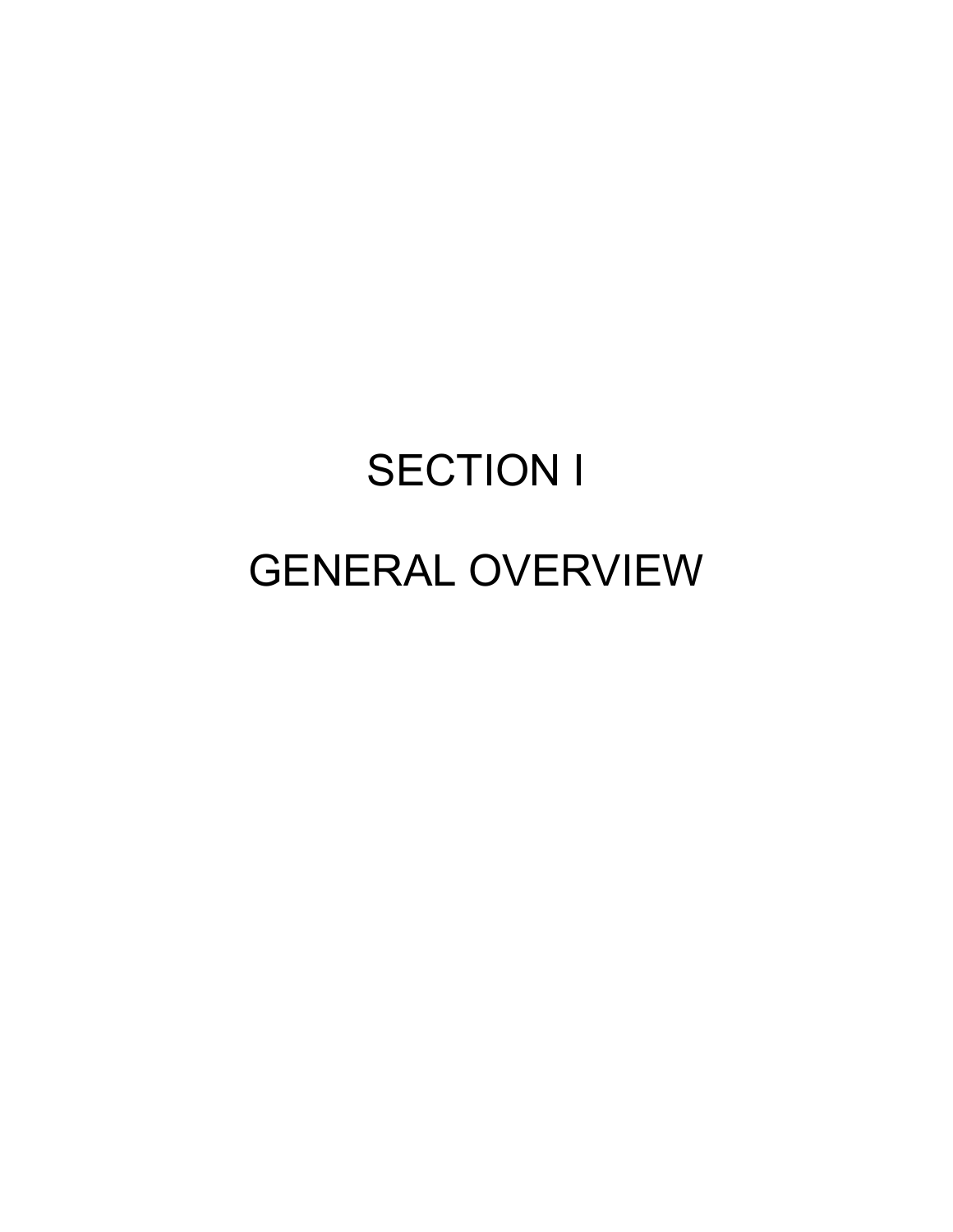### **INTRODUCTION**

This guide provides a general overview of the various appeals and complaints which may be filed with the Appeals Division of the State Personnel Board (SPB). This guide does not supersede existing civil service laws and rules. Applicable laws and rules governing the SPB and the State Civil Service may be found on SPB's website (www.spb.ca.gov). Further, this guide is not intended to provide legal advice. All legal questions should be directed to union representatives, agency legal departments, or private counsel, as appropriate.

### **THE STATE PERSONNEL BOARD**

The SPB was established in 1934 to administer the civil service system and ensure that state employment is based on merit and free from political patronage. The SPB's authority derives from Article VII, section 3 of the California Constitution. The SPB investigates or adjudicates appeals and complaints filed by employees, applicants, and members of the public alleging violations of civil service laws. Laws governing the State Civil Service begin at section 18500 of the Government Code. SPB's regulations interpreting applicable provisions of the Civil Service Act are contained in California Code of Regulations, title 2, section 1 through 549.95.

### APPEALS AND COMPLAINTS FALLING WITHIN THE STATE PERSONNEL BOARD JURISDICTION

- Adverse Action
- Rejection During Probationary Period
- Termination, Demotion, or Transfer based upon a medical condition
- Hiring Authority has Constructively Terminated an Individual due to a Medical **Condition**
- Termination, Demotion, or Transfer for Non-Punitive Reasons (License Registration or Revocation)
- Termination of Appointment to Career Executive Assignment
- Termination or Automatic Resignation of Permanent Intermittent Employees
- Termination of Limited Examination and Appointment Program (LEAP) Appointment
- Dismissal, demotion, or suspension for cause taken by the California State University (CSU)
- Errors Committed by the Hiring or Testing Authority in Conducting an **Examination**
- Denial of Entry into Examination for Failure to Meet Minimum Qualifications
- Determination to Disallow Dismissed Civil Service Employee from taking Civil Service Examination
- Withhold from List Certification after Examination for Failure to Meet Minimum Qualifications (may include claim of out-of-class experience)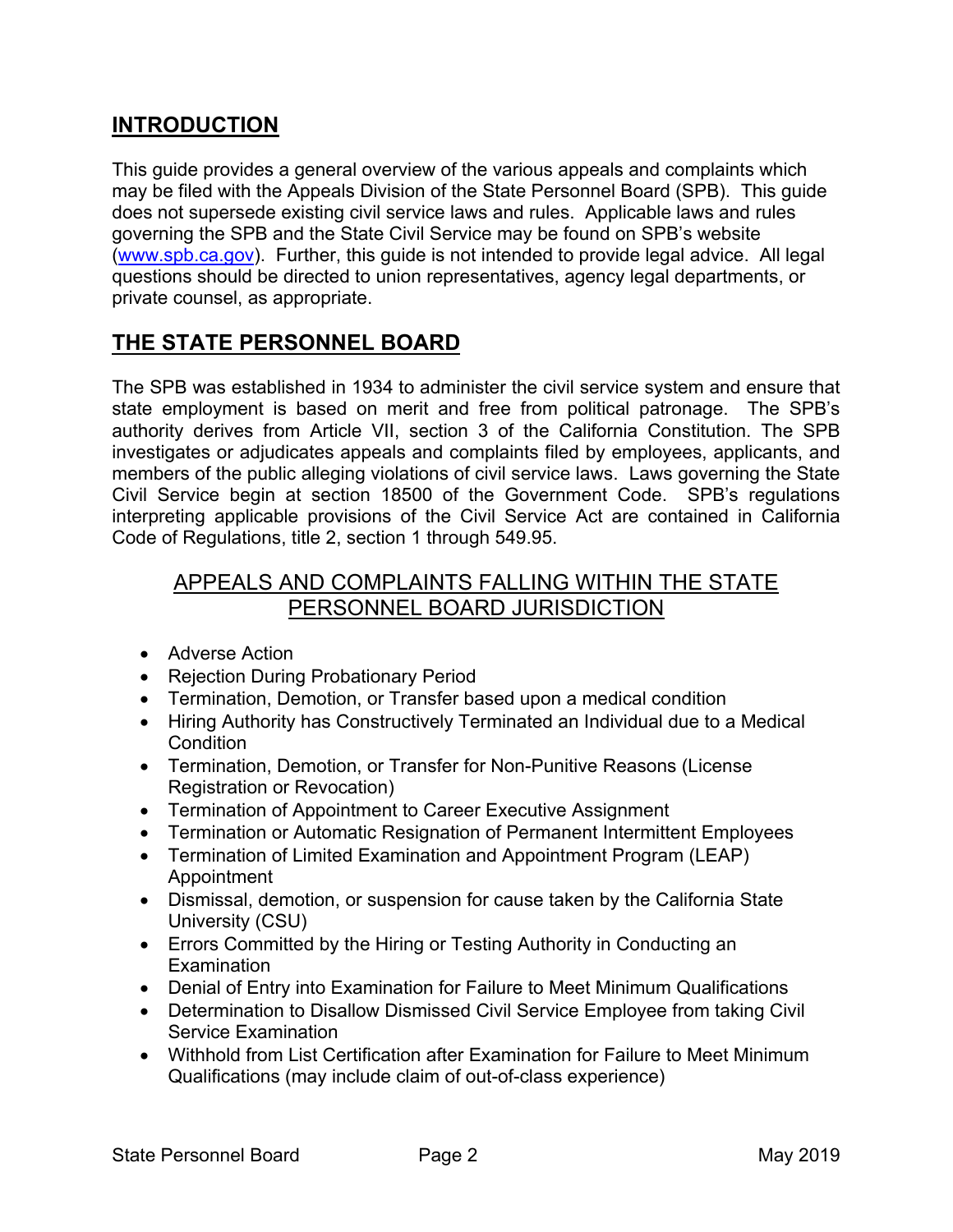- Determination to Void Civil Service Appointment
- Disqualification due to Pre-Employment Medical or Psychological Examination
- Disqualification due to Failure of Pre-Employment Drug Test

The following complaints may be filed with the SPB:

- Complaint of Discrimination based upon Mental or Physical Disability or Medical Condition including Denial of Reasonable Accommodation
- Complaint of Harassment based upon Mental or Physical Disability or Medical **Condition**
- Complaint of Retaliation for Exercising One's Rights in Connection to Mental or Physical Disability or Medical Condition
- Complaint of Retaliation for Protected Disclosure (Whistleblower Retaliation Complaint)
- Complaint that a State Agency is violating the Civil Service Act (Merit Issue Complaint)
- Request to File Charges against a State Employee

Most appeals and complaints may be filed directly with the SPB Appeals Division. However, some matters must first be filed with the hiring authority before it is filed with SPB. The obligation to file with the hiring authority first is stated for the appropriate appeal or complaint listed in Section II and Section III of this guide.

### **HOW TO FILE AN APPEAL OR COMPLAINT**

### **1. Contents and Filing Methods for the Appeal or Complaint**

All appeals and complaints must comply with California Code of Regulations, title 2, section 52.4; the appeal or complaint must be in writing, identify the names and addresses of the parties, state the factual basis for the appeal or complaint, and specify the remedy or relief to be sought. *Failure to do so may result in the matter being rejected by the Appeals Division*. To assist in processing your appeal or complaint, the appeal or complaint should also include a copy of any action or determination that the appeal or complaint arises from.

Appeals and complaints may be filed using the Appeals Online System (AOS), a webbased application that allows parties to file an appeal or complaint with SPB electronically. In order to file an appeal or complaint electronically, you must have a valid email address and telephone number. More information about filing an appeal online can be found online.

Additionally, an Appeal Form (SPB-101) is available through the above link on the SPB website to assist in meeting filing requirements. Upon completion, a party may attach the form to an email and send it to: appeals@spb.ca.gov. A delivery receipt will be sent automatically upon successful filing. Appeals may also be hand-delivered, mailed, or faxed to the SPB Appeals Division.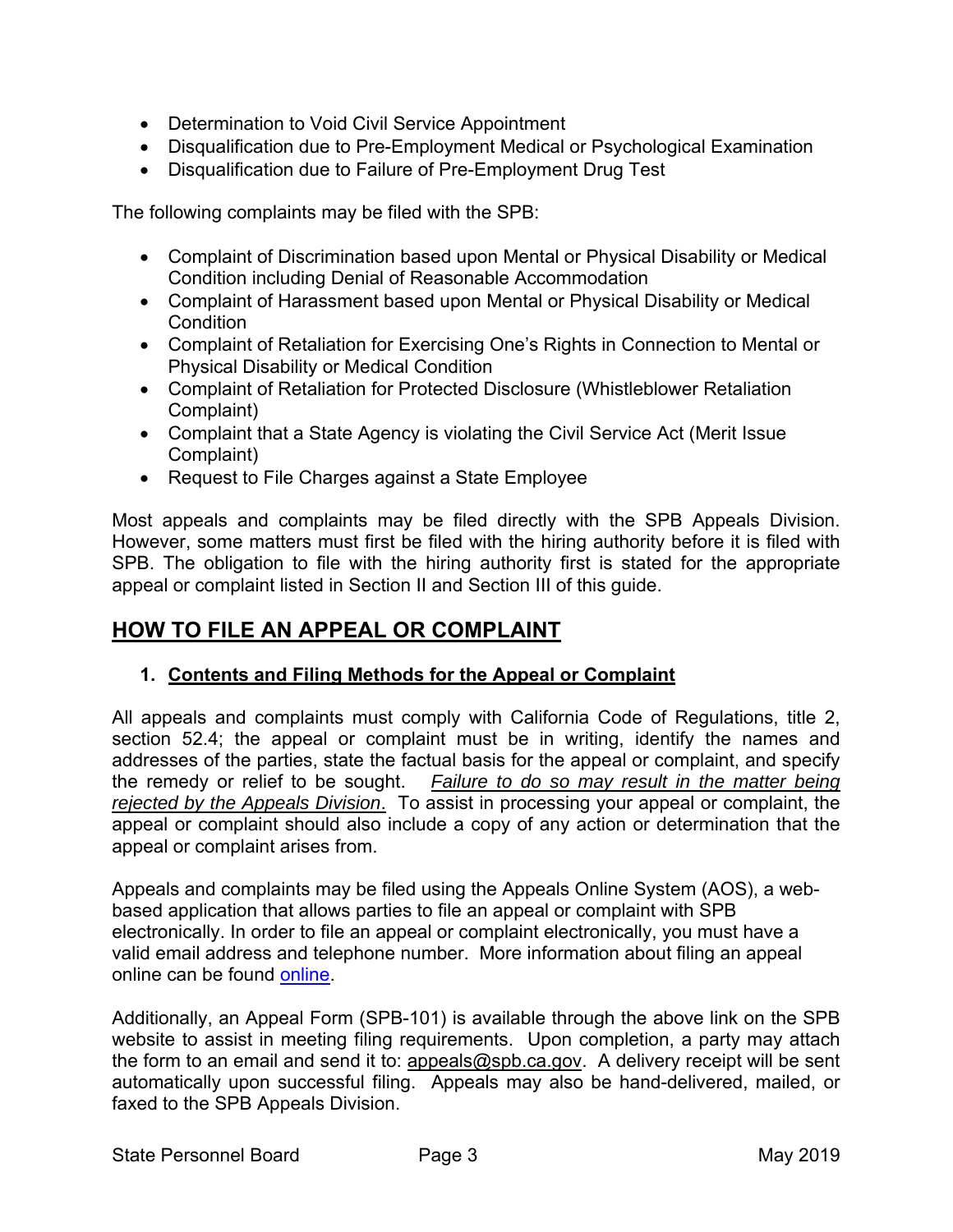However, whistleblower retaliation complaints must be filed via U.S. Mail. Online and electronic filing is not accepted for these matters.

| <b>Filing Method</b>                     | <b>Submit Appeal To</b>      |  |
|------------------------------------------|------------------------------|--|
| Online (AOS)                             | via online                   |  |
| Electronic (Email)<br>appeals@spb.ca.gov |                              |  |
| Fax                                      | $(916) 654 - 6055$           |  |
| Mail                                     | <b>State Personnel Board</b> |  |
| or                                       | <b>Appeals Division</b>      |  |
| In-Person                                | 801 Capitol Mall,            |  |
|                                          | Sacramento, CA 95814-4806    |  |

### **2. Time for Filing an Appeal or Complaint**

Appeals must be filed with the SPB within the timeframes specified by civil service laws and regulations. An appeal or complaint is considered "filed" on the date the appeal or complaint is received by the Appeals Division and not the date it was sent. If a document is received during non-business hours, it is considered filed on the following business day. Business hours are typically Monday through Friday, from 8:00 a.m.– 5:00 p.m.

There are different filing deadlines depending on the type of appeal or complaint. The following information provides the time for filing an appeal or complaint with the Appeals Division.

- Appeals from disciplinary action filed pursuant to the provisions of Government Code sections 19575, shall be filed within 30 days after the effective date of the notice of adverse action.
- Appeals from disciplinary action filed pursuant to the provisions of Education Code section 89539, subdivision (a), or Government Code section 19590, subdivision (c), shall be within 30 days of the employee's receipt of the notice of adverse action.
- Appeals from rejection during probationary period filed pursuant to the provisions of Government Code section 19175 shall be filed within 15 days of the effective date of the notice of rejection during probationary period.
- Appeals from non-punitive transfer, demotion or termination filed pursuant to the provisions of Government Code section 19585 shall be filed within 30 days after the effective date of the notice of non-punitive action.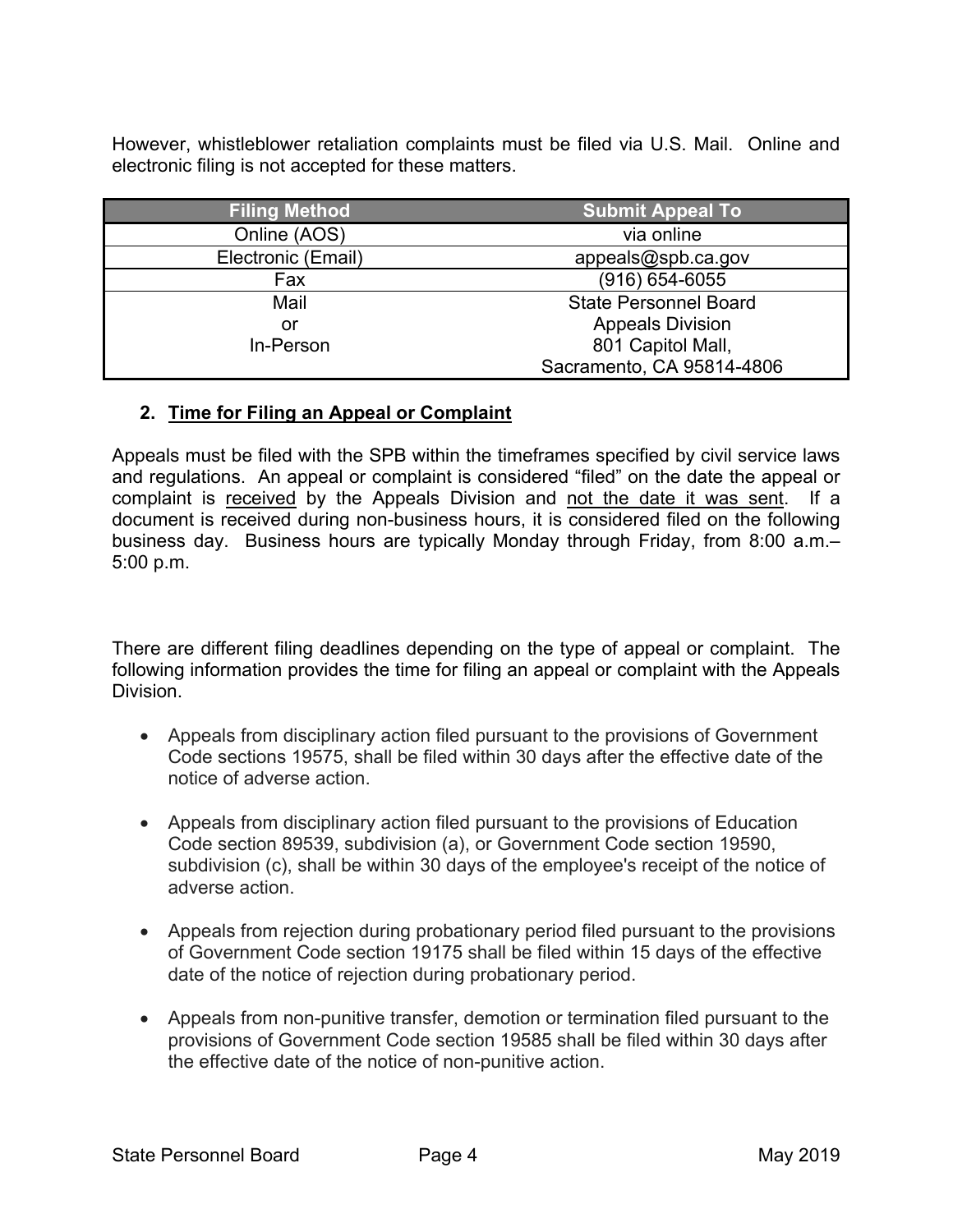- Appeals from medical transfer, demotion or termination filed pursuant to the provisions of Government Code section 19253.5, subdivision (f), shall be filed within 15 days of service of the notice of medical action.
- Appeals from Career Executive Assignment termination filed pursuant to the provisions of Government Code section 19889.2 shall be filed within 30 days of the employee's receipt of the notice of termination.
- Complaints of whistleblower retaliation filed pursuant to the provisions of Education Code section 87164 or Government Code sections 8547.8 and 19683, shall be filed within one year from the most recent act of reprisal complained about.
- Requests-to-File-Charges filed pursuant to the provisions of Government Code section 19583.5 shall be filed within one year of the event or events upon which the appeal is based.
- Appeals from constructive medical transfer, suspension, demotion, or termination shall be filed within 30 days of the employee being notified that he or she would not be permitted to resume the duties of their position.
- Appeals from the following types of cases shall be filed within 30 days of the effective date of the action:

(i) Termination of appointment from the Limited Examination and Appointment Program (LEAP), and (ii) Termination or automatic resignation from a Permanent Intermittent appointment.

- Appeals from pre-employment medical disqualification, pre-employment psychological disqualification, and pre-employment drug test failure, shall be filed within 30 days of the date of service of the notice of disqualification.
- Appeals from improprieties in the civil service examination process shall be filed as follows:

(i) Appeals from qualification appraisal interviews shall be filed within 30 days of the date that examination results are mailed to the Appellant, and (ii) Appeals from written examinations shall be filed within 30 days of the date that examination results are mailed to the Appellant.

• Petitions to Set Aside Resignation pursuant to Education Code section 89542 shall be filed within 30 days after the last date upon which services to the state university or college are rendered, or the date the resignation is tendered, whichever is later.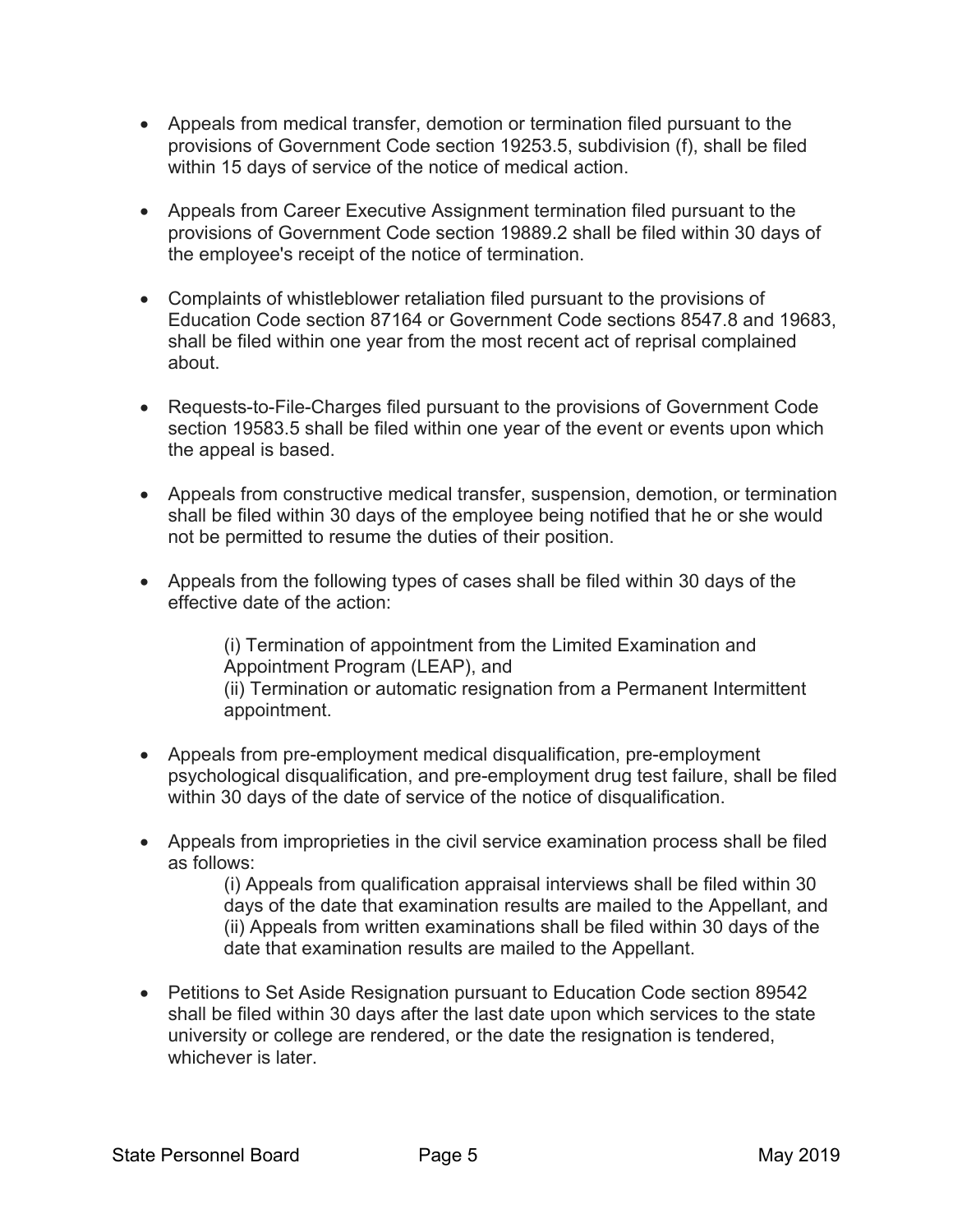- Appeals from Automatic Resignation for Absence without Leave pursuant to Education Code section 89541 shall be filed within 90 days of the effective date of such separation. If the appointing authority has notified the employee of the automatic resignation, any request for reinstatement must be filed within 15 days of the service of notice of separation.
- Appeals from Withhold from Certification and Voided Appointment shall be filed within 30 days of the date that the Notice of Withhold from Certification or Notice of Voided Appointment is mailed to the Appellant.
- Any Appellant who is entitled to salary, pursuant to Government Code sections 19584, 19180, 19253.5, and 19585, may file a complaint with the Board for back pay, if Respondent has not restored the Appellant's salary, with appropriate interest, and, if appropriate, the reinstatement of all relevant benefits.
- In all other cases, the appeal or complaint shall be filed within 30 days after the event upon which the appeal or complaint is based.

If an appeal or complaint is not timely filed, it will be dismissed unless the filing party can present good cause (legally justifiable reason) for the late filing. "Good cause" is defined at California Code of Regulations, title 2, section 51.2, subdivision (v). If good cause is shown, the appeal or complaint may be filed within 30 days after the original filing period unless prohibited by law.

### **APPEALS PROCESSES**

Appeals and complaints are generally reviewed within one week of receipt to determine that the matter falls within SPB's jurisdiction and was properly filed. Once accepted, the matter will be assigned a case number and an acknowledgement packet will be served on the parties and their representatives. The acknowledgment packet contains critical information concerning the next steps in their case.

Parties are required to notify the Appeals Division of any change in address or any change in representation. (See Cal. Code Regs. tit. 2, §§ 52.2 and 52.9.) Parties may use the Contact Update Form (SPB-102) available under the Appeals link on the SPB website to notify the Appeals Division of changes in address or representation.

Depending on the type of appeal or complaint, the matter filed with the SPB may be assigned to an investigation by SPB staff, an informal hearing before a staff hearing officer, or an evidentiary hearing before an Administrative Law Judge (ALJ). Parties may be represented by legal counsel or any other person or organization of the party's choice. (Cal. Code Regs., tit. 2, § 52.9). An Appellant may also choose to represent him or herself.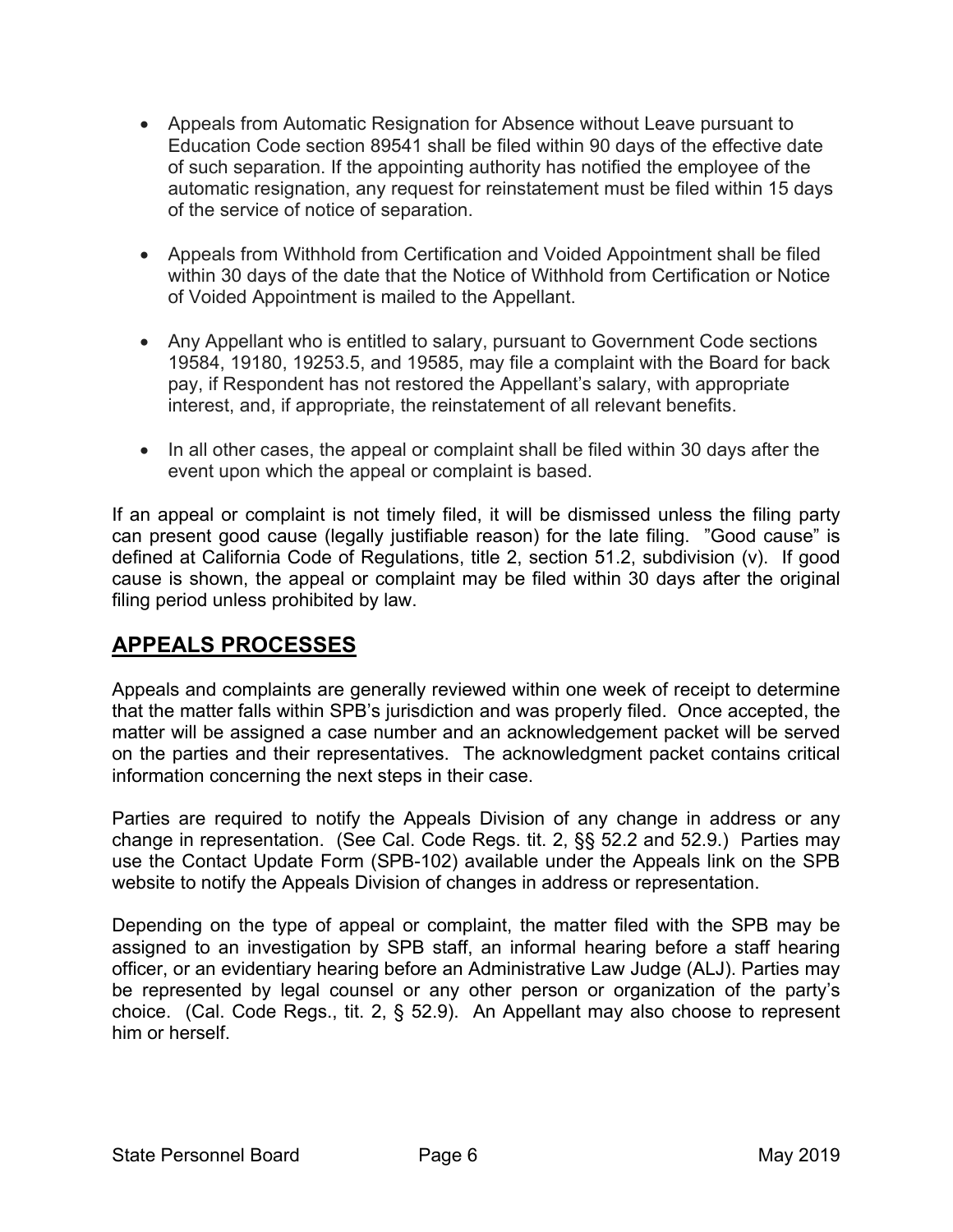### **1. Investigative Review**

Appeals Division staff conduct investigative reviews by evaluating documentary or other information deemed relevant to the appeal or complaint. Staff may interview witnesses, subpoena documents, and take official notice of laws or facts which a court would take judicial notice of. No hearing is conducted. Parties to the appeal or complaint do not conduct discovery or call and examine witnesses. Depending upon the type of appeal or complaint, staff will prepare a determination to be presented to the Board for review and adoption or other action or prepare a final decision for the parties at the conclusion of the investigative review.

### **2. Informal Hearing**

At an informal hearing, a staff hearing officer conducts all or nearly all of the examination of witnesses. The staff hearing officer has the sole discretion whether to allow parties the opportunity to call and examine witnesses. Parties may also submit declarations signed under penalty of perjury. Informal Hearings are scheduled for two hours, except that informal hearings for complaints of whistleblower retaliation are scheduled for four hours. Following the hearing, the staff hearing officer will prepare a proposed decision for review and adoption or other action by the Board.

### **3. Evidentiary Hearings**

Evidentiary hearings are conducted by ALJ's. Parties provide opening and closing arguments, call witnesses for examination and cross-examination, and introduce physical and documentary evidence. The introduction of evidence is generally subject to the rules of evidence contained in the California Evidence Code. Most appeals from discipline and other forms of adverse action are referred to a full evidentiary hearing. However, lesser forms of discipline or rejections during probation may be heard in an abbreviated hearing called Investigatory Hearing (see below.) At the conclusion of the hearing, the ALJ will prepare a proposed decision for review and adoption or other action by the Board. For more information regarding the hearing process, please visit the link titled Evidentiary Appeals FAQ under the Appeals tab of the SPB website.

### **a. Investigatory Hearings**

Investigatory Hearings are conducted by the ALJ's. They are limited to six hours, each party receiving three hours for their case. Specific information concerning the allotment of time may be found at California Code of Regulations, title 2, section 55.2. The formal rules of evidence are relaxed and parties may introduce declarations as testimony. However, the better practice to establish facts critical to the case is live testimony. At the conclusion of the hearing, the ALJ will prepare a short-form proposed decision for review and adoption or other action by the Board.

### **b. Prehearing and Settlement Conference**

Most evidentiary matters are calendared for a prehearing and settlement conference (Conference). These two-hour Conferences offer the parties an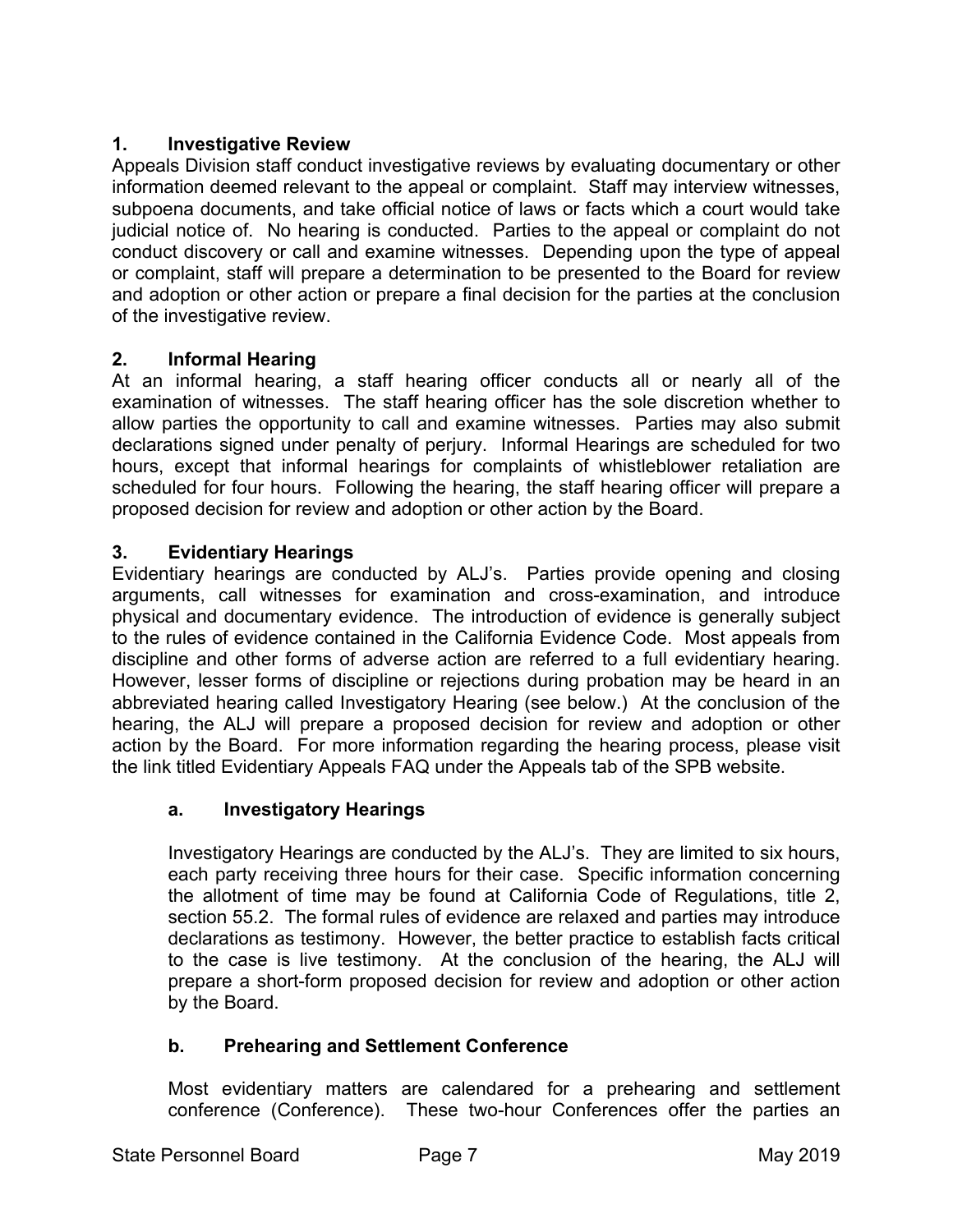opportunity to meet and negotiate a possible settlement of their case with the assistance of an ALJ.

Parties are required to file with the SPB and serve on the opposing party a prehearing and settlement conference statement (Statement) 12 calendar days prior to the date of their Conference. These Statements assist the parties and their counsel as well as the assigned ALJ to fully understand the issues and complexion of the case. This allows for the most efficient use of the two hour conference. Pursuant to California Code of Regulations, title 2, section 57.1 the Statement shall contain the following:

(1) The identification by SPB Case Number of all appeals or complaints pending before the Appeals Division or the board, arising out of the same transaction, occurrence, or series of transactions or occurrences.

(2) A brief summary of any stipulated facts.

(3) Identification of affirmative defenses to any claim.

(4) A current estimate of the time necessary to try the case.

(5) The identity of each witness each party may call at the hearing, the subject matter on which the witness is expected to present evidence, and a summary of each witness's expected testimony. Parties are not required to disclose any witness that will be called for rebuttal or impeachment purposes.

(6) The identity of any witness who may be called to testify who is an inmate of any correctional facility. In addition, at the discretion of the Chief ALJ, such individuals may be required to testify via closed circuit television, or by other electronic means.

(7) The name and address of each expert witness each party intends to call at the hearing, together with a brief statement of the opinion each expert is expected to give, and a copy of the current resume or curriculum vitae of each expert witness.

(8) A list of documentary exhibits each party intends to present at the hearing, and a description of any physical or demonstrative evidence. Parties are not required to disclose exhibits that will be used for rebuttal or impeachment purposes.

(9) A concise statement of any significant evidentiary issues to assist the ALJ in conducting the hearing.

(10) Dates of unavailability of the parties, counsel, and witnesses.

Failure to follow the requirements associated with filing a prehearing and settlement conference statement may result in the exclusion of evidence at the evidentiary hearing. Parties may also amend their prehearing and settlement conference statement provided they establish good cause for doing so. For more information, refer to California Code of Regulations, title 2, section 57.1.

Appearance at the Conference is mandatory pursuant to California Code of Regulations, title 2, section 57.1, subdivision (c). Failure of any party to appear and/or proceed at the Conference shall be deemed a withdrawal of the appeal or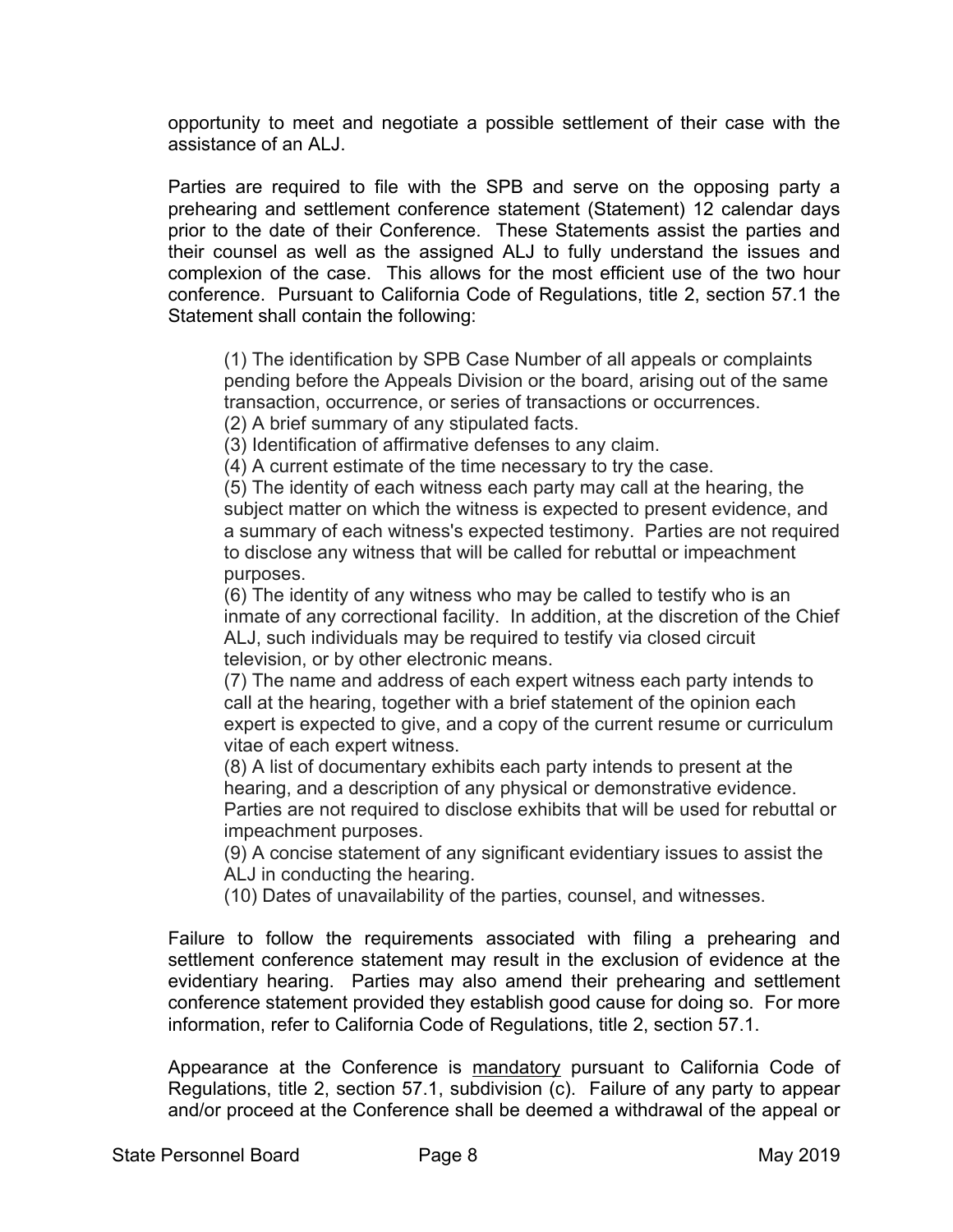action unless the hearing is continued for good cause. (Cal. Code Regs., tit. 2, § 57.1, subd. (l))

Should settlement not be reached at the conclusion of the Conference, the ALJ will set the matter for an evidentiary hearing with the exception of rejections during probation, which are set for a one-day investigatory hearing.

### **c. Subpoenas**

Parties may subpoena witnesses and relevant documents to the evidentiary or investigatory hearing. If an Appellant is not represented by an attorney, he or she must contact the SPB within a reasonable amount of time before the hearing to obtain subpoenas executed by the Chief ALJ or a designated ALJ.

Under limited circumstances, a witness who resides more than 100 miles from the location of the hearing may be subpoenaed to attend the hearing. In order to obtain a "statewide subpoena," a party must submit a completed subpoena accompanied by a declaration or affidavit which details the materiality (necessity) for that person's appearance at the hearing. The appropriate form of subpoena (SPB-76) may be found under the Appeals tab located on the SPB website.

### **ACCOMMODATION FOR PERSONS WITH DISABILITIES**

Participants in any administrative adjudication before the SPB who are disabled may request reasonable accommodation as provided for under California Code of Regulations, title 2, section 58.8. Please review section 58.8 for the requirements and procedures necessary to obtain reasonable accommodation. In addition, SPB provides a request form (SPB 105) under the Appeals tab located on the SPB website.

### **REMEDIES**

The SPB has been given broad remedial authority when determining the outcome of an appeal or a complaint. Depending on the type of appeal or complaint, remedies may include but are not limited to: reinstatement, back salary, benefits and interest, change in work assignment, or modification of an examination score. The SPB also has the ability to grant compensatory damages in complaints alleging discrimination or retaliation. However, the SPB does not have authority to award attorney's fees, issue monetary sanctions for contempt, or punitive damages.

### **WITHDRAWAL OF ACTION/APPEAL**

For a variety of reasons, an Appellant or Department may wish to withdraw their action or appeal. Should a party wish to exercise this provision, they may electronically file a Withdraw of Action/Appeal Form (SPB-104) with the SPB. Upon receipt, the Appeals Division will immediately vacate all hearing dates and close the case.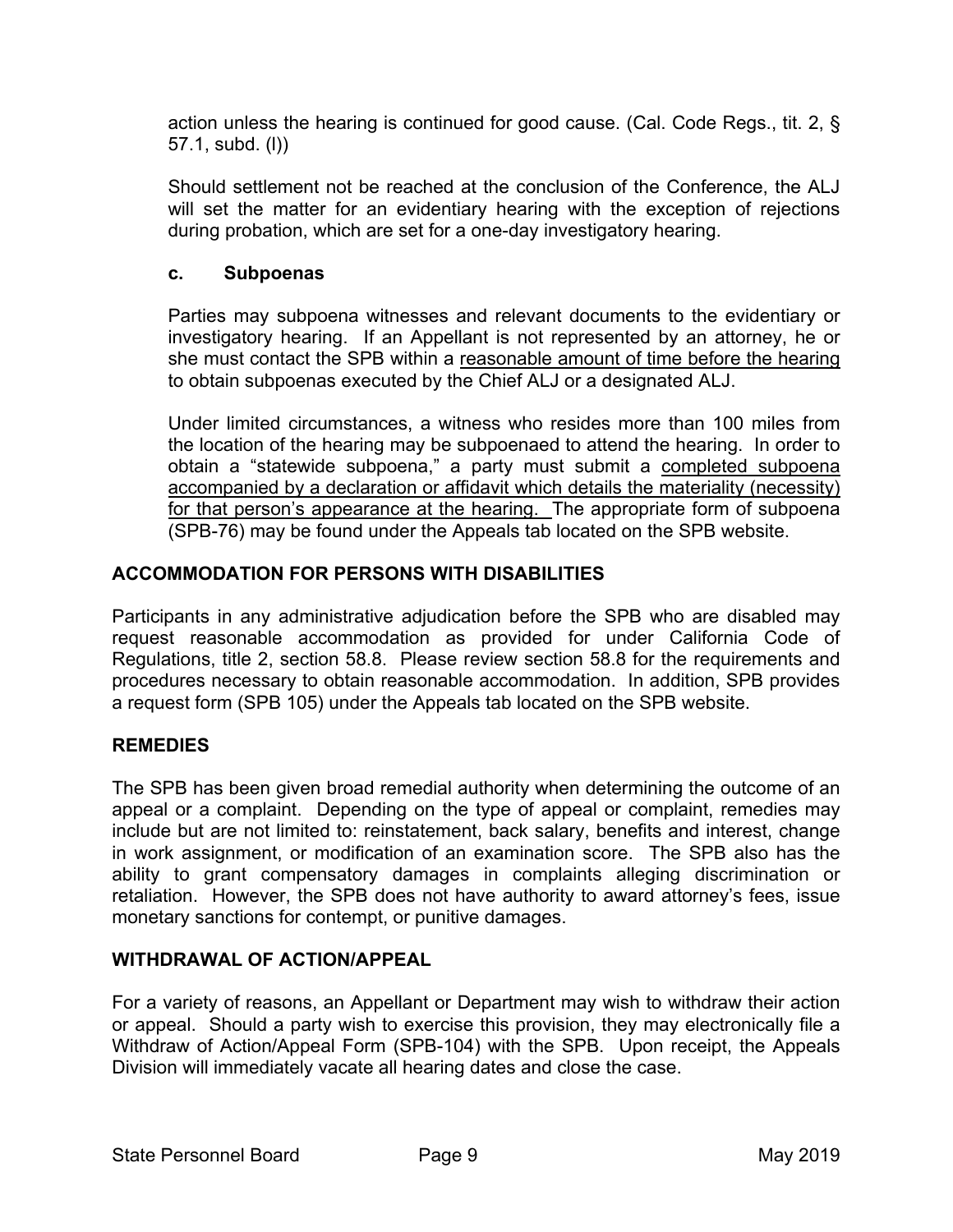### **CONTACT SPB**

Parties may contact the SPB with general questions and/or appeal/complaint inquiries at the following numbers:

| <b>Inquiries</b>                           | Telephone Numbers |
|--------------------------------------------|-------------------|
| <b>General Information / Appeal Status</b> | (916) 653-0544    |
|                                            | (916) 653-0799    |
| Transcripts, Recordings, Documents,        | $(916)$ 651-8645  |
| <b>Administrative Record Requests</b>      |                   |
| <b>Fax Line</b>                            | (916) 654-6055    |
| TDD <sup>1</sup>                           | (916) 653-1498    |
| <b>Interpreters</b>                        | (916) 653-5505    |

Additional information may be found on SPB's website at www.spb.ca.gov.

 $\overline{a}$ 

 $1$  Telecommunication Devices for the Deaf can only be accessed by telephones equipped with a TDD device.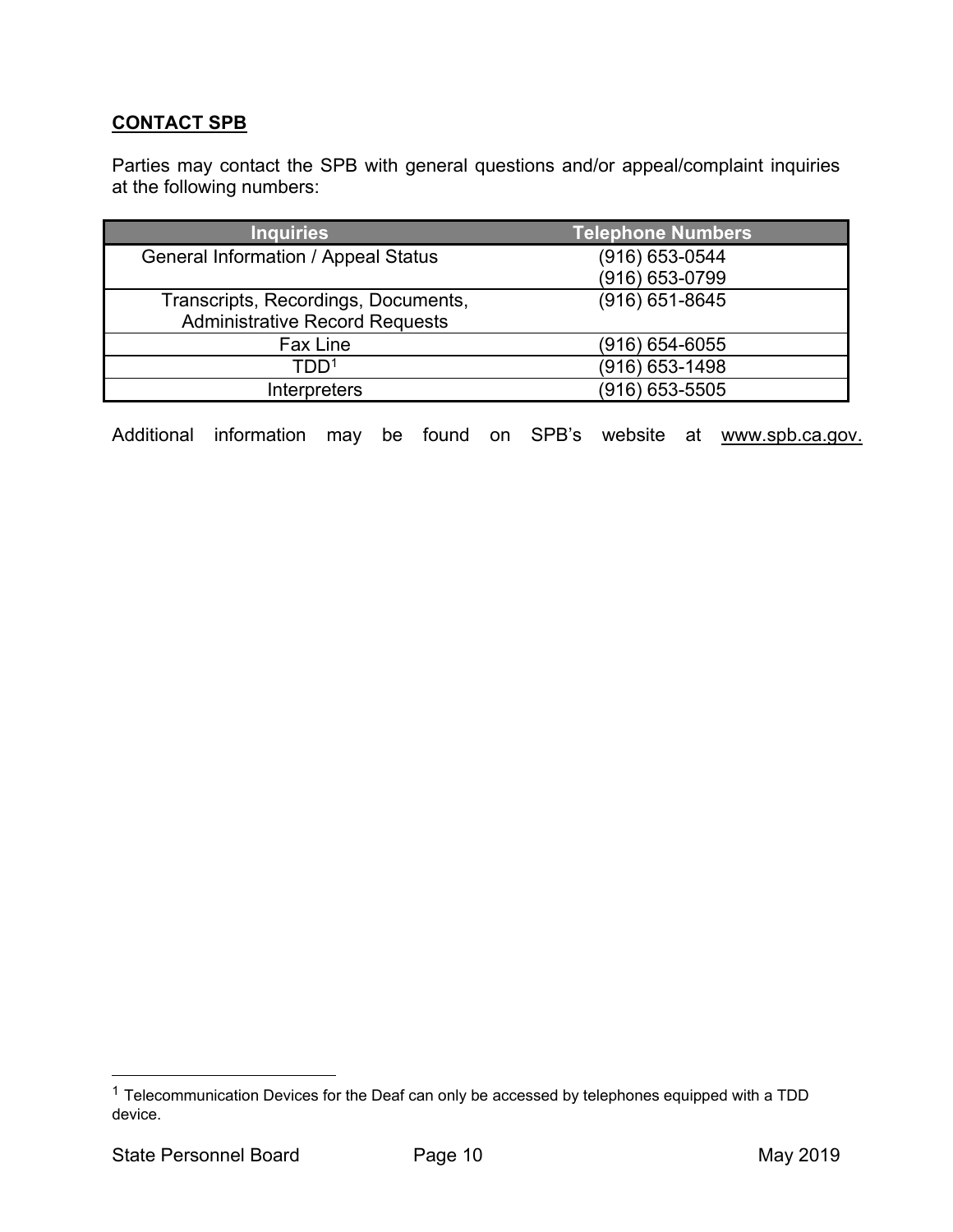# **SECTION II** STATE CIVIL SERVICE EVIDENTIARY APPEALS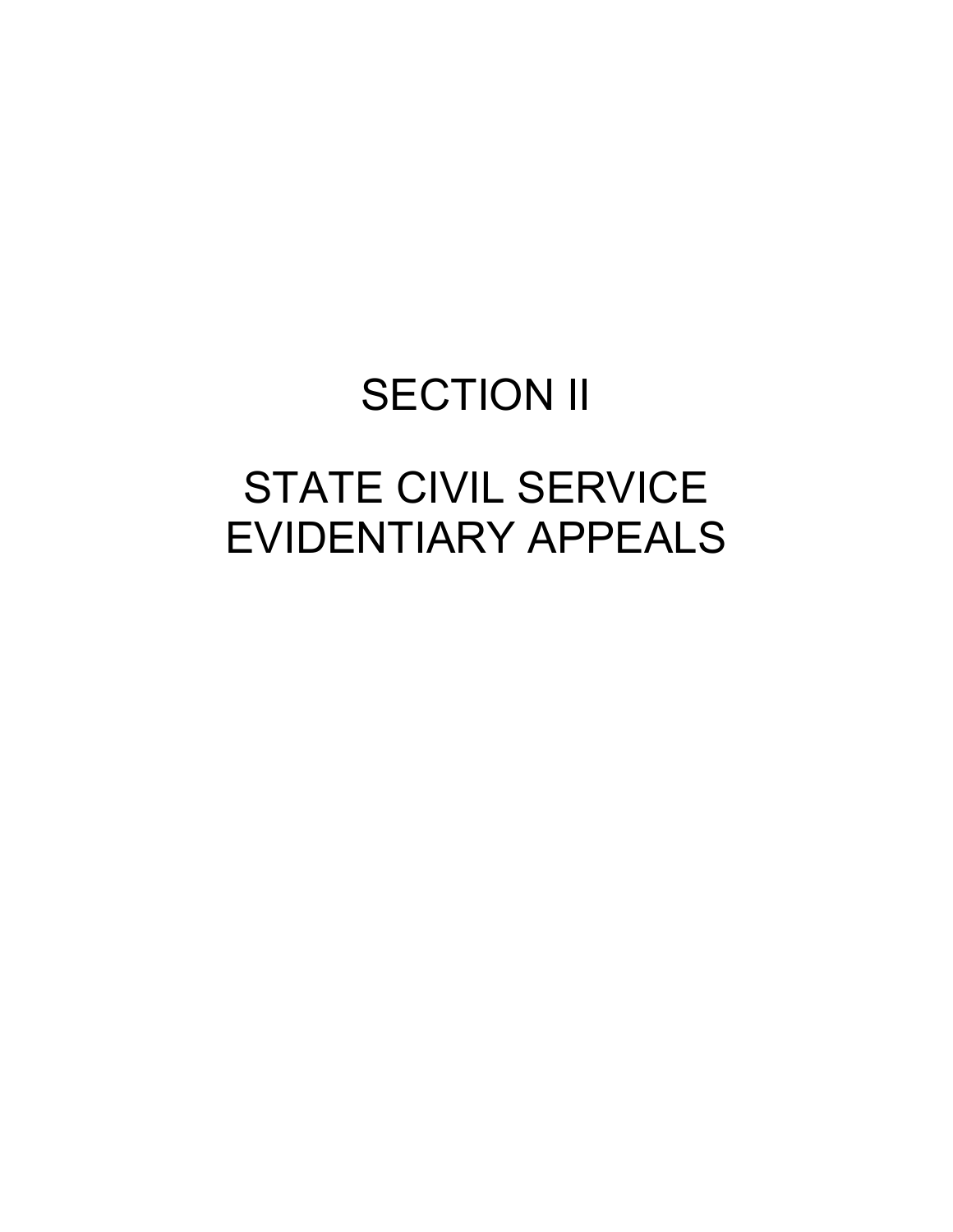Authority: Government Code sections 18670–18683 and 19570–19593; California Code of Regulations, title 2, sections 51.1–52.10, 53.3, and 56.1–60.3

Filing Deadline: Within 30 Days after Effective Date

Adverse actions are formal disciplinary measures taken against state civil service employees. They include dismissals, suspensions, demotions, reductions in salary, disciplinary transfers, and formal/official reprimands. An employee may be disciplined under any of the 24 legal causes for discipline as set forth in Government Code section 19572.

When a department takes adverse action against an employee, it must give the employee at least five working days written notice before the action takes effect and copies of the materials upon which the adverse action is based. When the employee receives the notice of the proposed adverse action, he/she has the right to respond verbally or in writing to the department regarding the charges prior to their effective date. An informal *Skelly* meeting is generally held at which time the employee may present his or her response to the proposed adverse action. After the *Skelly* meeting, the department may continue with, modify or withdraw the proposed adverse action. If the proposed adverse action is not withdrawn as a result of the *Skelly* meeting, the state civil service employee may file an appeal with the SPB Appeals Division within 30 calendar days<sup>1</sup> after the effective date of the adverse action. The filing date is based upon the date the appeal is received at SPB headquarters.

SPB will schedule the adverse action appeal for a prehearing settlement conference before an ALJ. If the matter is not resolved, an evidentiary hearing before an ALJ will be scheduled. During that hearing, the department has the burden of proving the charges by a preponderance of the evidence (i.e. the department must show that it is more likely than not that the alleged misconduct occurred)<sup>2</sup>; the employee has the burden of proving any affirmative defenses he or she may raise. The ALJ will review the evidence that is presented to determine whether: (1) the department proved the factual acts or omissions as alleged in the notice of adverse action; (2) if so, whether those acts or omissions constitute legal cause for discipline; and (3) whether the penalty that the department imposed is just and proper for the proven misconduct.

 $\overline{a}$  $1$  All days are calendar days unless otherwise specified.

 $2$  If the employee is managerial and the adverse action is taken pursuant to Government Code section 19590, the employee bears the burden of proof to set aside the action based on fraud, bad faith, or lack of substantial evidence, and the statement of reasons (facts) set forth in the notice of adverse action is presumed true. (*See* Gov. Code, §§ 19590-19593).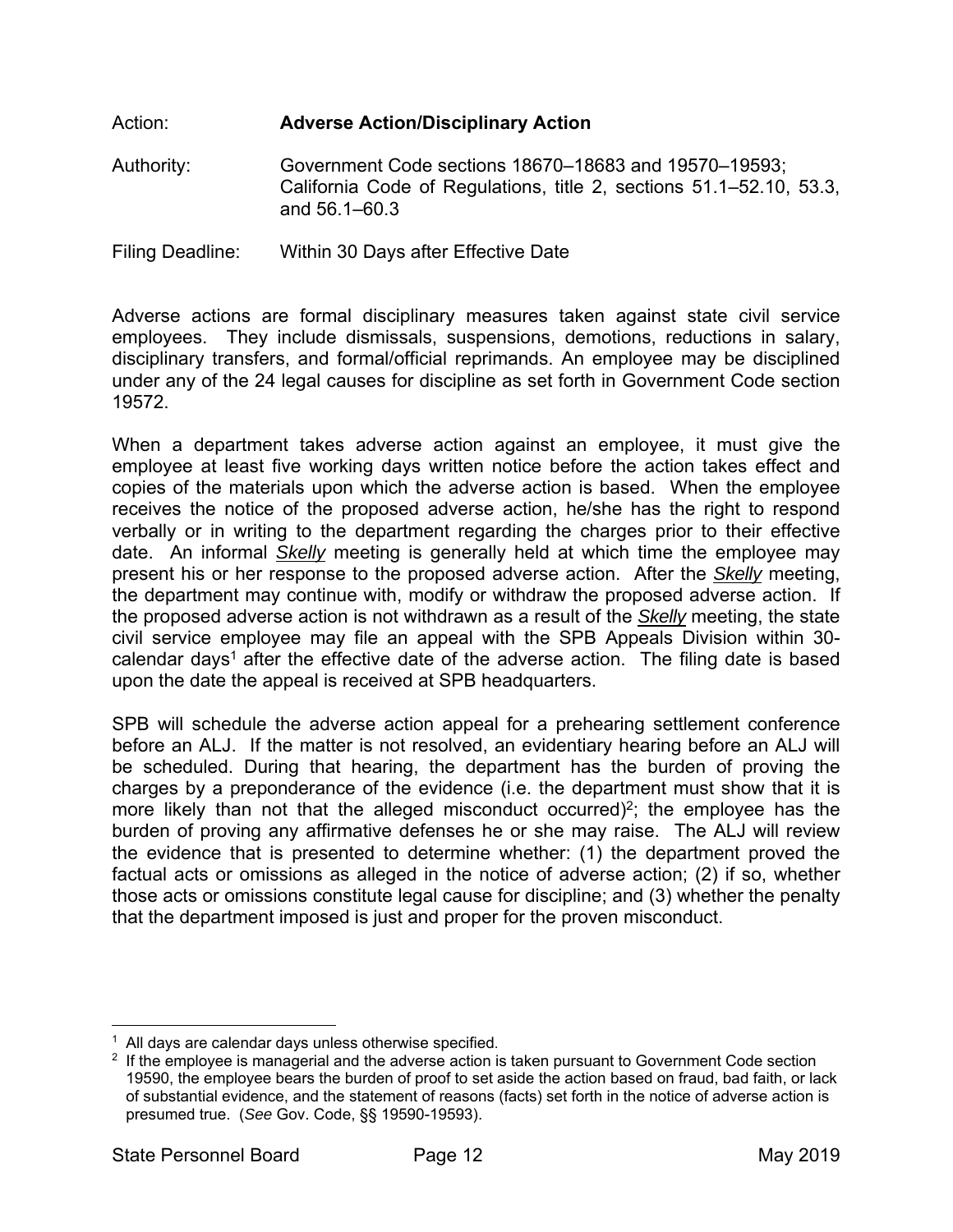The ALJ will prepare a proposed decision based upon the evidentiary record. That proposed decision may sustain the action, modify the penalty, revoke the action, and/or restore the employee to the position and/or employment list. The proposed decision will be reviewed by the five-member Board at one of its monthly meetings. The Board may adopt the proposed decision, modify (lower) the penalty, reject the decision, and/or remand the decision to the ALJ for further findings. If the Board rejects the proposed decision, the parties will be given an opportunity to purchase the transcript, file written argument, and present oral argument to the Board at a public meeting. The Board will then issue its own decision in the case.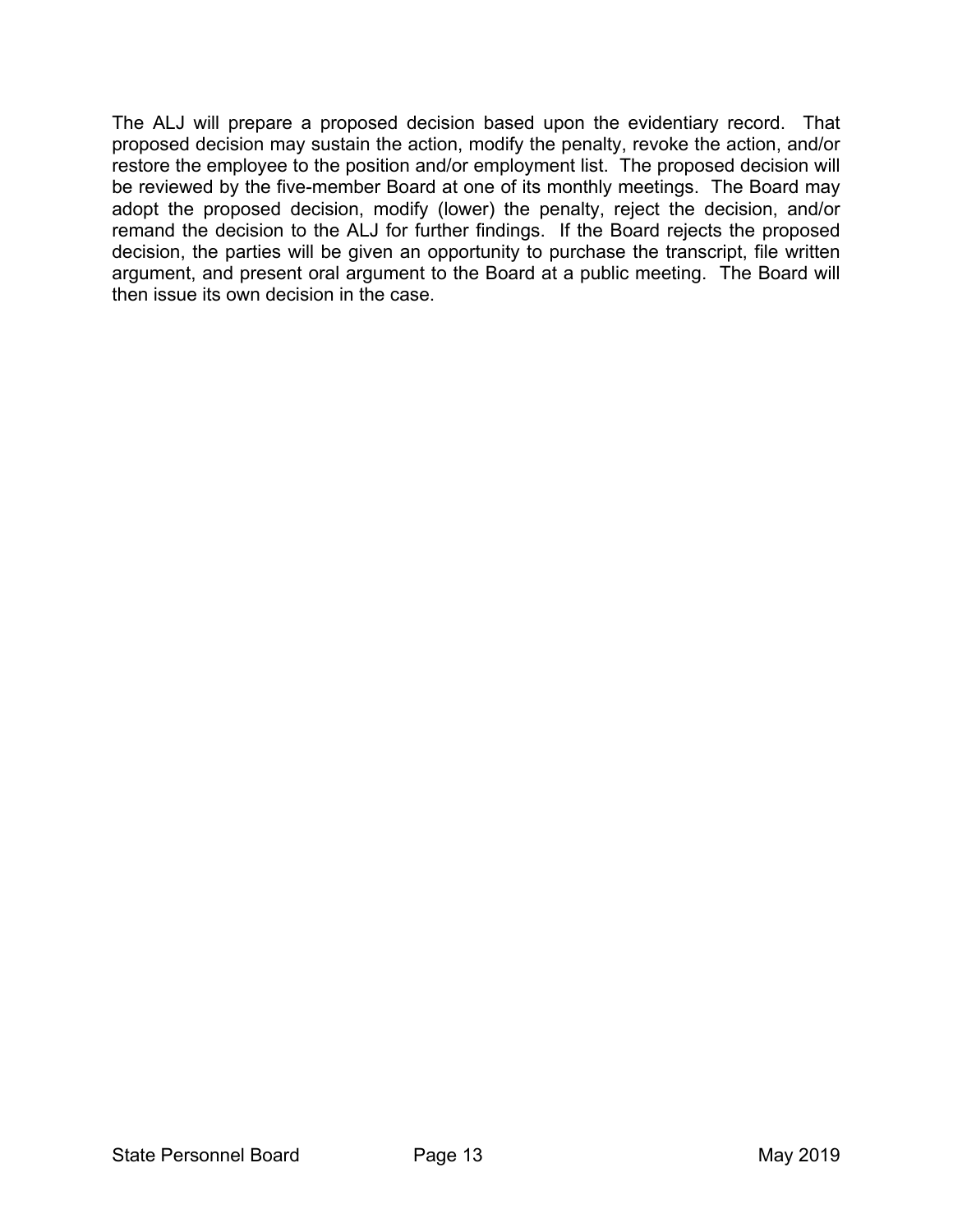### Action: **Lesser Adverse Action Appeals**

Authority: Government Code sections 18670–18683, 19576; and California Code of Regulations, title 2, sections 51.1–52.10, 53.2 and 55.2

Filing Deadline: Within 30 Days after Effective Date

Government Code section 19576 provides that appeals filed in adverse actions where the penalty imposed is an official reprimand, a suspension without pay for five days or less, or a one-step reduction in pay for four months or less, may be reviewed by the SPB through investigation with or without hearing. Pursuant to California Code of Regulations, title 2, section 53.2, subdivision (b), SPB normally assigns these matters to an Investigatory Hearing.

An Investigatory Hearing limits each party to three hours in order to conduct their case. (See Cal. Code of Regs., tit. 2, § 55.2). The formal rules of evidence and procedures do not apply. For example, sworn declarations are not deemed hearsay and are admissible in support of factual findings.

The ALJ will prepare and submit a short-form proposed decision to the Board based upon the evidentiary record. Just as in other appeals from adverse action, the ALJ may sustain the action, modify the penalty, revoke the action, and/or restore the employee to the position and/or employment list. The proposed decision will be reviewed by the fivemember Board at one of its monthly meetings. The Board may adopt the proposed decision, modify (lower) the penalty, reject the decision, and/or remand the decision to the ALJ for further findings. If the Board rejects the proposed decision, the parties will be given an opportunity to purchase the transcript, file written argument, and present oral argument to the Board at a public meeting. The Board will then issue its own decision in the case.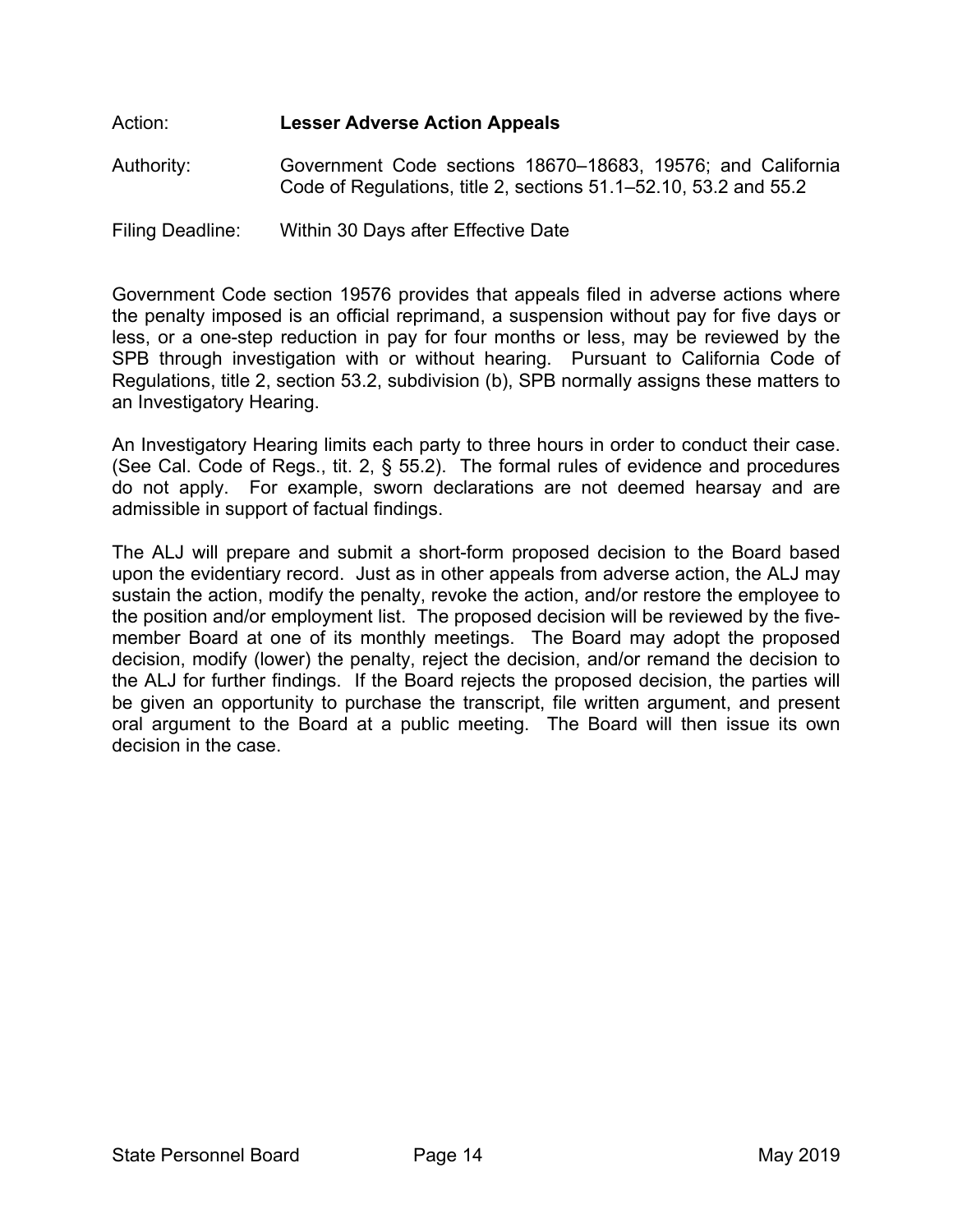Action: **Rejection during Probationary Period** 

Authority: Government Code sections 18670–18683 and 19170–19180; California Code of Regulations, title 2, sections 51.1–52.10, 53.2, 55.2, 57.1 and 321–327

Filing Deadline: Within 15 Days of the Effective Date

A department may reject an employee during the probationary period for reasons relating to the probationer's qualifications; the good of the service; and/or failure to demonstrate merit, efficiency, fitness, and moral responsibility. The department must give the employee written notice of rejection at least five working days before its effective date and copies of the materials upon which the rejection is based. The notice of rejection must be served prior to the conclusion of the probationary period, but the probationary period may be extended to allow for the 5-working days' notice required by the *Skelly* rule. The employee may appeal the rejection to the SPB Appeals Division within 15 days of its effective date.

Rejections during probation are part of the selection and examination process within the State civil service system. They are not considered to be discipline or adverse actions. SPB will schedule the rejection during probation appeal for a prehearing settlement conference before an ALJ. If the matter is not resolved, an investigatory hearing before an ALJ will be scheduled. $3$  The facts set forth in the notice of rejection will be presumed to be true and the employee will bear the burden of either disproving the allegations and/or proving that the rejection was based on fraud, discrimination, or bad faith.

Following consideration of the appeal, a proposed decision will be prepared, which will be reviewed by the Board in the same manner as it reviews proposed decisions in adverse action appeals.

 $\overline{a}$ <sup>3</sup> Pursuant to Government Code section 19175, the SPB may investigate an appeal from rejection during probation, with or without hearing.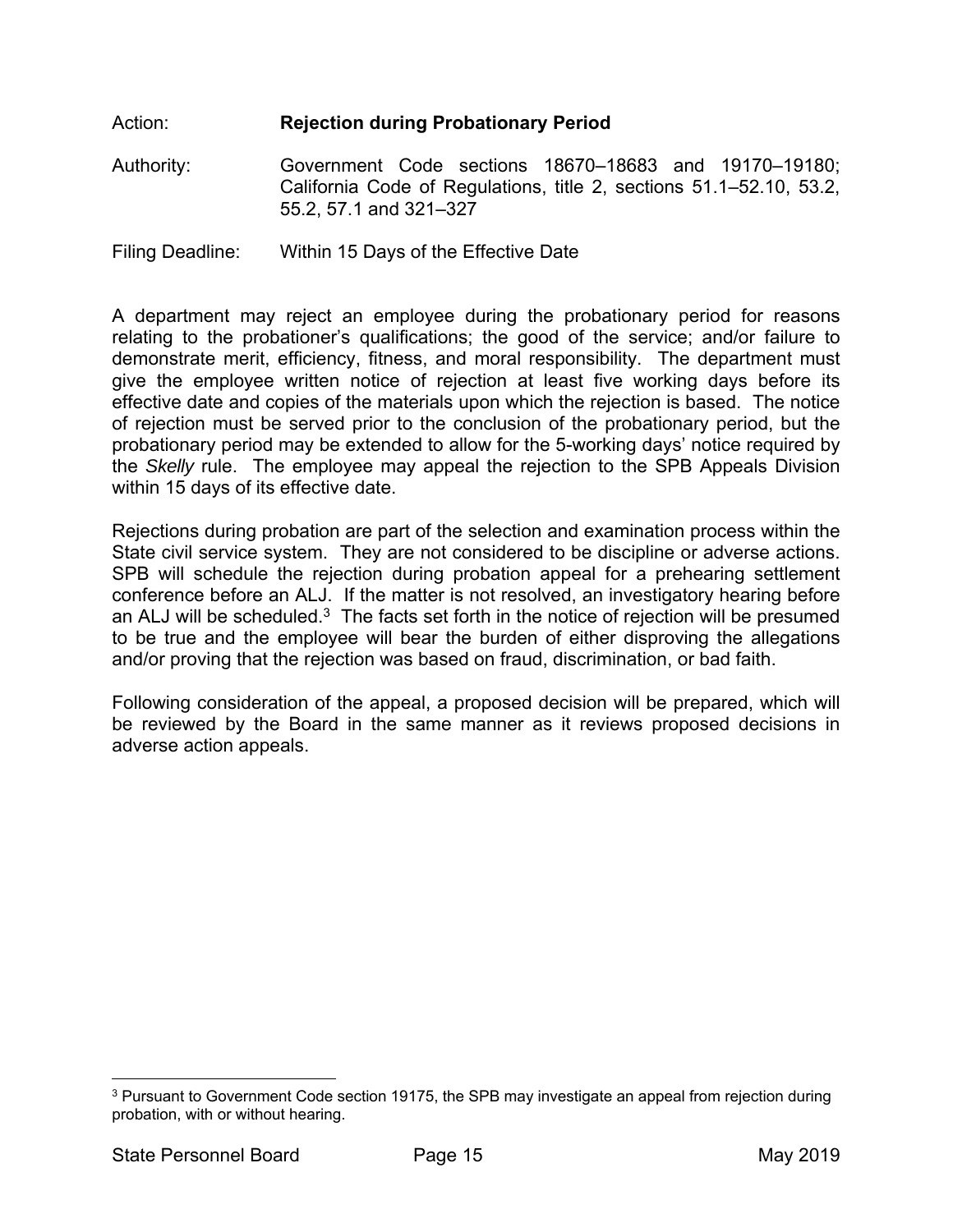| Action:    | <b>Medical Termination/Demotion/Transfer</b>                                                                                                   |  |
|------------|------------------------------------------------------------------------------------------------------------------------------------------------|--|
| Authority: | Government Code sections 18670–18683 and 19253.5; California<br>Code of Regulations, title 2, sections 51.1–52.10, 53.3, 56.1–60.3,<br>and 446 |  |

Filing Deadline: Within 15 Days of Service of the Notice on the Employee

A department may require an employee to submit to a medical examination known as a "fitness for duty" evaluation to determine his/her ability to perform the job. If the results of the evaluation demonstrate that an employee is unable to perform the duties of his/her present position, the employee may be medically demoted or transferred to another position within the department. If the employee is not able to perform the duties of *any* position within the department, and the employee is not eligible for or waives disability retirement, the department may medically terminate the employee.<sup>4</sup>

The department must give written notice of the medical action and the reasons for it at least 15 days before its effective date. The employee may appeal this medical action to the SPB Appeals Division *within 15 days of service of the written notice of the medical action*. SPB will schedule the medical action appeal for a prehearing settlement conference before an ALJ. If the matter is not resolved, an evidentiary hearing before an ALJ will be scheduled. During the hearing, the department must show by a preponderance of the evidence that it was proper to take the medical action.

Following consideration of the appeal, a proposed decision will be prepared, which will be reviewed by the Board in the same manner as it reviews proposed decisions in adverse action appeals.

<sup>1</sup> <sup>4</sup> If the employee is eligible for and does not waive disability retirement, the department cannot medically terminate the employee. Instead, the department may file for disability retirement on the employee's behalf with the Public Employees' Retirement System (PERS).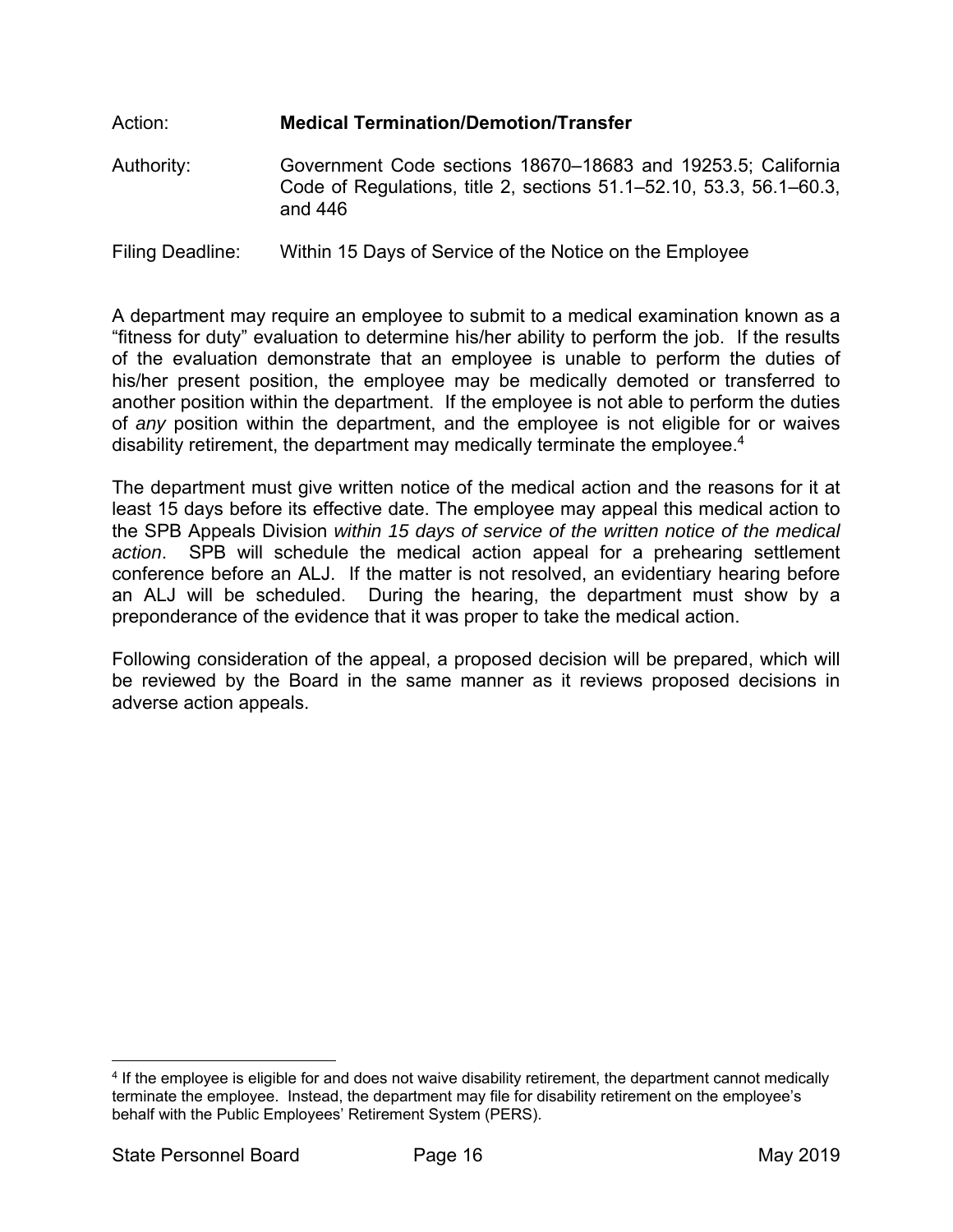Action: **Adverse Action/Termination of Privileges for Physicians<sup>5</sup> in California Department of Corrections and Rehabilitation Adult Institutions** 

Authority: *Marciano Plata, et al. v. Edmund G. Brown, Jr., et al.* (Case No. 01 cv-01351-TEH)

Filing Deadline: Within 30 days of service of the Notice of Final Proposed Action

Pursuant to federal court order dated May 23, 2008 in *Marciano Plata, et al. v. Edmund G. Brown, Jr., et al.* (Case No. 01-cv-01351-TEH), medical privileges are a condition of employment for CDCR physicians involved with the care and treatment of inmates incarcerated in CDCR adult institutions. As a result of this order and a subsequent order dated July 9, 2008, a CDCR physician's privileges may be suspended, revoked, or restricted for failing to meet appropriate standards for the delivery of medical services to inmates.

CDCR physicians who have their privileges suspended, revoked, or restricted may be appealed to the SPB within 30 calendar days of service of the Notice of Final Proposed Action. Such appeals are heard before an ALJ and a judicial review committee $<sup>6</sup>$  (JRC).</sup> The procedures for conducting hearings regarding medical privileges are derived from the Business and Professions code. Given the complexity of these proceedings, details are not provided in this document. A complete description of the process is available at the California Correctional Health Care Services website.7

 $\overline{a}$ 5 Physician does not include psychiatrist.

<sup>&</sup>lt;sup>6</sup> After a *voir dire* process is conducted, the final JRC is comprised of three independent and impartial physicians credentialed by the Institute for Medical Quality (IMQ).

 $7$  As of August 6, 2018.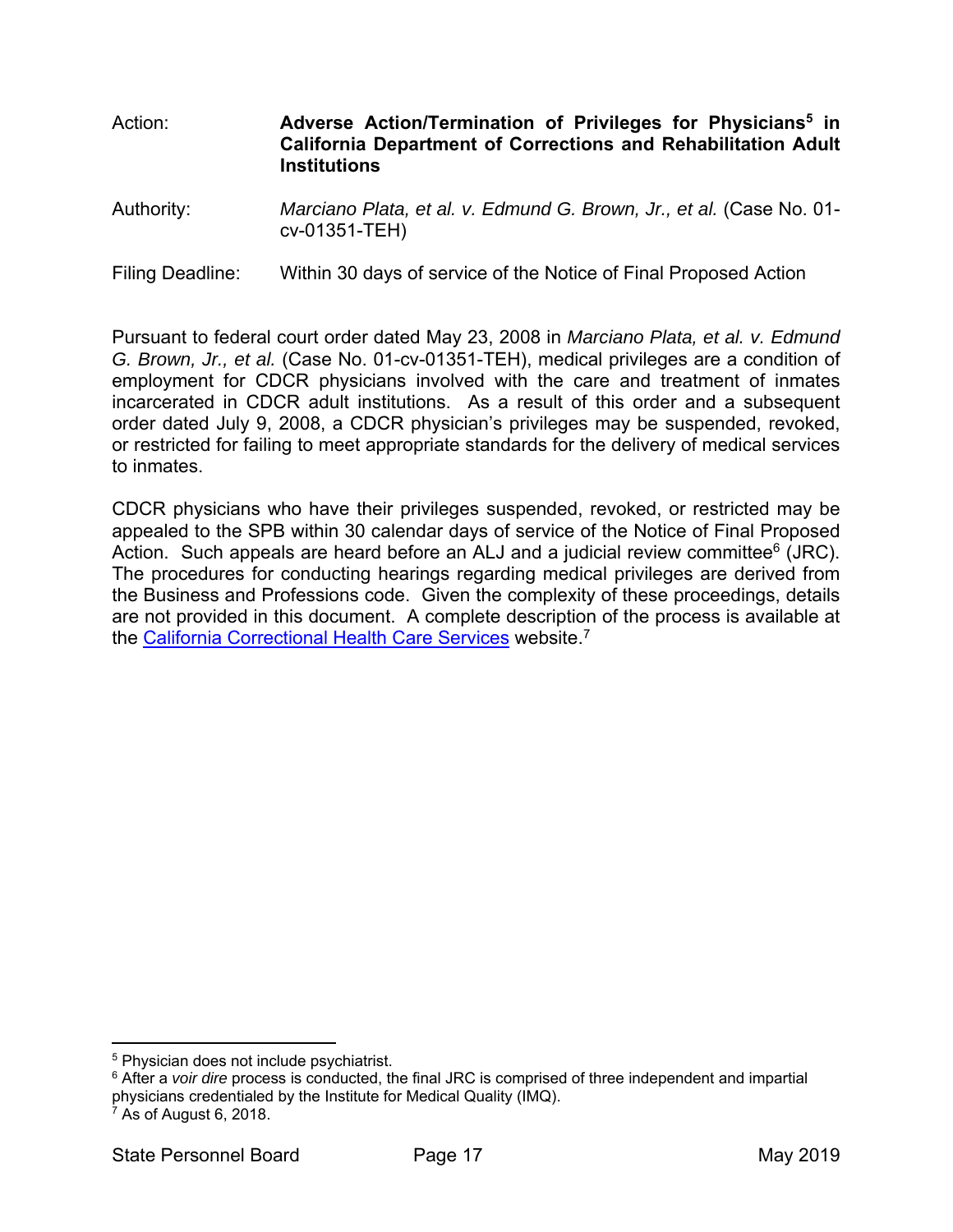### Action: **Constructive Medical Termination**

Authority: Government Code sections 18670–18683 and 19253.5; California Code of Regulations, title 2, sections 51.1–52.10, 53.3, 56.1–60.3, and 446

Filing Deadline: Within 30 Days after the Constructive Medical Termination Occurs

If a department, for asserted medical reasons, refuses to allow an employee to work, but has not served the employee with a formal notice of medical termination, the employee may challenge the department's action by filing a constructive medical termination appeal with the SPB. For example, an employee may file a constructive medical termination appeal when a department refuses to reinstate the employee to his or her position after PERS has denied an application for disability retirement or after the employee's treating physician has released the employee for duty. A claim for constructive medical termination must be supported by medical documentation demonstrating that the employee is willing, able, and ready to return to work. Under some circumstances, an employee may also want to consider filing a complaint of discrimination based upon disability and the failure to provide reasonable accommodation.

An appeal from constructive medical termination must be filed with the SPB Appeals Division within 30 days of the employee being notified that he or she would not be permitted to resume the duties of their position. SPB will schedule the constructive medical action appeal for a prehearing settlement conference before an ALJ. If the matter is not resolved, an evidentiary hearing before an ALJ will be scheduled. During the hearing, the employee will have the burden of proving by a preponderance of the evidence that he or she was constructively medically terminated.

After reviewing all the evidence presented during the evidentiary hearing, the ALJ will prepare a proposed decision, which will be reviewed by the Board at one of its regularly scheduled monthly Board meetings.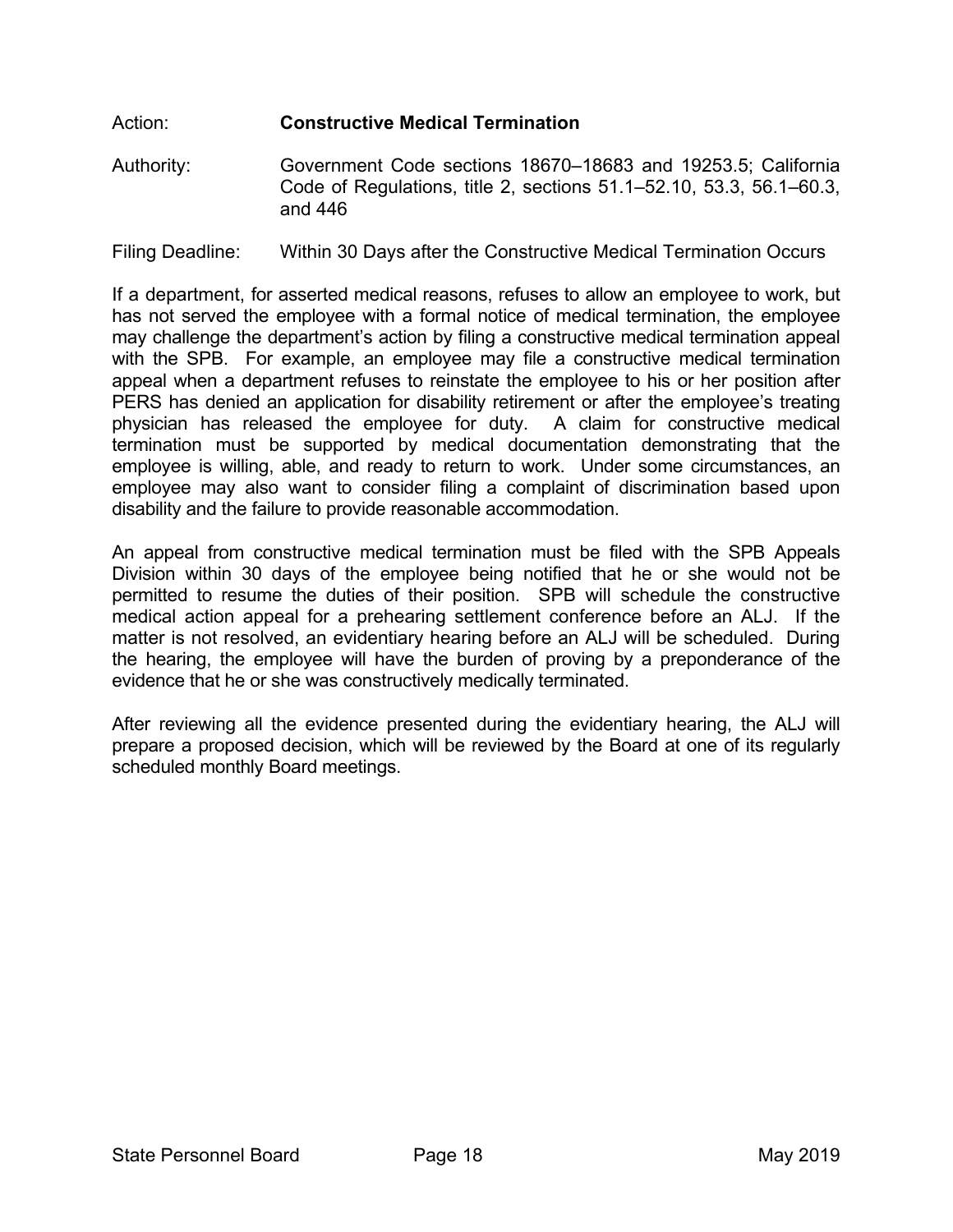### Action: **Non-punitive Termination/Demotion/Transfer (License Revocation/Restriction)**

Authority: Government Code sections 18670§18683 and 19585; California Code of Regulations, title 2, sections 51.1–52.10 and 446

Filing Deadline: Within 30 Days of the Effective Date

A department may non-punitively terminate, demote or transfer an employee who fails to meet a requirement for continuing employment, for example, when an employee's driver's or occupational license, certificate, registration, or other professional qualification is revoked or restricted and that license, certificate, registration or qualification is a minimum qualification for the job. A non-punitive action is not considered to be discipline or an adverse action.

The department must provide written notice to the employee at least five days before the non-punitive termination, demotion, or transfer. Within 30 days of the effective date, the employee may file an appeal with the SPB Appeals Division. SPB will schedule the non-punitive action appeal for a prehearing settlement conference before an ALJ. If the matter is not resolved, an evidentiary hearing before an ALJ will be scheduled. During the evidentiary hearing, the department will have the burden of proving that the employee failed to meet a requirement for continuing employment, and the employee will have the burden of proving that the non-punitive termination was improper.

After reviewing all the evidence presented during the evidentiary hearing, the ALJ will prepare a proposed decision, which will be reviewed by the Board at one of its regularly scheduled monthly Board meetings.

If the Board sustains a non-punitive termination, the employee may apply for reinstatement with the department in the event they obtain the appropriate license or certification. However, reinstatement by the department is permissive, and not mandatory.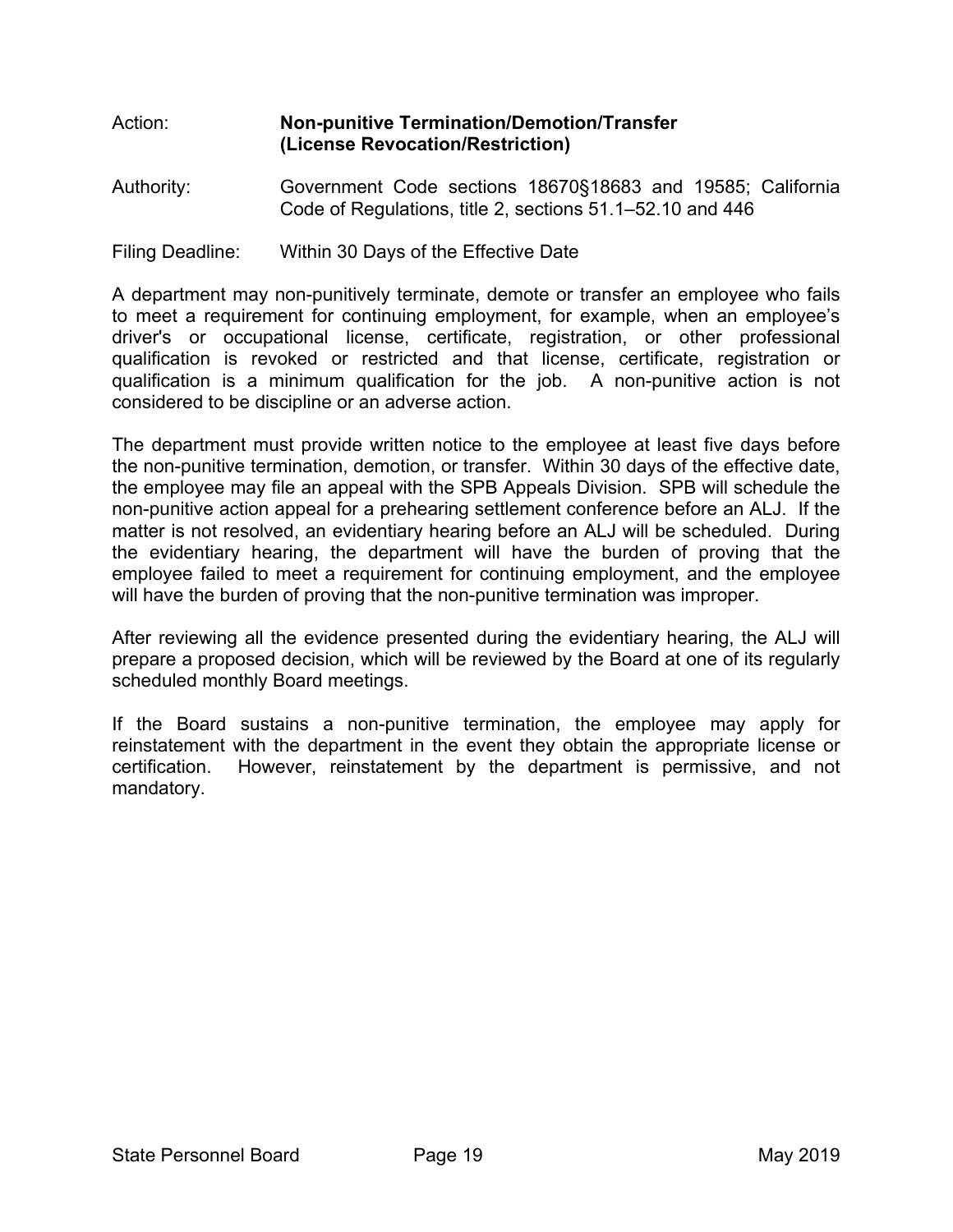| Action: | <b>Termination of Limited-Term/Seasonal/Temporary</b><br><b>Authorization Appointment (Liberty Interest/Name-Clearing</b> |
|---------|---------------------------------------------------------------------------------------------------------------------------|
|         |                                                                                                                           |
|         | Hearing)                                                                                                                  |
|         |                                                                                                                           |

- Authority: Government Code sections 18670–18683 and 19058–19101; California Code of Regulations, title 2, sections 51.1–52.10, 63.1, 265, 281, and 282
- Filing Deadline: Filed With the Appointing Authority within Five-Business Days of the Effective Date of the Notice of Termination

If a department terminates an employee's limited term, seasonal or temporary authorization appointment "with fault" or "with cause" for allegedly wrongful behavior that might stigmatize the employee's reputation, seriously impair the employee's opportunity to earn a living, or seriously damage the employee's standing in the community, the employee has a right to file a request for a limited name-clearing hearing with his or her appointing authority. The sole purpose of the name-clearing hearing is to give the employee an opportunity to rebut the charges and remove the stigma. Reinstatement and back salary are not available as remedies in this instance. The request for a limited name-clearing hearing must be filed within five-business days of the effective date of the notice of the termination of the appointment.

The name-clearing hearing will be conducted by a neutral, impartial representative of the appointing authority. During the hearing, the employee bears the burden of proving that the "with fault" or "with cause" designation is improper. After reviewing all the evidence that is presented at the hearing, the impartial decision-maker will determine whether the "with fault" or "with cause" designation will be removed and the termination will reflect that it was without fault. However, the termination of the employee's appointment will remain in effect.

An employee whose limited term, seasonal or temporary authorization appointment is either terminated without fault or is terminated with fault for a reason that does not stigmatize the employee is not entitled to a name-clearing hearing.

The SPB does not conduct name-clearing hearings and does not review the decisions reached in the name-clearing hearing conducted by the appointing authority.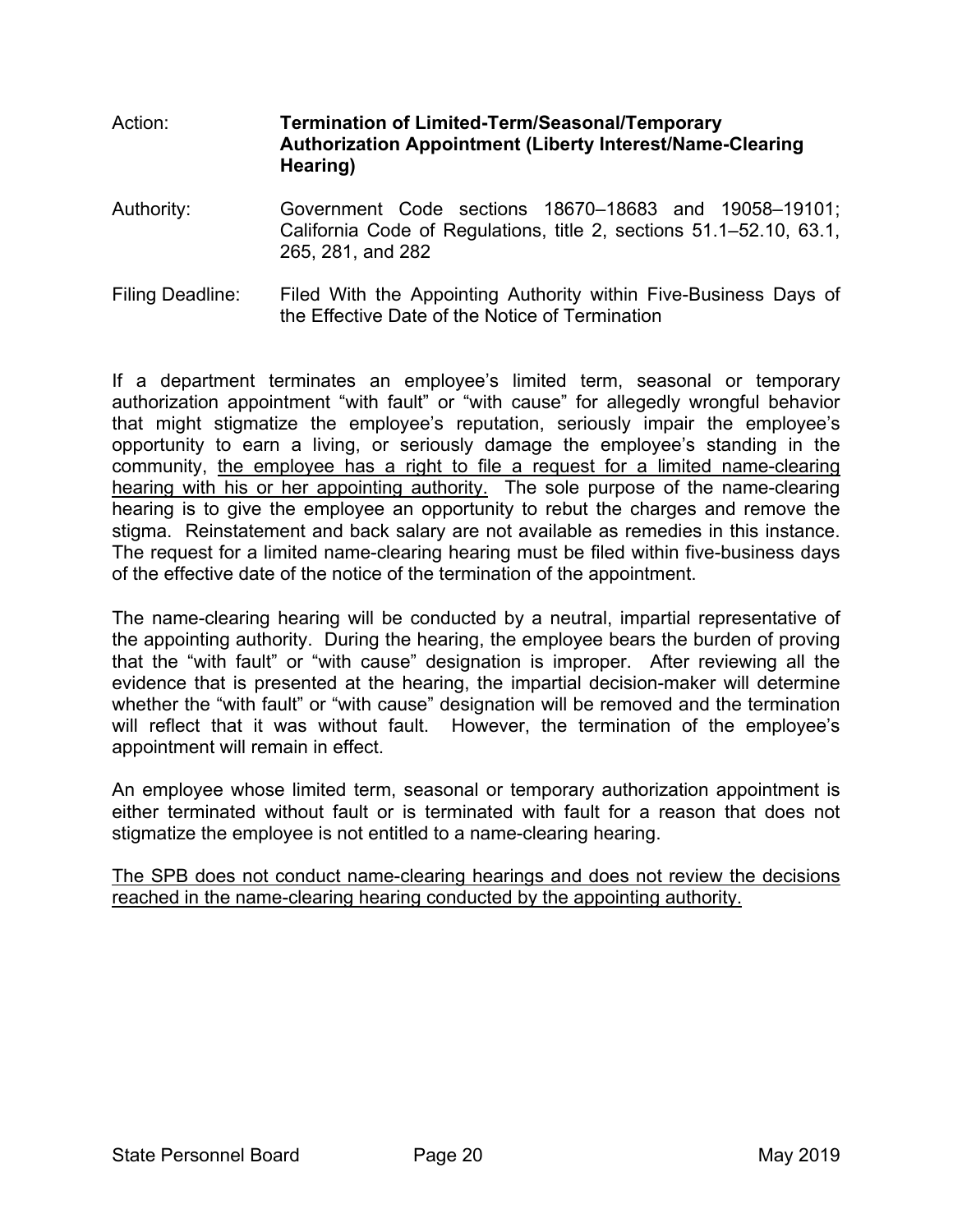Action: **Termination of Limited Examination and Appointment Program (LEAP) Appointment**  Authority: Government Code sections 18670–18683 and 19240–19244; California Code of Regulations, title 2, sections 51.1–52.10 and 547.50–547.57

Filing Deadline: Within 30 Days after Effective Date

An employee appointed under the Limited Examination and Appointment Program (LEAP) may be terminated during the LEAP job examination period for failure to meet conditions for appointment; failure to satisfactorily demonstrate the level of knowledge, skill, and ability required; for other reasons relating to the candidate's qualifications; for the good of the service; or for failure to demonstrate merit, efficiency, fitness, including medical condition, or moral responsibility. A LEAP appointment may also be terminated for these same reasons within 30 days after the exam period ends.

A department must give written notice to the employee at least five-working days before the effective date of the termination of a LEAP appointment. When the LEAP employee receives the notice, he/she has a right to respond to the department. If the department does not alter the proposed action after receiving the employee's response, the LEAP candidate may file an appeal with the SPB Appeals Division within 30 days after receipt of the notice of termination. SPB will schedule the LEAP termination action appeal for a prehearing settlement conference before an ALJ. If the matter is not resolved, an evidentiary hearing before an ALJ will be scheduled. During the hearing, the employee bears the burden of proof, similar to an appeal from rejection during probation.

After reviewing all the evidence presented during the evidentiary hearing, the ALJ will prepare a proposed decision, which will be reviewed by the Board at one of its regularly scheduled monthly Board meetings.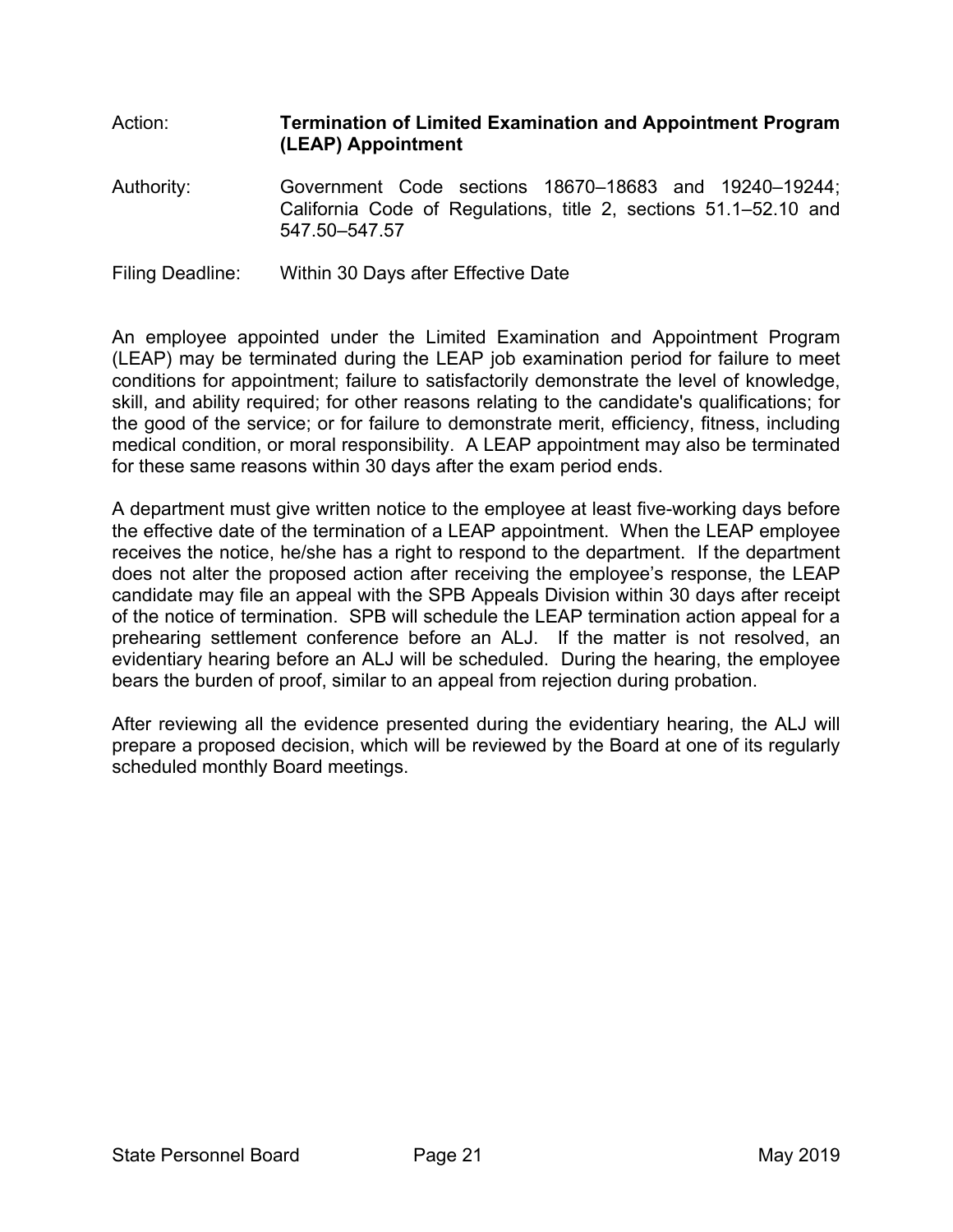### Action: **Termination of Career Executive Assignment (CEA) Appointment**

Authority: Government Code sections 19889–19889.4; California Code of Regulations, title 2, sections 548–548.155 and 599.990–599.995

Filing Deadline: Within 30 Days of the Employees Receipt of the Notice

A Career Executive Assignment (CEA) appointment is made to a position requiring a high level of discretion and policy. As a result, an employee who is appointed as a CEA does not obtain permanent status in that appointment. If that CEA appointment is terminated, the employee's appeal rights are limited. Before serving a written notice of termination, the department must inform the CEA employee of its proposed action and allow him/her the opportunity to discuss the termination. The department must serve the CEA employee with written notice stating the reasons for termination 20 days before its effective date. The department must send a copy of the notice of termination to CalHR.

Within 30 days of the receipt of the notice of termination, the CEA employee may file an appeal with the SPB Appeals Division on the grounds that the termination was based on age, sex, sexual orientation, marital status, race, color, national origin, ancestry, disability, religion, religious opinions and affiliations, and political affiliations or opinions. SPB will schedule the CEA termination action appeal for a prehearing settlement conference before an ALJ. If the matter is not resolved, an evidentiary hearing before an ALJ will be scheduled, during which the employee bears the burden of proving that the CEA termination was for prohibited discriminatory or political reasons.

After reviewing all the evidence presented during the evidentiary hearing, the ALJ will prepare a proposed decision, which will be reviewed by the Board at one of its regularly scheduled monthly Board meetings.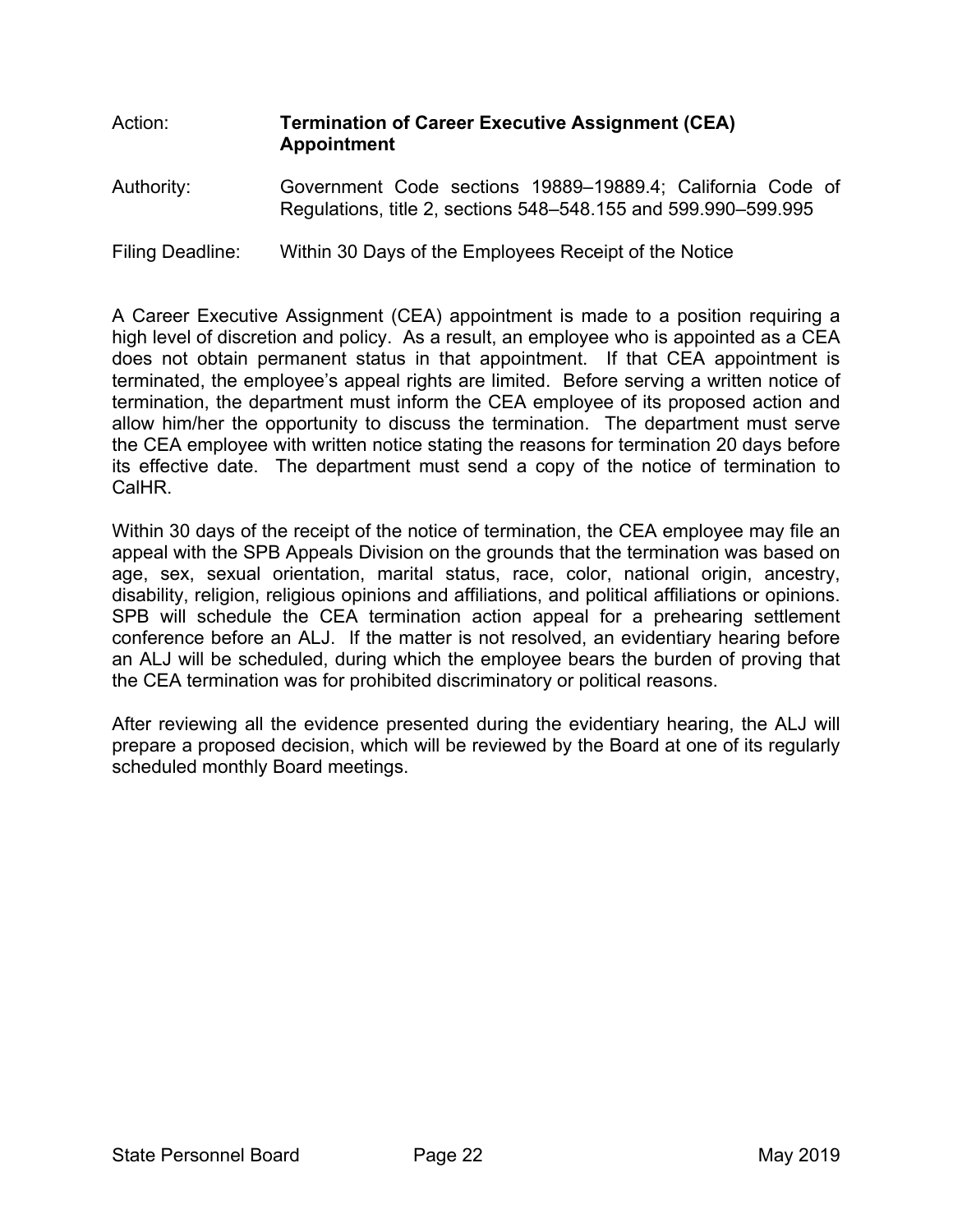### Action: **Termination/Automatic Resignation of Permanent Intermittent Employee**

Authority: Government Code sections 19100.5–19101, and 19996.1; California Code of Regulations, title 2, sections 448 and 599.828

Filing Deadline: Within 30 days after Effective Date

A permanent intermittent (PI) employee does not have a defined time base and may only work up to a fixed number of hours per year. A PI whose continuity of employment is interrupted by a non-work period extending beyond one year is considered to have automatically resigned without fault from his/her position. Such separations are limited to non-work periods not covered by approved leave, whether with or without pay. However, the Board has ruled that departments cannot fail to call a PI employee into work for one year and then invoke the automatic resignation provision. Appeals for reinstatement must be filed with the SPB Appeals Division within 30 days of receipt of notice of separation by automatic resignation.

An appeal from a termination of a PI appointment will be scheduled for a Prehearing and Settlement Conference. If the matter is not resolved, an evidentiary hearing before an ALJ will be scheduled. During the hearing before the ALJ, the PI employee bears the burden of proving he or she had a satisfactory reason for being absent, the rules were improperly applied to separate him/her, and he or she is ready, willing and able to resume employment. After reviewing the evidence, the ALJ will prepare a proposed decision, which will be reviewed by the Board at one of its regularly scheduled monthly Board meetings. If the Board decides to revoke the PI employee's termination, the PI may be reinstated to the employment list, but is not entitled to back salary or future scheduling.

Under CalHR Rule 599.898, a PI employee who waives three requests by the department to report to work is considered to have automatically resigned without fault from his/her position, unless he/she was unable to come to work due to illness or other good reason. Automatic resignations under this rule are heard by CalHR, and not SPB. Appeals for reinstatement from automatic resignation under this rule must be filed with CalHR within 30 days of notice of separation by automatic resignation.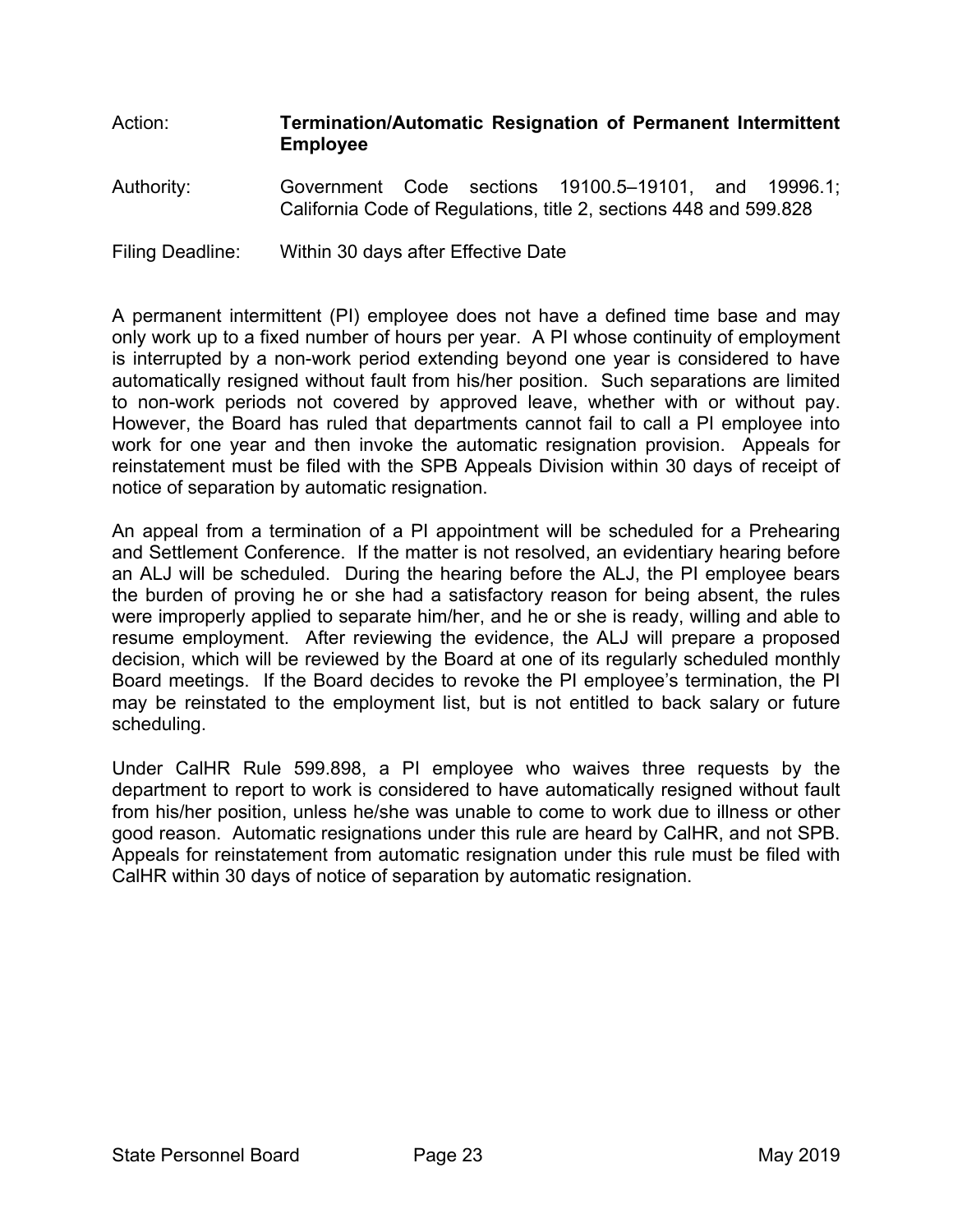- Action: **Complaint of Discrimination/Harassment/Retaliation on the Basis of Mental and Physical Disability and Medical Condition/Denial of Reasonable Accommodation**
- Authority: Government Code sections 12940 et seq. (Fair Employment and Housing Act (FEHA)), 18675 and 19702; and California Code of Regulations, title 2, sections 10, 64.1–64.6
- Filing Deadline: Filed with appointing authority within one year of the discriminatory act (with an extension of 90 days in limited circumstances). Complaint with SPB within 30 days from the date the appointing authority served its response, or, if the appointing authority has failed to provide a decision within 90 days of the complaint being filed, no later than 150 days from the date the complaint was filed with the appointing authority.

Please note that, as of January 1, 2013, the SPB accepts only complaints of discrimination, harassment, and retaliation on the basis of mental disability, physical disability, and medical condition, and denials of reasonable accommodation from State civil service employees and applicants. (Gov. Code, § 19702, added by Statute 2012, chapter 360 section 69.) (In order to file a discrimination complaint on a different protected basis with another governmental agency, please see "Other Agency Filing," below.)

If a State civil service employee or applicant reasonably believes he or she has been discriminated against because of his or her mental disability, physical disability, or medical condition, or has been denied a reasonable accommodation, he or she must first file a written complaint with the appointing power's Equal Employment Opportunity Office or other office or individual designated by the appointing power to investigate such complaints, prior to filing a discrimination complaint with the SPB. The appointing power shall provide the employee or applicant a written decision within 90 days of the complaint being filed. The employee or applicant has 30 days from the date the decision rendered by the appointing power was served on the employee or applicant to file their complaint of discrimination with the SPB.

However, if the appointing authority does not respond within 90 days of the complaint being filed, the employee or applicant may then file a discrimination complaint with the SPB. The complaint must be filed no more than 150 days after the employee or applicant filed the complaint with the appointing power.

The complaint must be in writing, clearly identify the facts that form the basis for appeal, identify the parties involved, describe the alleged discriminatory incident(s), and the date(s) of occurrence, and all information, including documents and attachments that the employee or applicant possesses that shows that the mental disability, physical disability, or medical condition of the employee or applicant was a factor in the allegedly wrongful discriminatory conduct and/or how the employee or applicant request was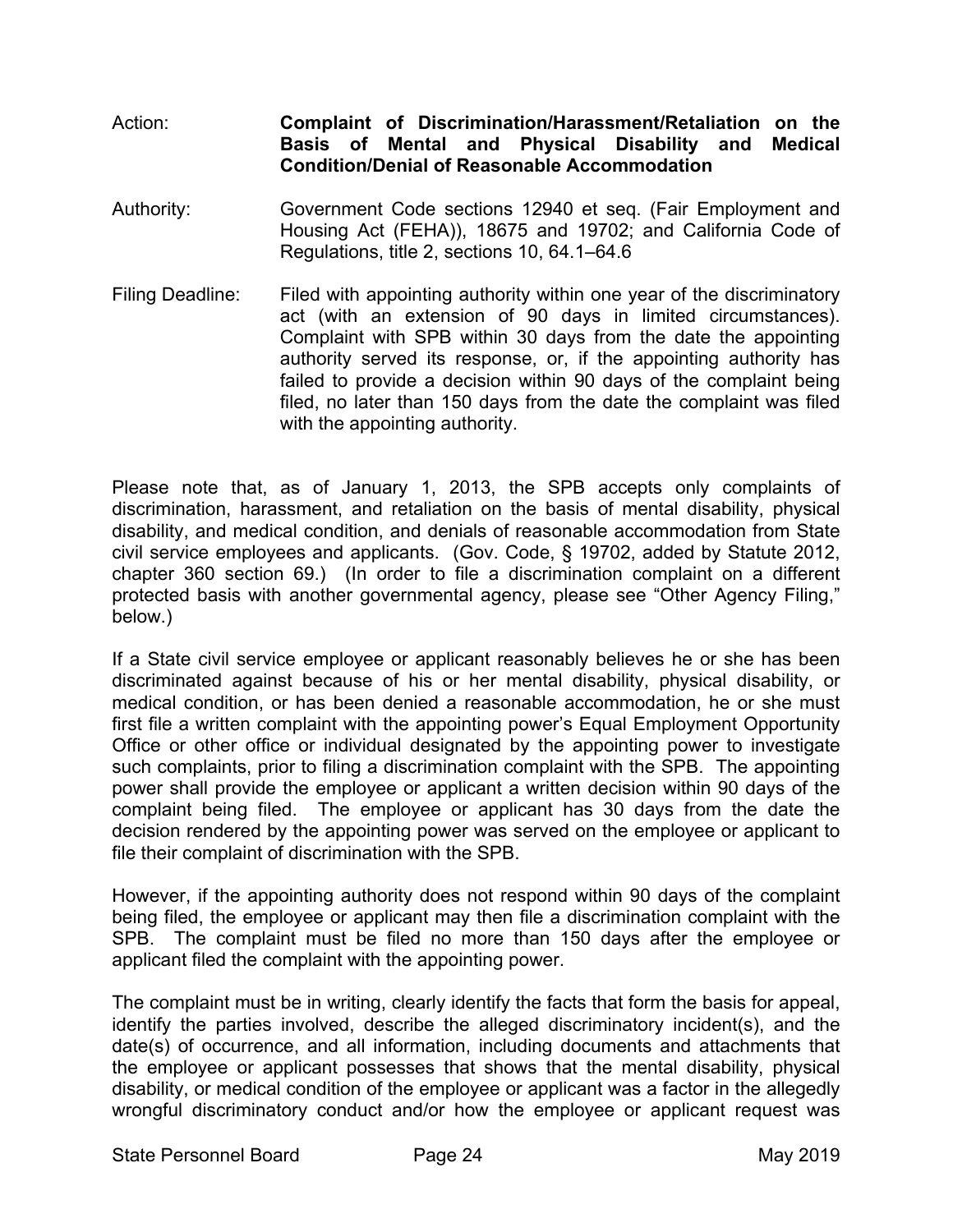denied a reasonable accommodation. The employee or applicant must include sufficient copies of the complaint and any attachments for the SPB to serve on each entity and person alleged to have engaged in discriminatory conduct and against whom damages and/or disciplinary action is sought. The SPB complaint must also include a copy of the discrimination complaint filed with the appointing power, together with a copy of the appointing power's decision. The complaint must also be limited to a maximum of 15 pages of double-spaced typed or printed text.

#### Other Agency Filing

Under federal and state laws and rules, the U.S. Equal Employment Opportunity Commission (EEOC) and the Department of Fair Employment and Housing (DFEH) also regulate EEO laws and investigate and render decisions on discrimination or retaliation complaints. A State employee or applicant may file a complaint of discrimination, harassment, or retaliation on the basis of mental disability, physical disability, or medical condition, or denial of reasonable accommodation with the EEOC or DFEH, as well as with the SPB.

Nevertheless, since the SPB no longer has the authority to accept discrimination complaints other than those based upon disability and medical condition or denial of reasonable accommodation, those employees or applicants wishing to file discrimination complaints on other protected basis may only file complaints with the EEOC or DFEH.

To file a complaint or contact the DFEH, please call (800) 884-1684 or email the DFEH at contact.center@dfeh.ca.gov. Information on how to file a charge of employment discrimination with the EEOC can be found at the EEOC website.

For current state employees, discrimination in exams; failure to hire; denial of promotion, transfer, or training; negative job assignments or performance evaluations; and adverse working conditions may also be appealed as grievances under the applicable collective bargaining agreements. Employees may file grievances concerning these actions under applicable SPB or CalHR rules.

#### SPB Jurisdictional Review

All discrimination or retaliation complaints that are filed with SPB's Appeals Division are reviewed to determine if SPB has jurisdiction to accept the complaint. In order to determine whether it has jurisdiction to review a complaint, SPB reviews whether:

- the filing requirements have been met;
- the complaint was filed within the applicable time limits;
- the complainant is a member of a protected class (i.e. mentally disabled, physically disabled, has a medical condition, or denied reasonable accommodation);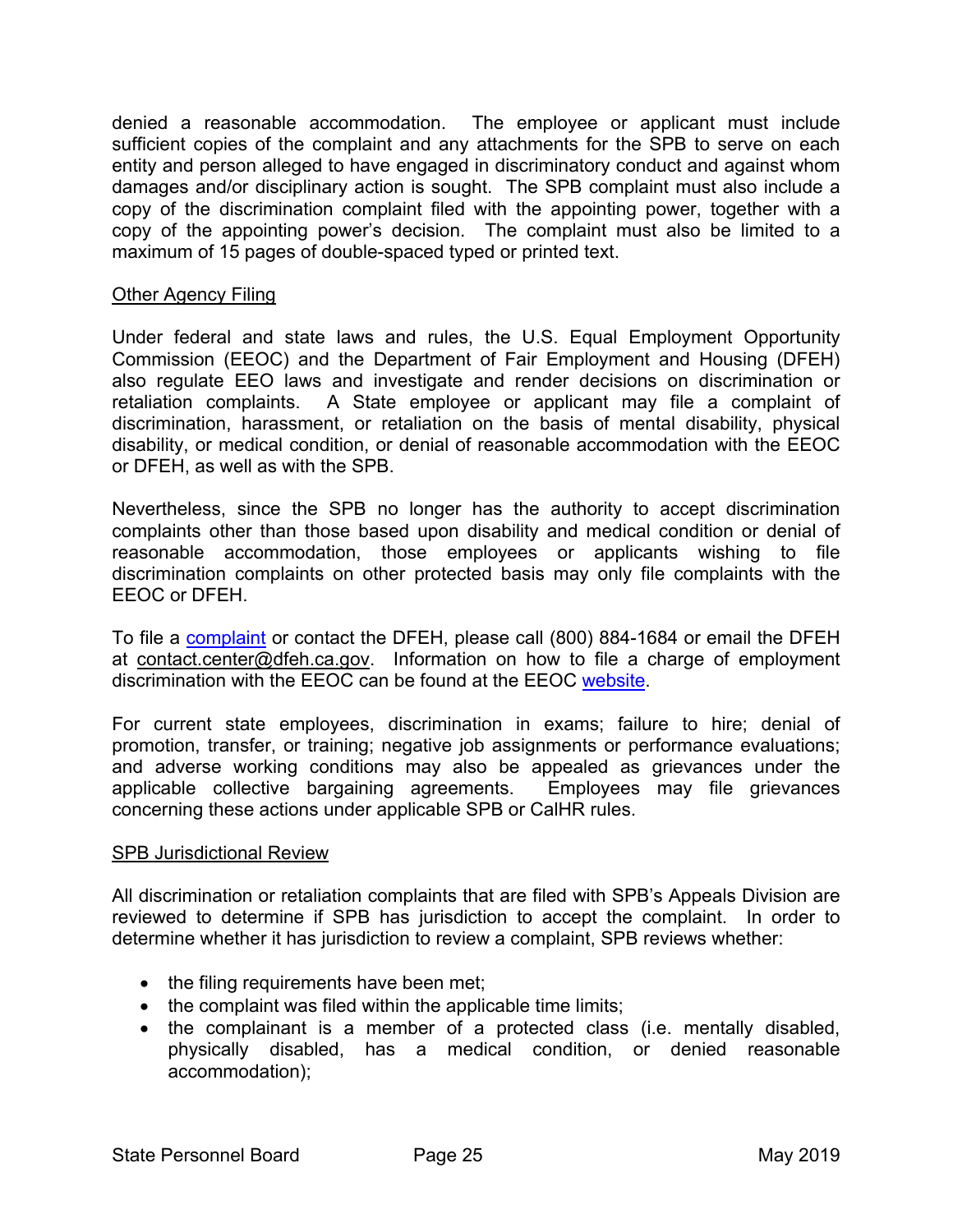- the complainant has standing to file (i.e., the complainant alleges direct harm/injury from discrimination); and if
- the complainant has stated a prima facie case (i.e., enough information demonstrating protected status may have been a factor in the direct harm/injury).

Discrimination complaints found to be within SPB jurisdiction are referred to an evidentiary hearing before an ALJ for decision. In such hearings, the employee/applicant bears the burden of proving discrimination.

A discrimination complaint may also be consolidated with a pending adverse action, rejection during probation, or medical action involving the same parties. An employee may also allege discrimination or retaliation as an affirmative defense during an evidentiary hearing in an adverse action, rejection during probation or medical action appeal.

Proposed decisions in discrimination or retaliation complaints are reviewed by the Board at regularly scheduled Board meetings. Should the Board sustain a finding of discrimination or retaliation, the Board may order the complainant to be hired or reinstated, may award backpay and/or compensatory damages, and other relief intended to cause the discrimination to cease and desist.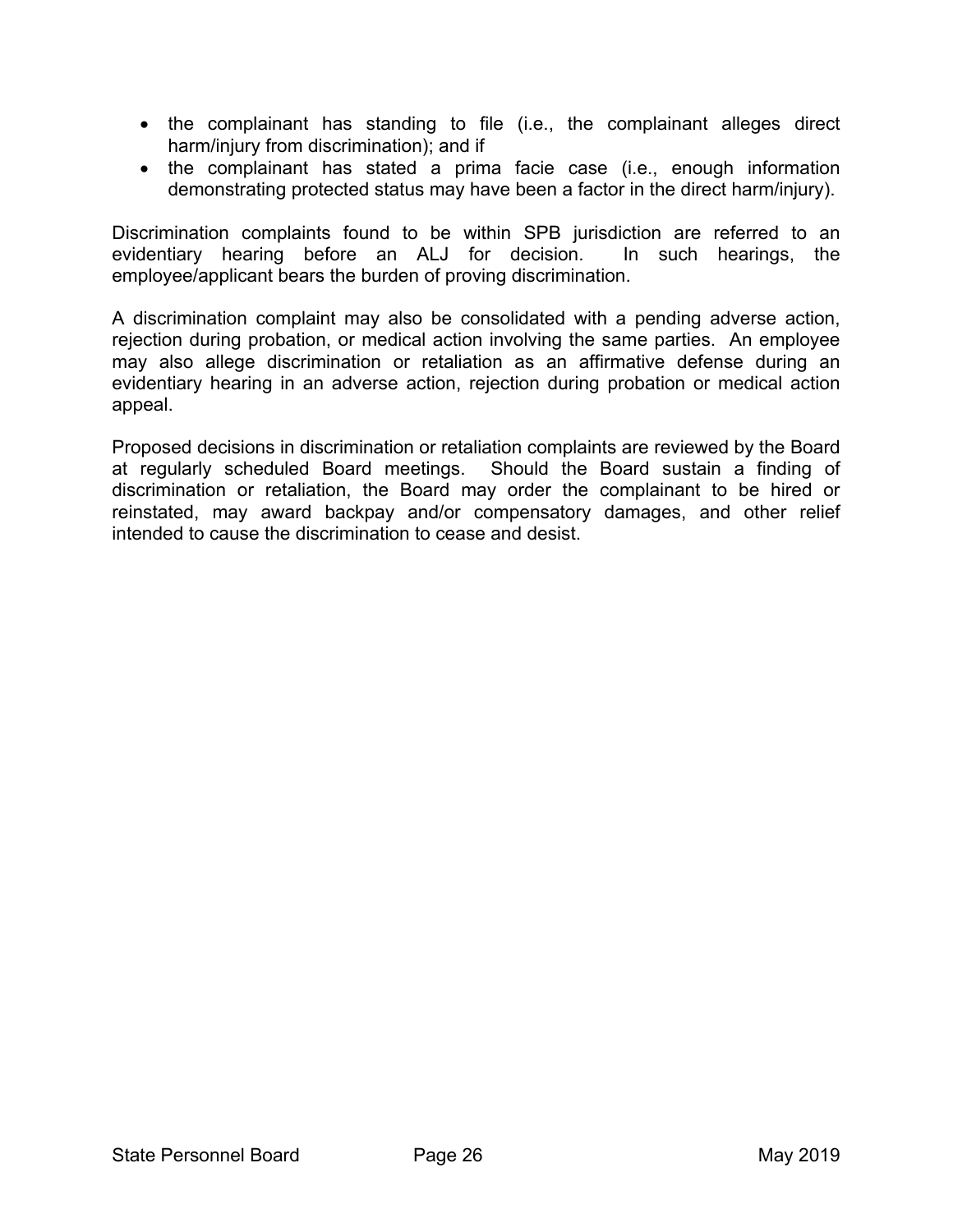### Action: **Whistleblower/Retaliation Complaint**

Authority: Government Code sections 995.3, 8546.8, 8547–8547.11, 18670– 18673, 18935 and 19683–19683.5; Code of Civil Procedure section 2015.5; Penal Code sections 289.6 and 6129; California Code of Regulations, title 2, sections 67.1–67.8

Filing Deadline: Within 12 Months of Latest act of Reprisal/Retaliation

It is illegal for state officers and employees to retaliate against a state civil service employee or applicant for state civil service appointment for reporting improper governmental activity or for refusing to obey an illegal order. If an employee/applicant has been subject to retaliation because he/she has made a protected disclosure and/or refused to obey an illegal order, he/she may file a whistleblower retaliation complaint with the SPB.

Retaliation complaints must be filed with the SPB Appeals Division within 12 months from the most recent act of reprisal. A complaint of retaliation must be accompanied by a written sworn statement. The complaint must describe the specific retaliatory act(s); the date(s) of the act(s); and the reason the complainant believes that the act(s) occurred in retaliation for the complainant's having made a protected disclosure or having refused to obey an illegal order. The complaint should also state either when the protected disclosure was made, or when and who issued the illegal order.

All whistleblower retaliation complaints are reviewed to determine if SPB jurisdiction exists. Whistleblower retaliation complaints are reviewed in accordance with the procedures set forth in Government Code section 19683. A whistleblower retaliation complaint may be consolidated with another appeal pending before the Board between the same parties, including an adverse action, medical action or rejection during probation. An appellant may also raise whistleblower retaliation as an affirmative defense during an evidentiary hearing in an adverse action, medical action or rejection during probation appeal.

If the whistleblower retaliation complaint is not consolidated with another pending action, an SPB hearing officer will conduct an informal hearing into the allegations. After the informal hearing is concluded, the hearing officer will prepare a proposed Notice of Findings to be reviewed by the SPB's Executive Officer.

After review by the Executive Officer, the Notice of Findings will be issued. If the Notice of Findings concludes that the appointing power, supervisor or manager engaged in illegal whistleblower retaliation, the appointing power, supervisor or manager may request a hearing regarding the Notice of Findings within 30 days of the issuance of the Notice of Findings. If the Board grants the request for an evidentiary hearing before an ALJ, the employee/applicant will bear the burden of establishing, by a preponderance of the evidence that making protected disclosures and/or refusing to obey an illegal order was a "contributing factor" in the department's adverse employment action against the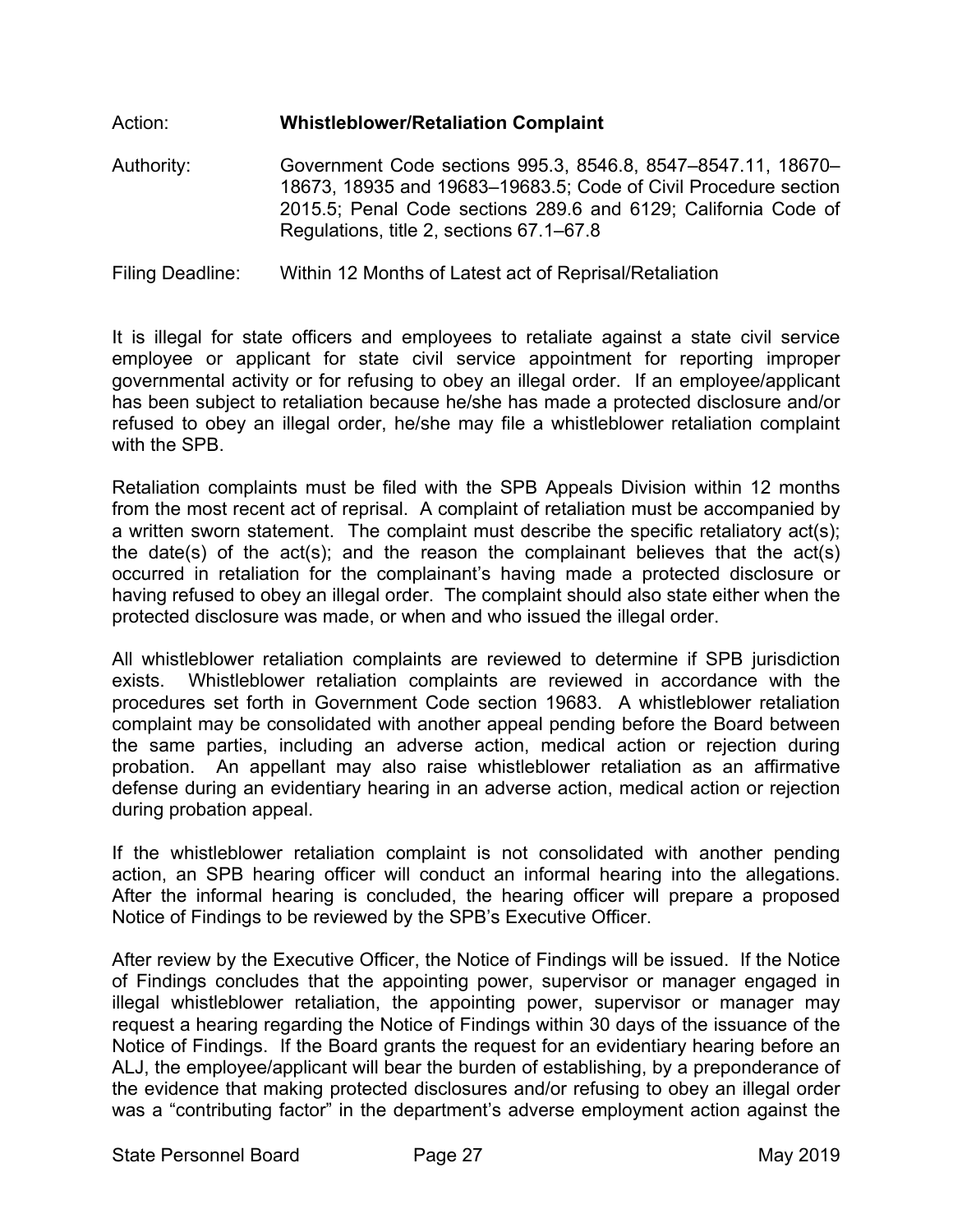employee/applicant. If he/she meets that burden, the burden will then shift to the employer to establish by "clear and convincing evidence" that it did not retaliate against the applicant or employee and that the adverse employment action occurred for legitimate, independent reasons.

If a whistleblower retaliation appeal is heard by an ALJ, the ALJ will prepare a proposed decision that will be reviewed by the Board at a regularly scheduled Board meeting.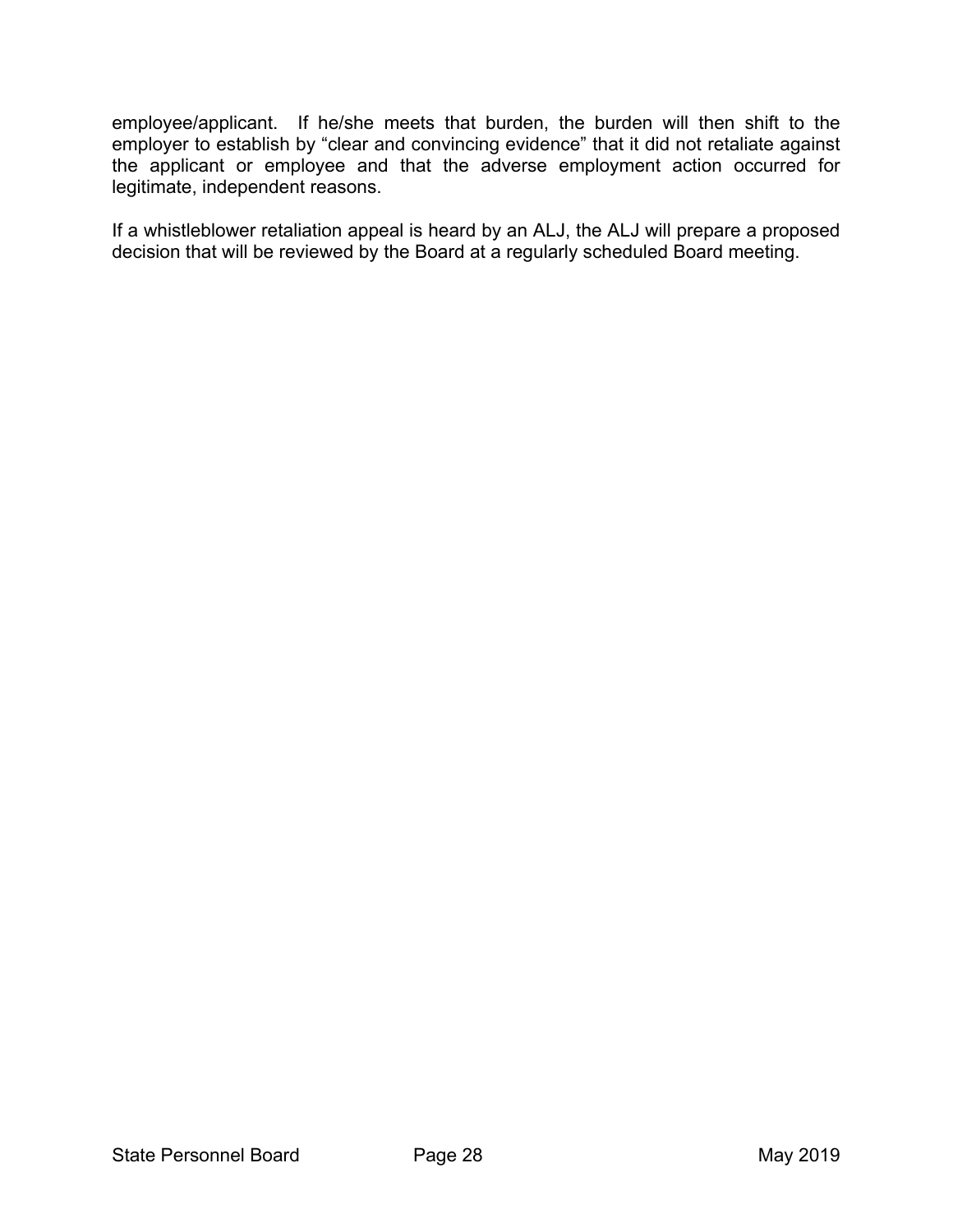## **SECTION III**

### PETITION FOR BACK PAY HEARINGS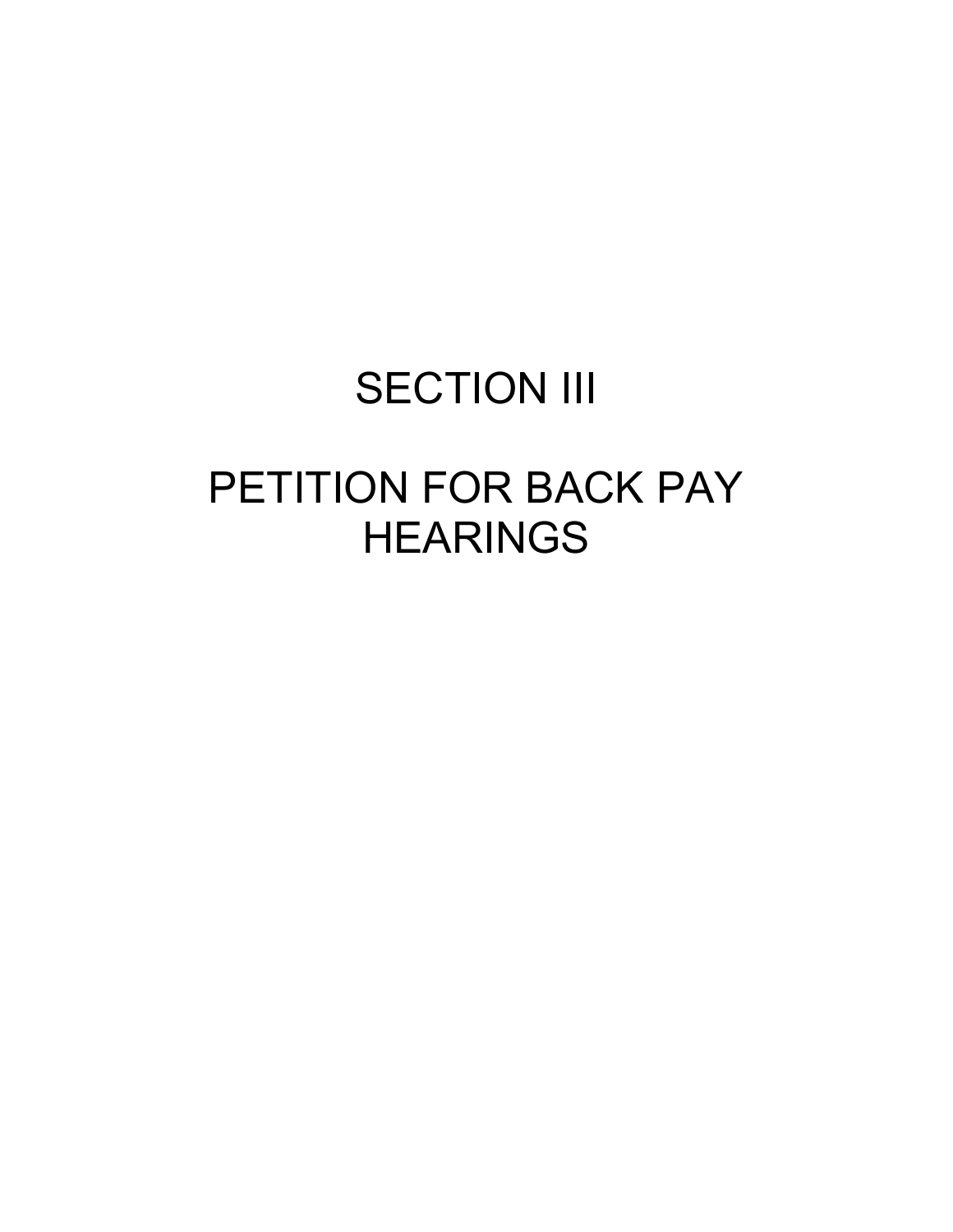### Action: **Petition for Back Pay Hearing**

- Authority: Government Code sections 19180, 19253.5, 19584, and 19585; California Code of Regulations, title 2, sections 51.2, 52.4, and 61
- Filing Deadline: 1 year from the date that the Decision is adopted by the Board or within 30 days from the date an Order of Remand is entered granting Appellant's Writ of Mandate

Any Appellant who is entitled to salary, pursuant to Government Code sections 19180, 19253.5, 19584, and 19585, may file a claim with the Board for back pay, if Respondent has not restored the Appellant's salary, with appropriate interest, and, if appropriate, the reinstatement of all relevant benefits.

Any Respondent that is a party to a proceeding in which the Board has directed the payment of appropriate salary, benefits, and interest to an Appellant entitled to salary, pursuant to Government Code sections 19180, 19253.5, 19584, and 19585, may file a request for a back pay hearing, in the event that the parties are unable to agree with the salary, benefits, and interest, if any, due to Appellant.

The petition for back pay must be filed with the SPB within one year from the date that the decision is adopted by the Board or within 30 days from the date an Order of Remand is entered granting Appellant's Writ of Mandate and served upon the parties, pursuant to California Code of Regulations, title 2, section 52.4.

If the back pay petition is timely filed, the opposing party shall file with the SPB an answer within 45 days of receipt of a back pay claim, pursuant to California Code of Regulations, title 2, section 61, subdivision (d).

A claim for back pay will be scheduled for a Conference. Prior to the parties' prehearing/settlement conference, the parties shall meet and confer to determine the issues which remain unresolved and the facts to which the parties can stipulate. If the matter is not resolved at the Conference, an evidentiary hearing before an ALJ will be scheduled.

During the Conference, the ALJ shall instruct the parties regarding the burden of proof for contested issues, consistent with California Code of Regulations, title 2, sections 57.1 and 61, subsection (g).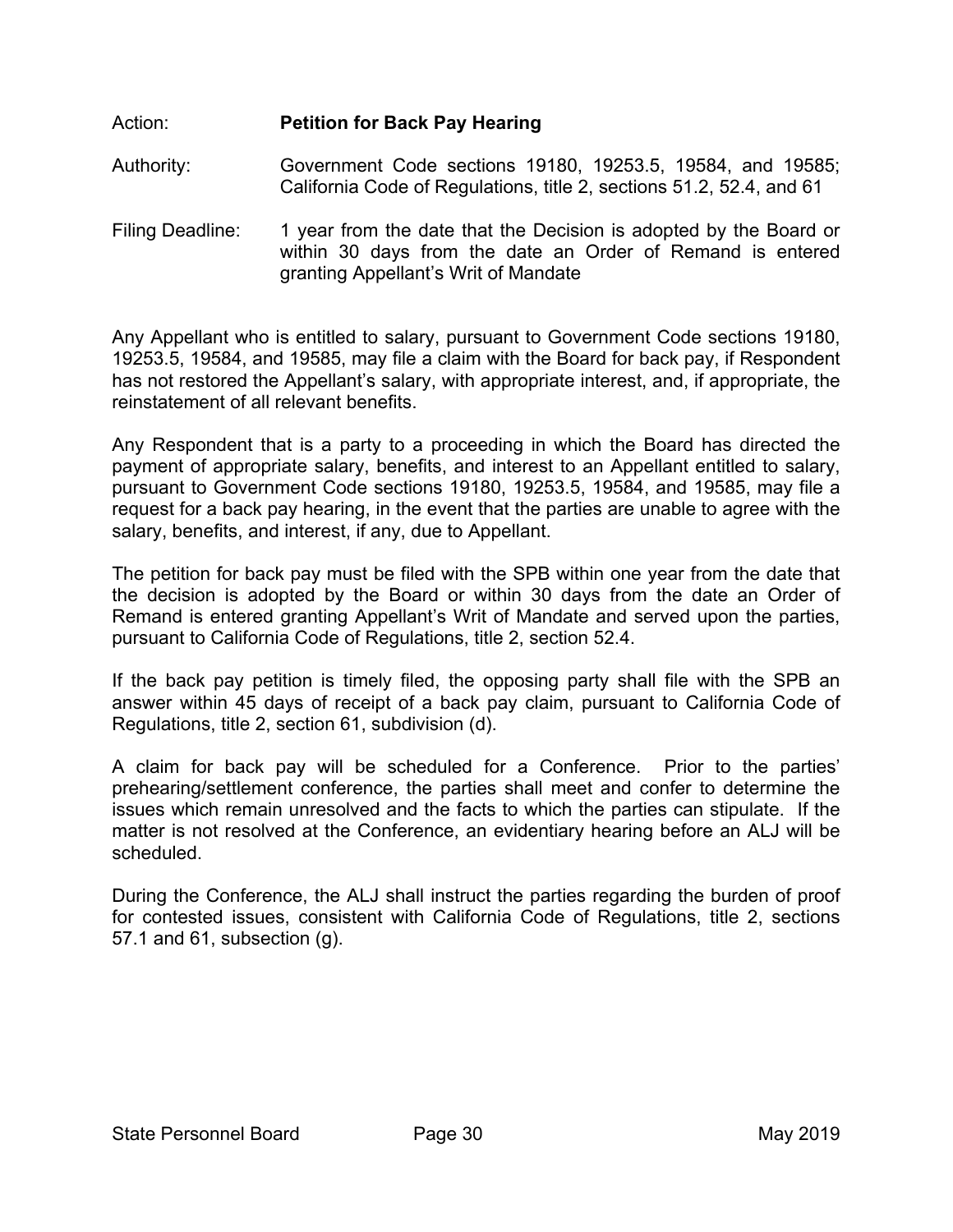### SECTION IV

### STATE CIVIL SERVICE MERIT APPEALS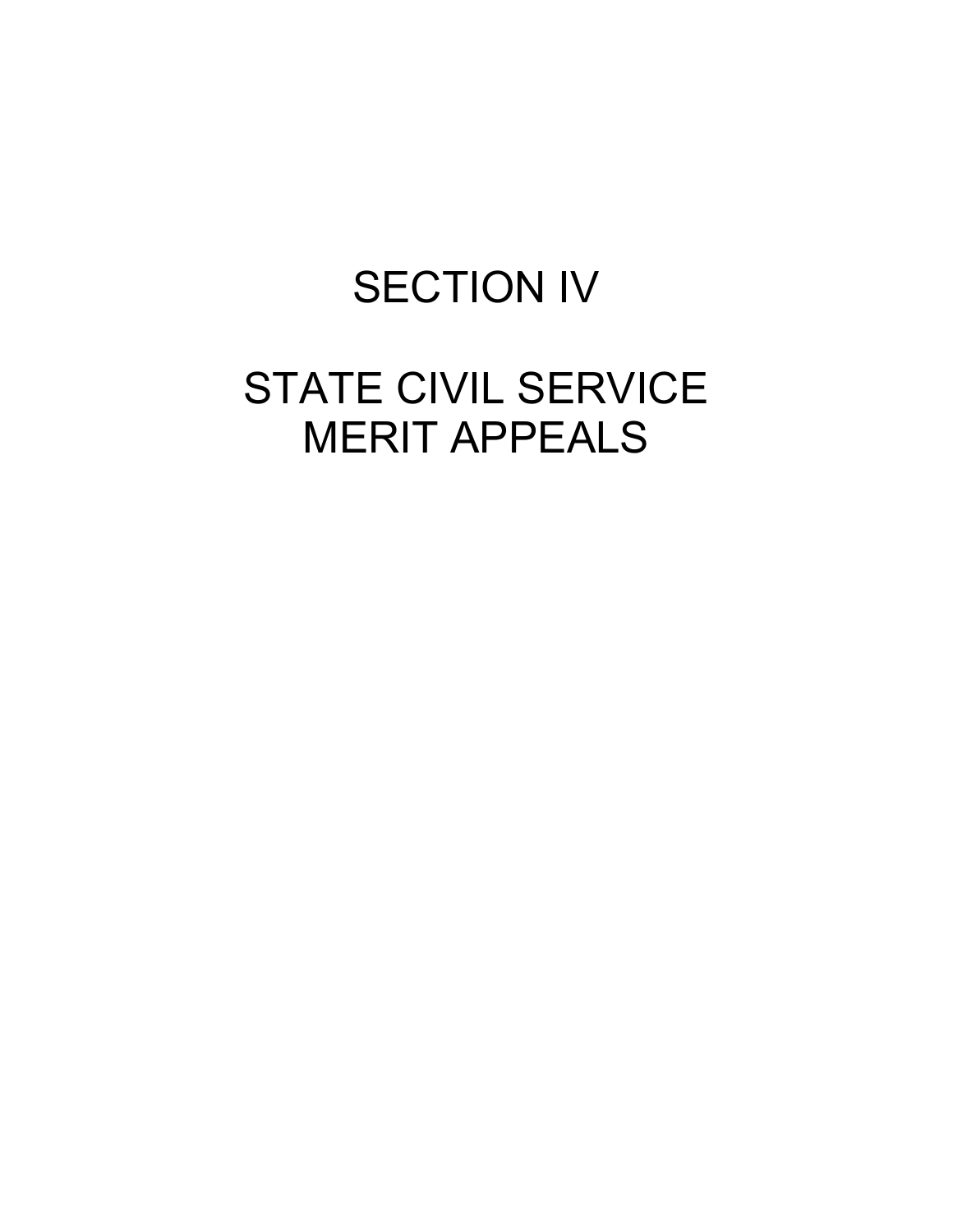| <b>Request to File Charges</b> |
|--------------------------------|
|                                |

Authority: Government Code sections 18670–18683 and 19583.5; Code of Civil Procedure section 2015.5; California Code of Regulations, title 2, sections 51.1–52.10

Filing Deadline: Within One Year of Events Giving Rise to Request

An individual may file a request to file charges seeking adverse action against a State civil service employee for one or more of the causes for discipline set forth in Government Code section 19572.<sup>1</sup> Charges filed by a State employee shall not include issues covered by the State's employee grievance or other merit appeal processes until those appeal processes have been exhausted.

The written request must clearly state the legal cause for discipline as set forth in Government Code section 19572. The request must be in writing and contain a statement of proposed charges. Additionally, the request must be under penalty of perjury, limited to fifteen pages, and may be accompanied by sworn declarations based on personal knowledge. The request must describe the charges in sufficient factual detail to allow for an investigation and to enable the accused employee(s) to prepare a defense. The request must be filed with the SPB Appeals Division within one year of the actions alleged to warrant discipline. The individual must include sufficient copies of the request and all attachments in order for the SPB to serve the appointing authority and each employee against whom disciplinary action is sought.

All requests to file charges are investigated to determine if SPB jurisdiction exists. SPB will provide copies of the request to the relevant department and the person against whom the charges are alleged and ask for responses to the request in writing.

SPB staff will conduct an investigatory review and then make a recommendation to the Board as to whether the request should be granted or denied. The staff recommendation will be reviewed by the Board at a regularly scheduled Board meeting.

If the Board grants a request to file charges, the employee who is charged will be allowed to answer. The matter will be assigned to an ALJ, who will conduct an evidentiary hearing. The person/entity initiating the request bears the burden of proving, by a preponderance of the evidence, the factual allegations, legal causes, and penalty. At the conclusion of the evidentiary hearing, the ALJ will prepare a proposed decision, which will be reviewed by the Board at a regularly scheduled Board meeting.

 $\overline{a}$ 

<sup>1</sup> The law does not permit the filing of request to file charges by current wards or inmates of the California Department of Corrections and Rehabilitation or California Department of State Hospitals.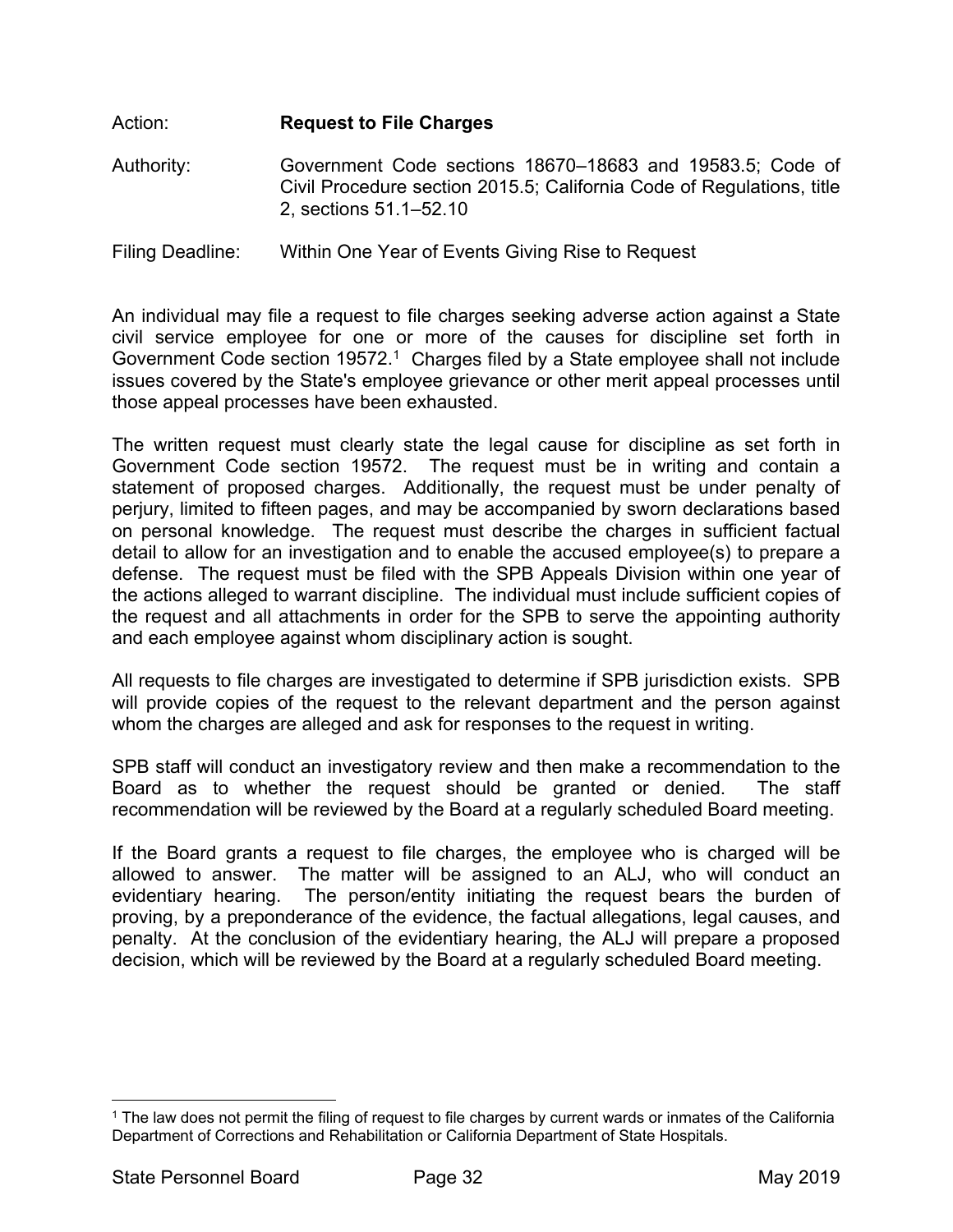### Action: **Examination Appeals (Individual, Group, Career Executive Assignment (CEA) and LEAP)**

Authority: California Constitution, Article VII, section l(b); Government Code sections 18670–18683, 18900, 18930.5, 18952, and 19244 (LEAP); California Code of Regulations, title 2, sections 51.1–53.1, 54.1, 56.4, and 548.30–548.52

Filing Deadline: Within 30 Days of the Date Examination Result is Mailed

When an examination competitor is notified that his/her civil service examination application is not accepted or a competitor contends that laws and/or rules were violated in an examination, the competitor may file an appeal with the SPB Appeals Division.

There are four grounds for which an appeal will be accepted as follows; (1) fraud; (2) discrimination; (3) erroneous interpretation or application of minimum qualifications (MQs); or (4) a significant irregularity in the examination process. Each requires supporting facts and evidence (excluding CEA and LEAP examinations). These reasons are further described below.

The appeal must be in writing and state the facts, information, or circumstances upon which the appeal is based. A copy of the notice of examination results should be included with the appeal. The appeal must contain the appellant's name, mailing address, and telephone number where the appellant can be reached or a message can be left. If a copy of the examination results is not included, the appeal must specify the title of the exam, the date of the exam, and the name of the department conducting the exam. Appeals from both qualification appraisal interviews and written examinations must be filed within 30 days of the date the examination results are mailed to appellant. The appeal should include a copy of the examining authority's determination.

### Fraud

In order to establish a cause of action for fraud, the competitor usually must provide that evidence of the following:

- 1) misrepresentation (false representation, concealment, or non-disclosure of fact);
- 2) knowledge at the time of misrepresentation that the facts were false;
- 3) intent to defraud (i.e., to reduce reliance);
- 4) justifiable reliance; and
- 5) resulting injury.

The SPB does not accept exam appeals based solely on an appellant's belief that a competitor cheated in the examination. If cheating does occur, it should be brought to the attention of the testing department or CalHR. The names of persons found to have cheated may be removed from the certification list by CalHR or the examining agency.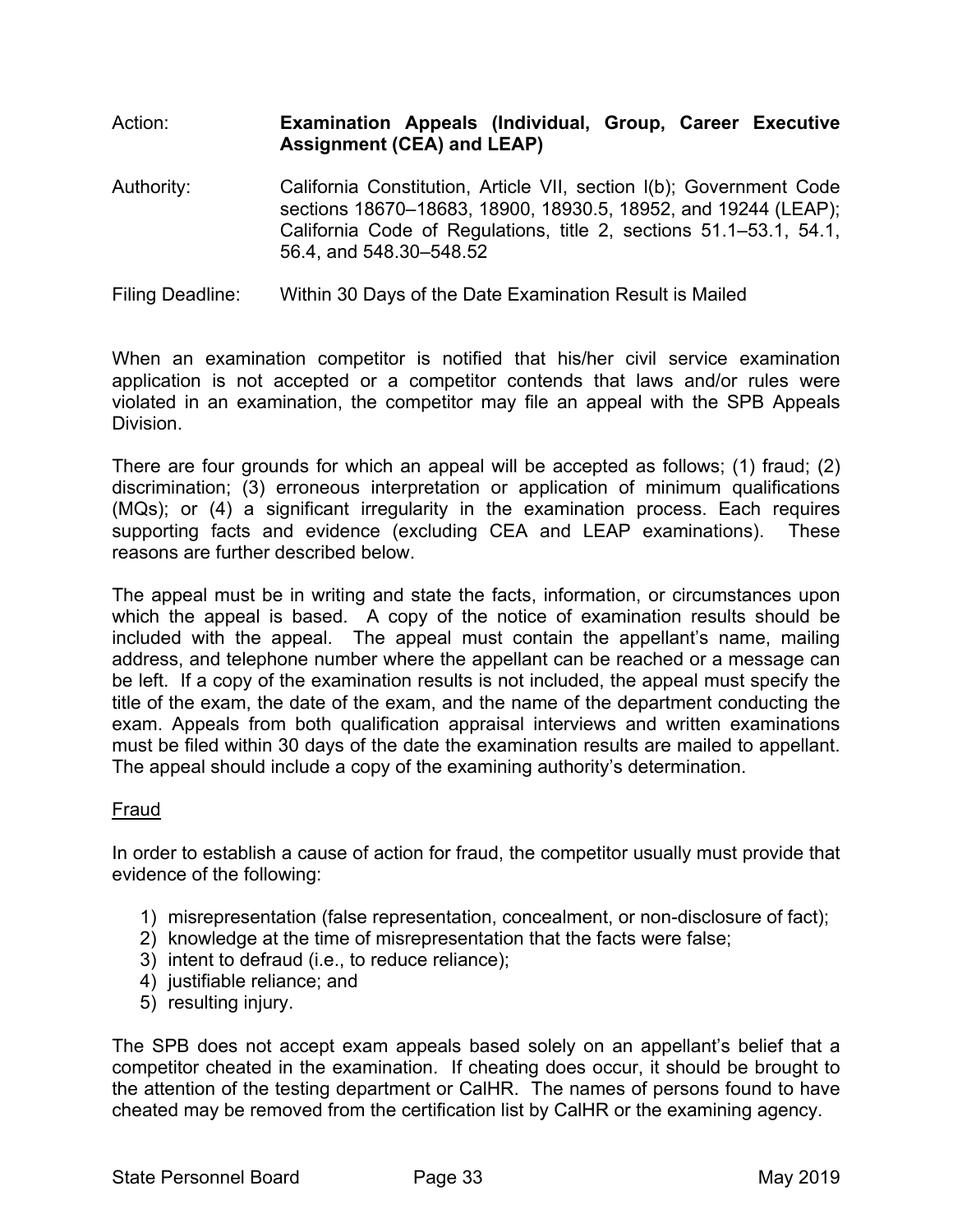### Discrimination

Appeals alleging discrimination in the examination process require evidence that demonstrates illegal discrimination based on race, gender, color, religion, national origin, physical or mental disability, age, political affiliation, ancestry, marital status, sexual orientation, or political or religious opinion. The appeal must establish a connection between the complained of activity and the individual's status as a member of a protected class.

Appeals alleging discrimination based on reasons other than the individual status as a member of a protected class (such as alleged discrimination based on geographical location or work unit) will not be accepted.

#### Erroneous Interpretation or Application of Minimum Qualifications

If an appeal is filed based on the rejection of an application due to the appellant not meeting the minimum qualifications of a classification, then the appellant must state why he/she believes his/ her experience, and/or education meet the minimum qualifications. If the appellant is found to meet the minimum qualifications, he or she will be placed into the examination. The appellant must show that he or she meets all the minimum qualifications; it is not sufficient for the appellant to show that he or she has the general qualifications and/or ability to perform the duties of the class.

The SPB will consider "erroneous interpretation or application of minimum qualifications" to have occurred when there is an inaccurate analysis of the appellant's qualifications to compete in the examination and, as a result, an otherwise qualified applicant is not permitted to compete. Once an appellant is admitted to the examination, he/she must then compete with the other candidates in order to obtain a place on the eligible list.

The minimum qualifications are legal requirements that must be met by all job applicants before they are allowed to compete in State civil service examinations for the class. The Appeals Division staff is not empowered to change or modify these requirements.

#### Significant Irregularity

Examinations for the establishment of an eligible list must be competitive and administered fairly to test and determine the qualifications, fitness, and ability of competitors to actually perform the duties of the class being examined. Departments have considerable flexibility in the methods by which an examination may be conducted. As such, there are a variety of examination tools currently being used including, but not limited to: Written, Promotional Readiness Evaluation, Work Sample, Supplemental Application, Performance-Structured Interview, Internet Based, Low-fidelity Simulations, Oral Interview, and In-basket Exercises.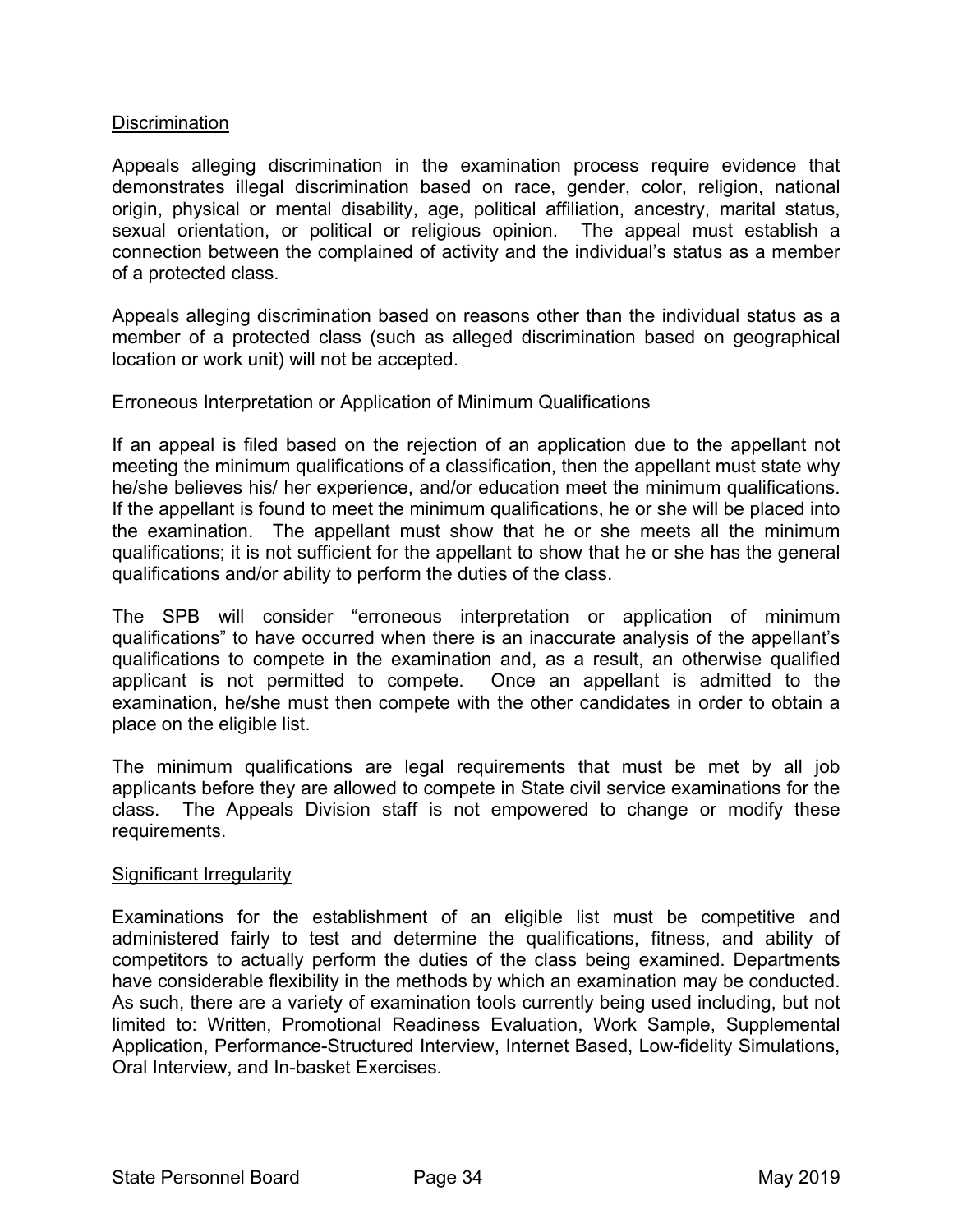A significant irregularity occurs when the examination is not administered in accordance with the examination plan outlined on the bulletin or the examination method was not applied fairly to all competitors.

### Remedies

Appellants who are successful in the examination appeals process typically are granted one of the following remedies: entry into the examination; re-administration of the examination; or an "alternate score" (interview panel assigns alternate scores only when a candidate is eliminated from the examination for not meeting the minimum qualifications).

#### Group Examination Appeals

This is an appeal filed by one or more competitors and, if the charges are found to be valid, the entire eligible list may be impacted. In such cases, the Board will consolidate the appeals and address the relevant issues. The mere fact that a large number of filers have appealed an examination does not, in itself, constitute a group appeal.

### Career Executive Assignment (CEA) Examination Appeals

Within 30 days after the "Report of Appointment to a CEA Position" is submitted to the executive officer, an employee who is otherwise eligible for appointment to the CEA category may appeal to the Board on the grounds of irregularity, fraud or discrimination in the conduct of the examination.

If, upon review of the record of the examination, the Board finds fraud or discrimination, it may cancel the examination and appointment and require the appointing power to repeat the competition. The Board may also order appropriate corrective action as a remedy.

If the Board finds irregularity in the conduct of the examination, the Board may cancel the appointment and/or order a new examination only if it is determined that the irregularity materially affected the appointment made as a result of the examination. Appeals based on a challenge of the qualifications of the person appointed as the result of an examination usually will be heard only upon the grounds that such person was not well qualified, and/or was not carefully selected.

#### Limited Examination and Appointment Program (LEAP) Examination

Applicants for, and candidates in, the LEAP examination process may appeal, in accordance with Board rule, any of the following actions: 1) a rejection of an application to participate in an examination; 2) a disqualification by an interview panel or by any other selection method used; or 3) a denial of a request for reasonable accommodation during the job examination period.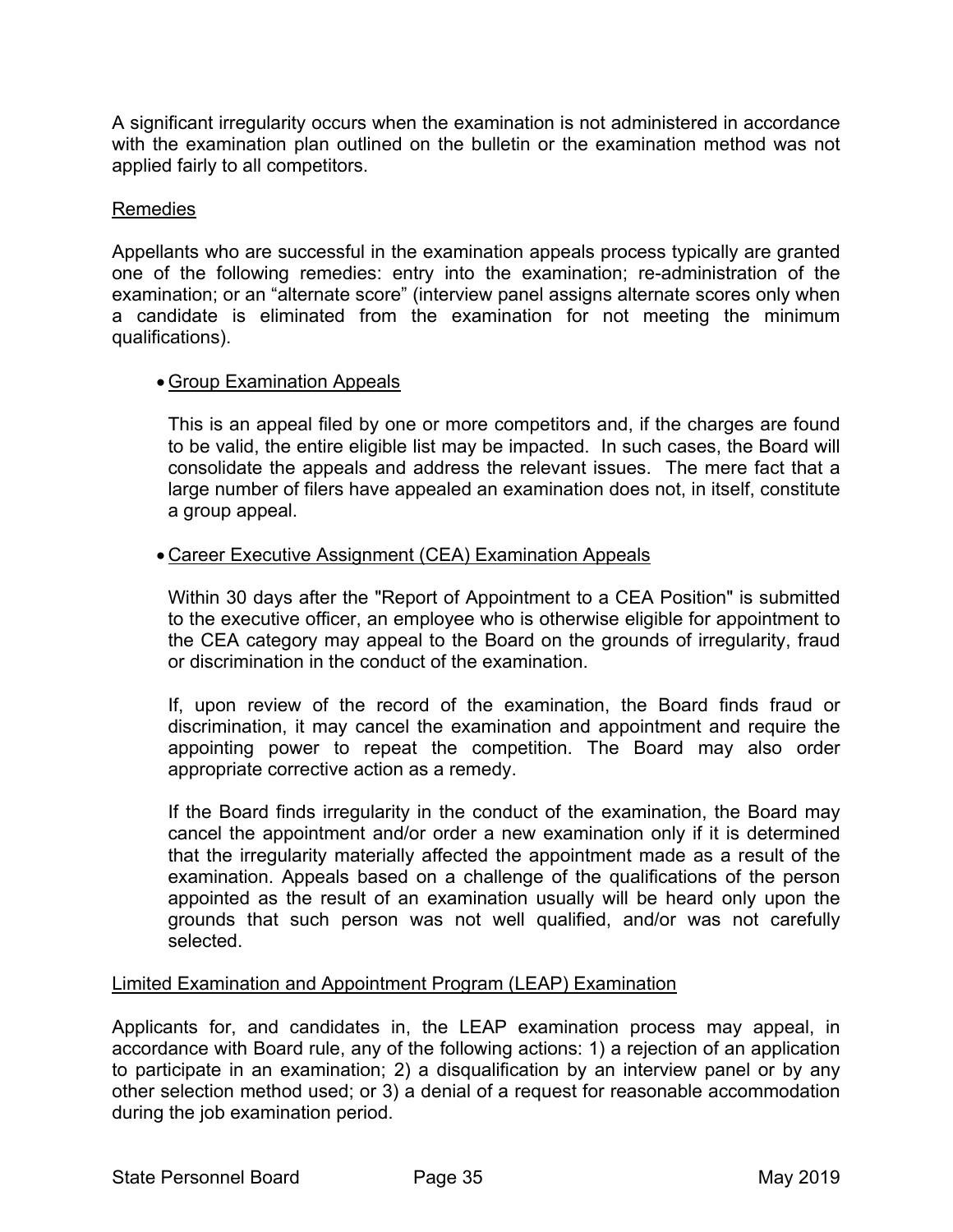### Action: **Withhold from Certification**

Authority: Government Code sections 18670–18683 and 18935; California Code of Regulations, title 2, sections 51.1–52.10, 172, 211 and 213.6

Filing Deadline: Within 30 Days of the Date Withhold is Mailed

If an applicant receives a passing score on a civil service examination, but is subsequently notified that his/her name is being "withheld" from the employment list, he/she may appeal the action to the SPB Appeals Division.

The appeal must specify the employment list from which the name is withheld; the date notified of the action; the basis stated by the department for withholding the name; and the applicant's responses or rebuttal to the reason(s) stated by the department for taking the withhold action. Withhold appeals must be filed with the SPB Appeals Division within 30 days of the date the notice is mailed to the Appellant. The appeal should include a copy of the appointing authority's determination.

All withhold appeals are investigated to determine if SPB jurisdiction has been established and sufficient facts are alleged to constitute grounds for the appeal. Most appeals are resolved through an investigative review. Following the investigative review, a decision with findings and a recommendation is prepared and reviewed by the Board.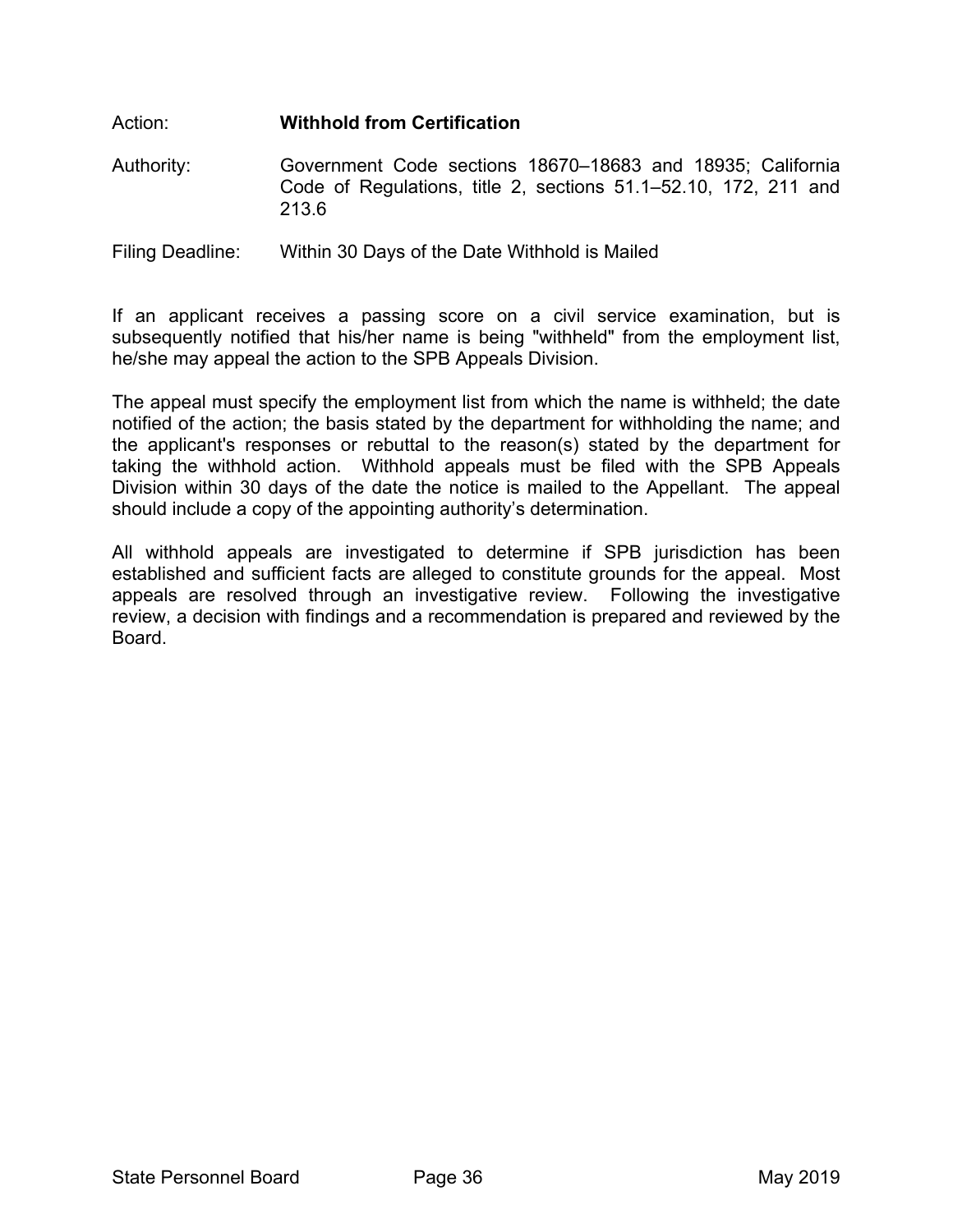Action: **Voided Appointment**

Authority: Government Code sections 18670–18683, 19257 and 19267.5; California Code of Regulations, title 2, sections 9, 51.1–52.10, 249, and 266–266.3

Filing Deadline: Within 30 Days of the Date Notice is Mailed

An individual's appointment to a position in a civil service job classification may be voided because of fraud or irregularity in the appointment process, such as appointment from an expired employment list, or because minimum qualifications for the job are not met. If an individual is notified that his/her appointment has been voided, he/she may file an appeal with the SPB Appeals Division within 30 days of the date the notice is mailed to the Appellant. The appeal should include a copy of the determination rendered by CalHR or the appointing authority.

All appeals of voided appointments are investigated to determine if SPB jurisdiction has been established and if sufficient facts are alleged to constitute grounds for the appeal. Most appeals are resolved through an investigative review. In limited cases, the appeal is referred to an informal hearing before a staff hearing officer.

Following the investigative review or informal hearing, a decision with findings and a recommendation is prepared and reviewed by the Board.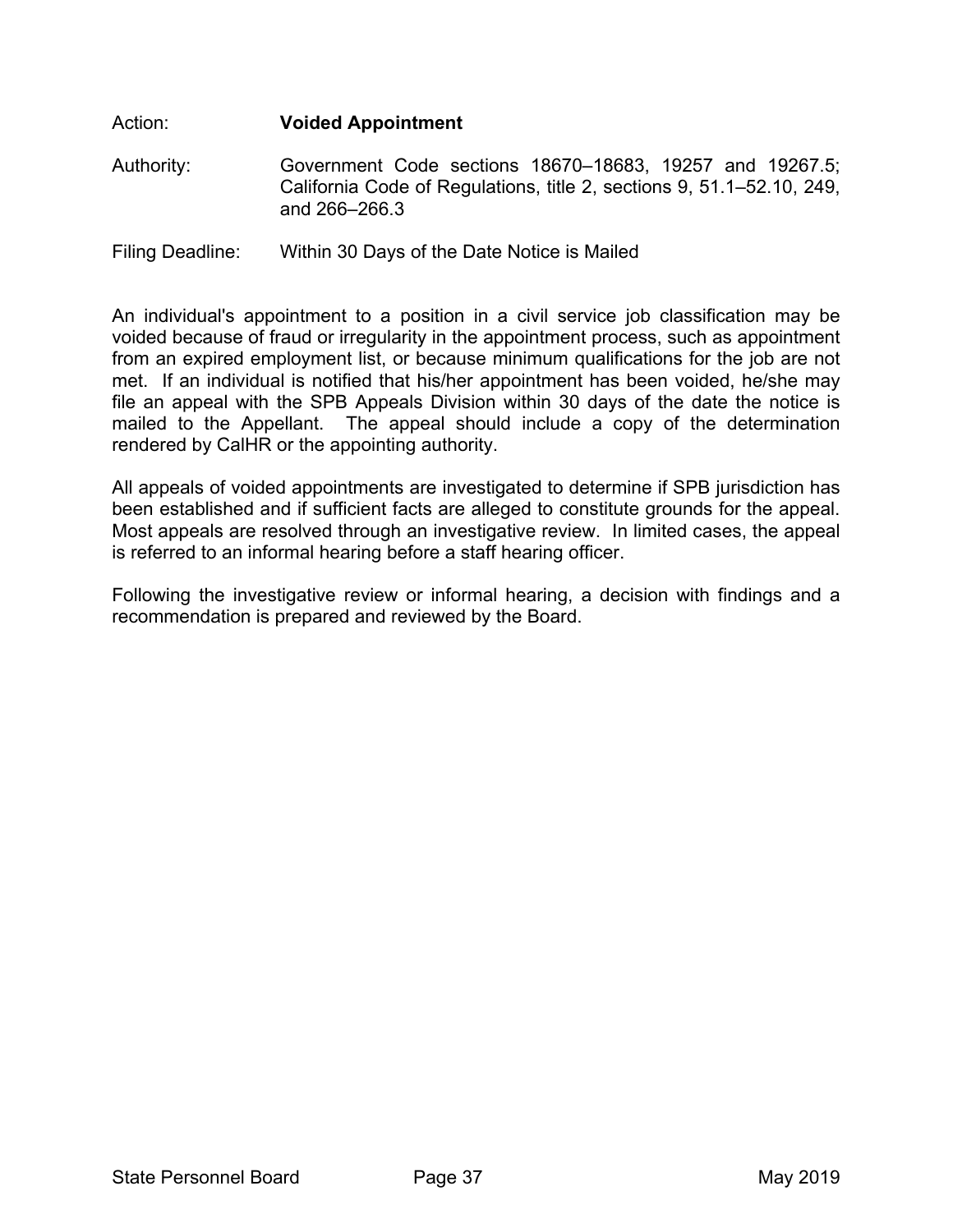### Action: **Medical/Psychological Disqualification; Failure of Preemployment Drug Test**

Authority: Government Code sections 1031(f), 18670–18683; California Code of Regulations, title 2, sections 51.1–52.10 and 599.968–599.979

Filing Deadline: Within 30 Days from the Date of Service of the Notice

If an applicant or employee is medically disqualified or qualified with medical restrictions (e.g., may not climb ladders, lift more than 50 lbs., etc.) and disagrees with the medical evaluation, he/she may file an appeal with the SPB Appeals Division. The appeal must state the job classification from which he/she was medically disqualified or restricted and the basis for disagreement with the medical decision, such as conflicting or supplemental information from another physician indicating that the individual can perform the job duties; stable work history information; and/or participation in physical fitness or activities programs indicating the medical condition has not affected the person's ability to perform in similar work or life activities.

If the applicant or employee is disqualified from a law enforcement class for psychological reasons, he/she may appeal the disqualification. The applicant must first complete CalHR's or the appointing authority's Psychology Screening Program's Dispute Resolution Process before filing an appeal with the SPB Appeals Division.

If the applicant fails a pre-employment drug test, the appeal is limited to the following grounds: the drug was obtained legally; there was a violation of the test protocol or chain-of-custody procedures; or there was another irregularity that invalidates the test results.

Appeals must be filed with the SPB Appeals Division within 30 days of the date of service of the notice of disqualification, restriction or failure of the drug test. All appeals shall be filed with a copy of the appointing authority's notice of disqualification or a notice of disqualification from the CalHR's Psychological Screening Program or State Medical Officer.

All appeals from medical/psychological disqualification or restriction and from failure of the pre-employment drug test are investigated to determine if SPB jurisdiction has been established and sufficient facts are alleged to constitute grounds for the appeal. Many appeals are resolved through investigation and/or written determination. If not, they are referred for an informal hearing before a staff-hearing officer.

Following the informal hearing, a decision with findings and a recommendation is prepared and reviewed by the Board.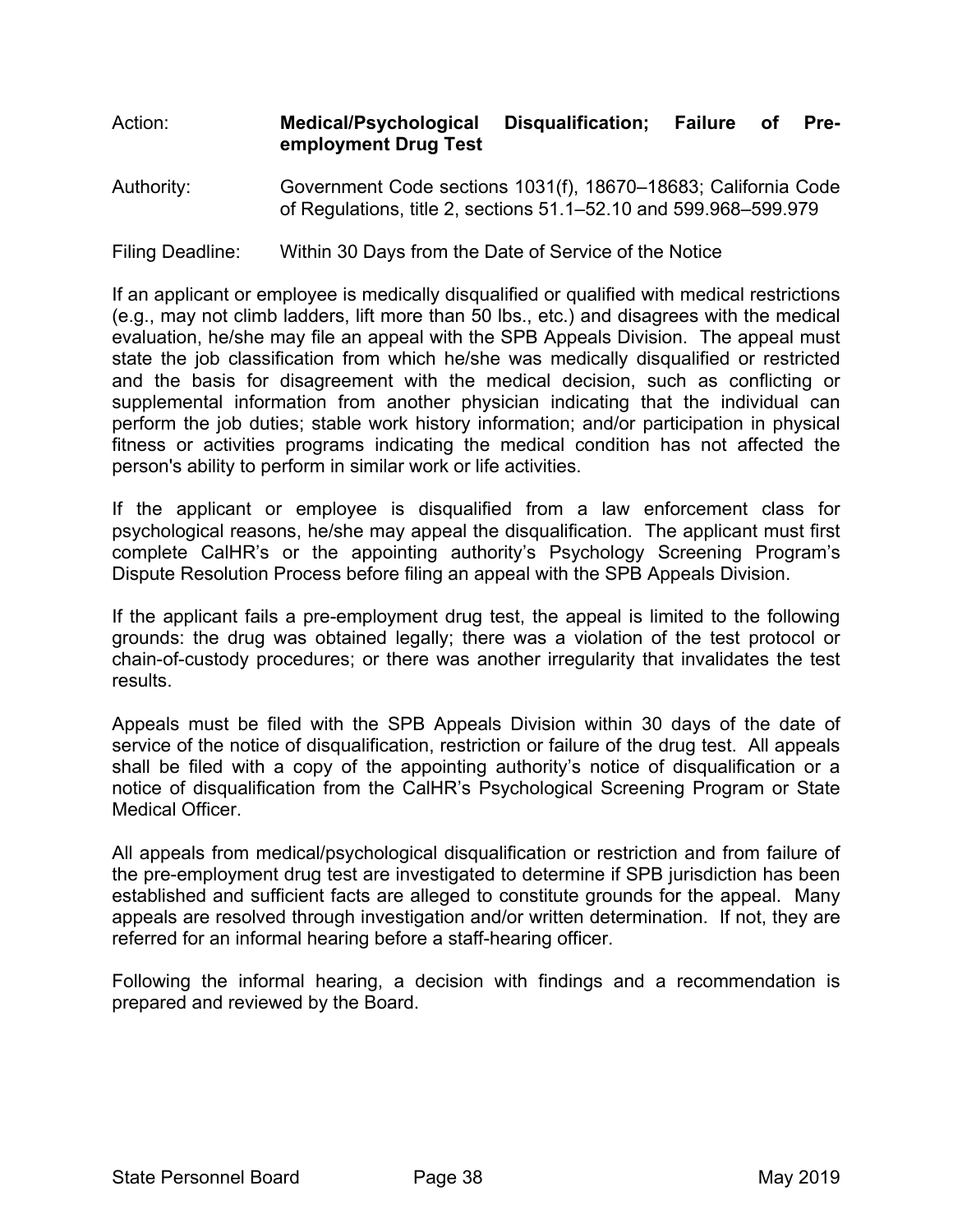### Action: **Merit Issue Complaint**

- Authority: Government Code sections 18670–18683; California Code of Regulations, title 2, sections 51.1–52.10, 66.1, 548.61
- Filing Deadline: Must file with Department first; may file with SPB within 30 days after Department's denial of complaint or after 90 days has elapsed from the date the complaint was filed with the Department.

SPB laws and rules require that appointments and promotions within the State civil service be made on the basis of merit. Merit issue complaints include, but are not necessarily limited to, interference with promotional opportunities and disputes regarding the effective dates of appointments or promotions. Additionally, an employee who believes they have been discriminated against within the State civil service because of political affiliation or opinion may also file a merit issue complaint. The complaint must first be filed with the department responsible for the alleged act or decision. The personnel office should be contacted regarding the time for filing a merit issue complaint and the agency's levels of review.

Departments must respond to merit issue complaints within 90 days. An applicant or employee may appeal to the SPB Appeals Division within 30 days after (1) the department denies the complaint or (2) the 90 days expires without a department's decision on the complaint. The appeal should include a copy of the appointing authority's decision, or, if no decision has been rendered by the department, then, a copy of the original merit issue complaint.

All merit issue complaints are investigated to determine if SPB jurisdiction has been established and sufficient facts are alleged to constitute grounds for the appeal. Many complaints are resolved through investigation and/or written determination.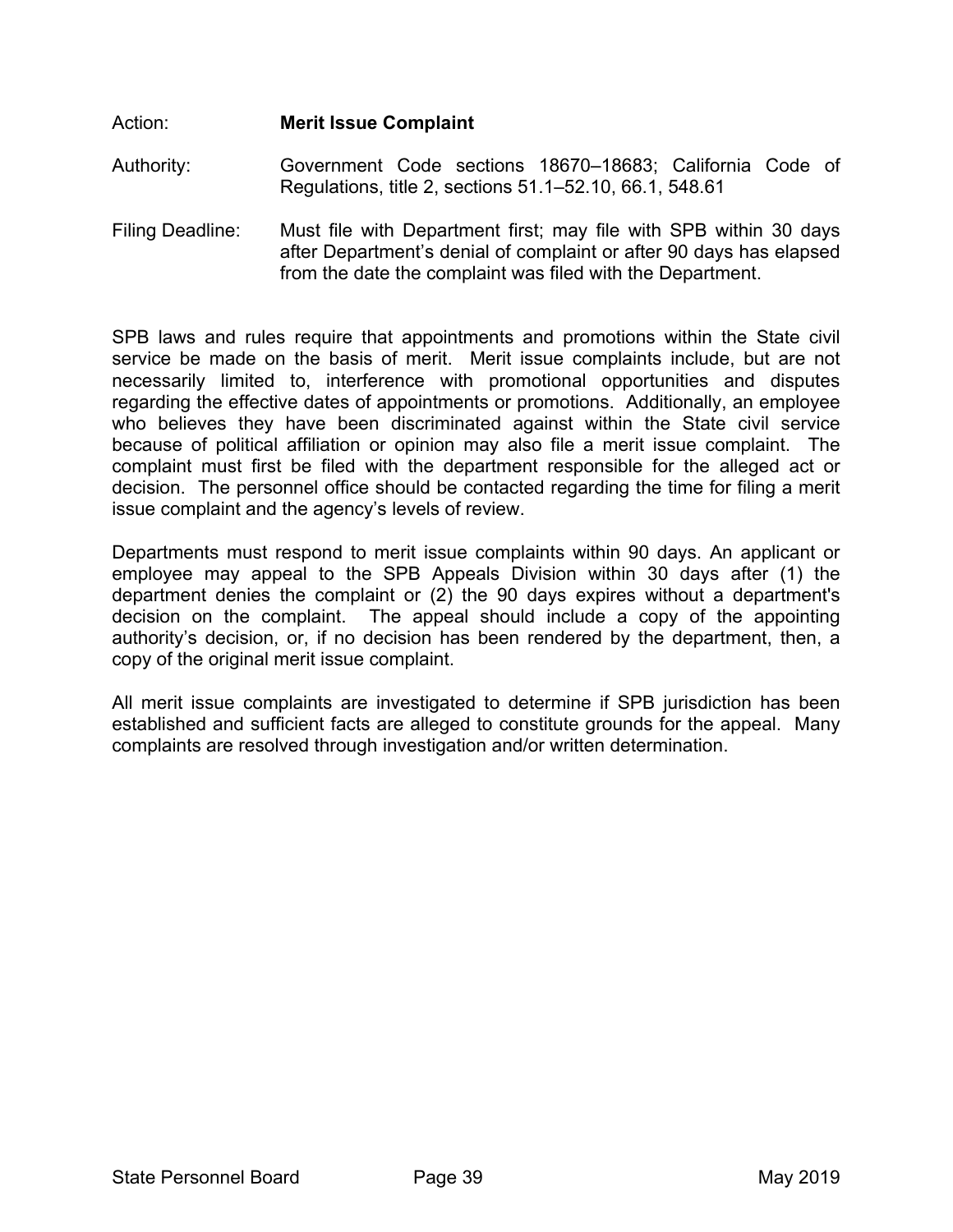### Action: **Dismissed Employee's Request to Take Civil Service Examination**

- Authority: Government Code sections 18670–18683 and 18935; California Code of Regulations, title 2, sections 51.1–52.10 and 211
- Filing Deadline: Within 30 Days From the Date of Receipt of the Decision of the California Department of Human Resources Denying the Request

An employee dismissed from the State civil service is not permitted to take any state examination or be certified to any position in the State civil service without the consent of CalHR as set forth in California Code of Regulations, title 2, section 211. If CalHR denies the request, the dismissed employee may appeal to the SPB Appeals Division within 30 days after receipt of the decision.

All requests to test, or for certification, are investigated to determine if SPB jurisdiction has been established and sufficient facts are alleged to constitute grounds for the appeal. Many appeals are resolved through investigation and/or written determination. If not, they are referred to an informal hearing before a staff hearing officer.

Following the informal hearing, a decision with findings and a recommendation is prepared and reviewed by the Board at a regularly scheduled Board meeting.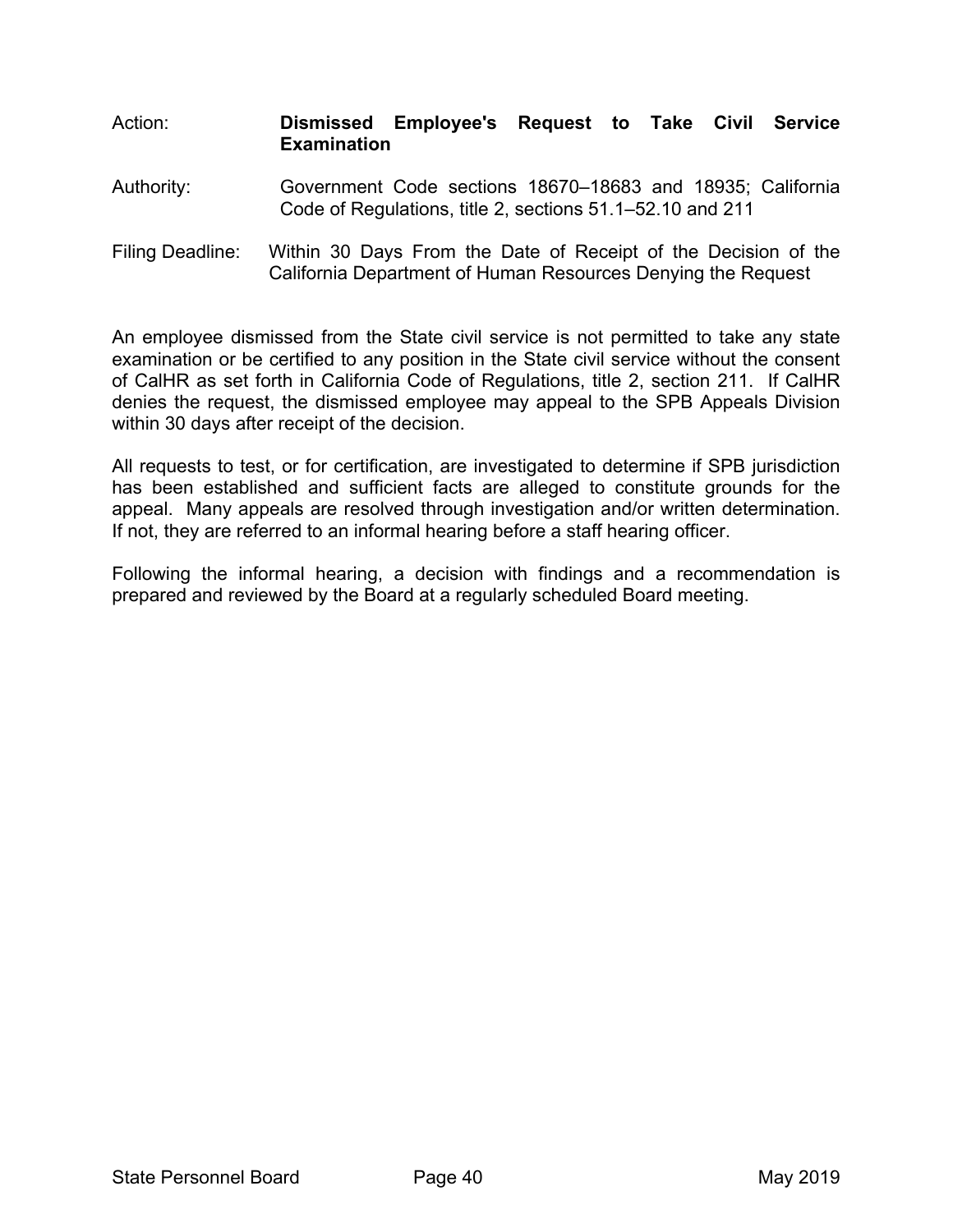### Action: **Out-of-Class Claim (Examination)**

- Authority: Government Code sections 18670 18683; California Code of Regulations, title 2, sections 51.1 - 52.10 and 212
- Filing Deadline: Within 30 Days From the Date of Receipt of the Notice of Denial

California Code of Regulations, title 2, section 212 specifies procedures for approval of out-of-class work experience to meet the minimum qualifications for a civil service examination. The appointing authority's denial of such a request may be appealed to the SPB Appeals Division within 30 days of receipt of notice of the denial.

Appeals involving the performance of out-of-class experience must be documented in accordance with section 212. A presumption is made that a person in a class is performing at least the minimum duties and responsibilities of the class as outlined in the specification. The Board will not consider any other duties not assigned to the classification unless the appellant produces a properly authorized Training and Development (T&D) assignment as established under SPB rules, or a valid out-of-class certification by the proper authority within the department.

All requests to use out-of-class experience in a civil service exam are investigated to determine if SPB jurisdiction has been established and sufficient facts are alleged to constitute grounds for the appeal. Most appeals are resolved through investigative review and/or written determination.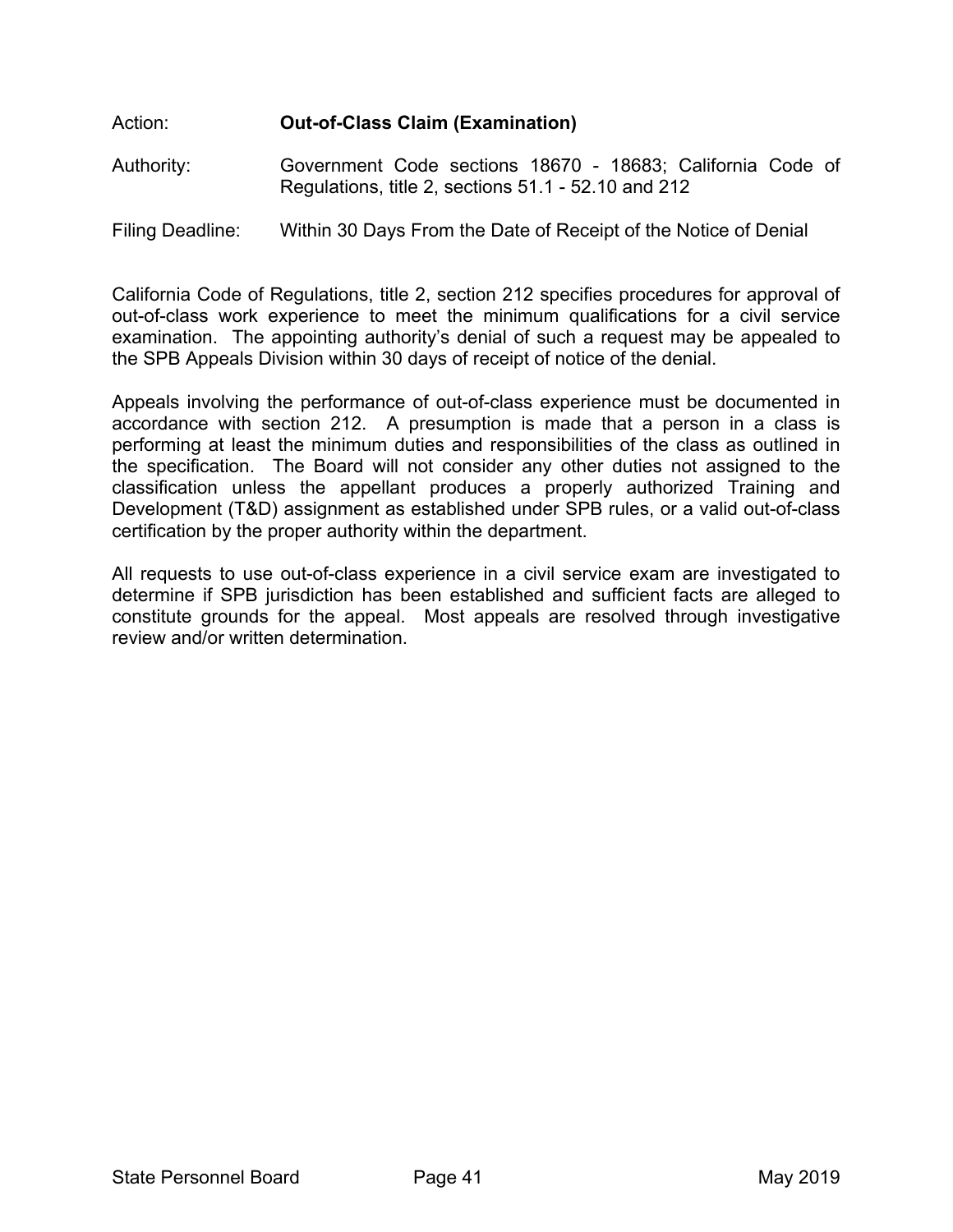## SECTION V

### CALIFORNIA STATE UNIVERSITY (CSU) APPEALS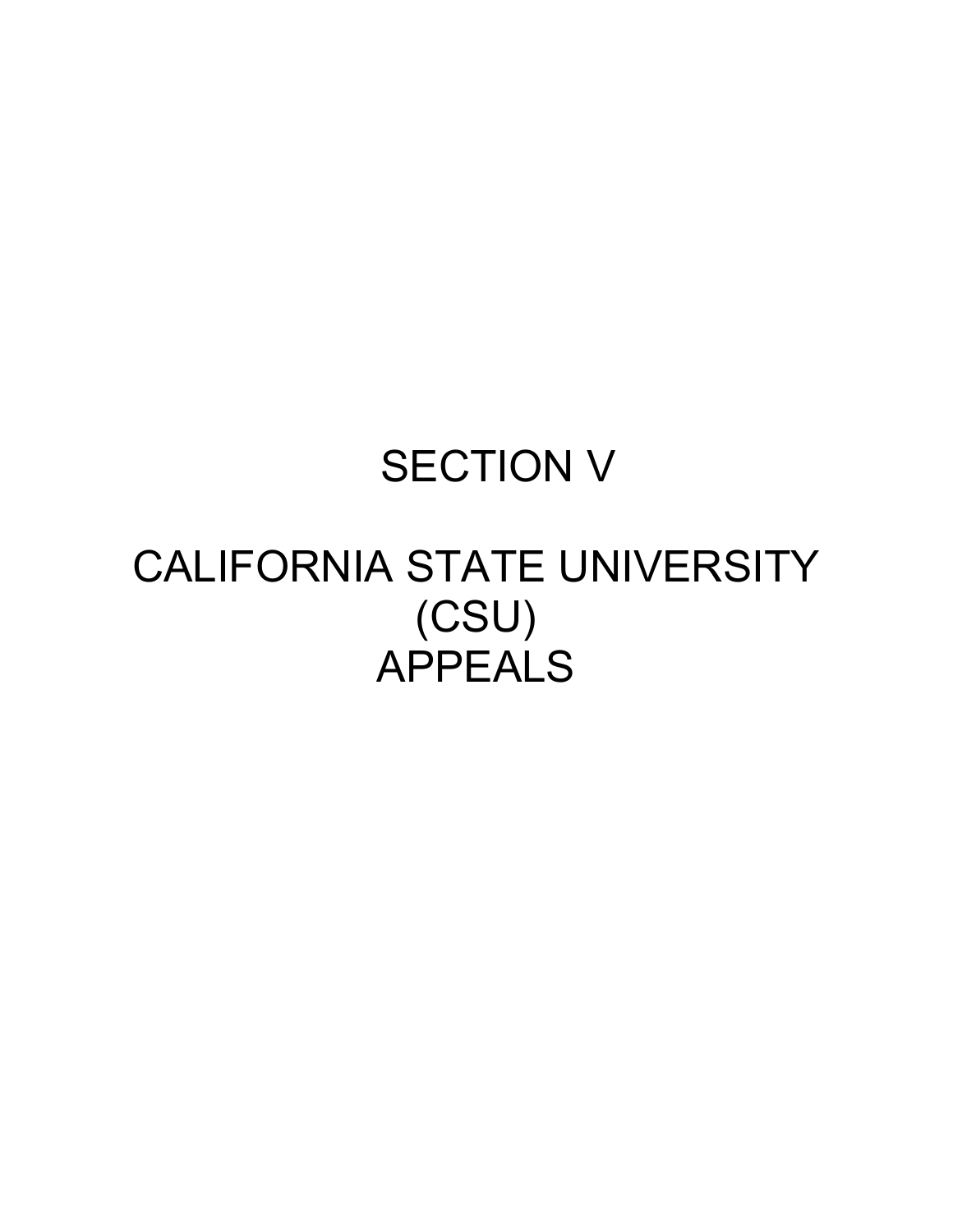Action: **Dismissal, Demotion, Suspension, Medical Action** Authority: Education Code sections 89535–89540

Filing Deadline: 30 Days after Service

Discipline by dismissal, demotion or suspension may be taken against employees of the California State University (CSU). Education Code section 89535 sets forth the following nine legal causes for discipline of CSU employees:

- (a) Immoral conduct.
- (b) Unprofessional conduct.
- (c) Dishonesty.
- (d) Incompetency.
- (e) Addiction to the use of controlled substances.
- (f) Failure or refusal to perform the normal and reasonable duties of the position.
- (g) Conviction of a felony or conviction of any misdemeanor involving moral turpitude.
- (h) Fraud in securing appointment.

(i) Drunkenness on duty.

Under the Education Code, a CSU employee who is physically or mentally unfit for his/her position may be suspended, demoted or dismissed under the same procedures used for disciplinary actions.

Notices of dismissal, demotion, or suspension for cause of a CSU employee, including a lack of physical and mental fitness, must be in writing, signed by the Chancellor or his designee, and served on the employee. The CSU employee must file an appeal with the SPB Appeals Division within 30 days upon receiving the final determination.<sup>1</sup> The appeal may claim that the required procedure was not followed; there are no grounds for the action; the penalty is excessive, unreasonable, or discriminatory; the employee did not do the acts or omissions alleged, and/or that the acts or omissions were justified.

The hearing follows the same procedures as in state civil service appeals. Proposed decisions are reviewed by the Board as in appeals from adverse action.

 $\overline{a}$ 1 CSU employees may also appeal a medical action with DFEH on discriminatory grounds.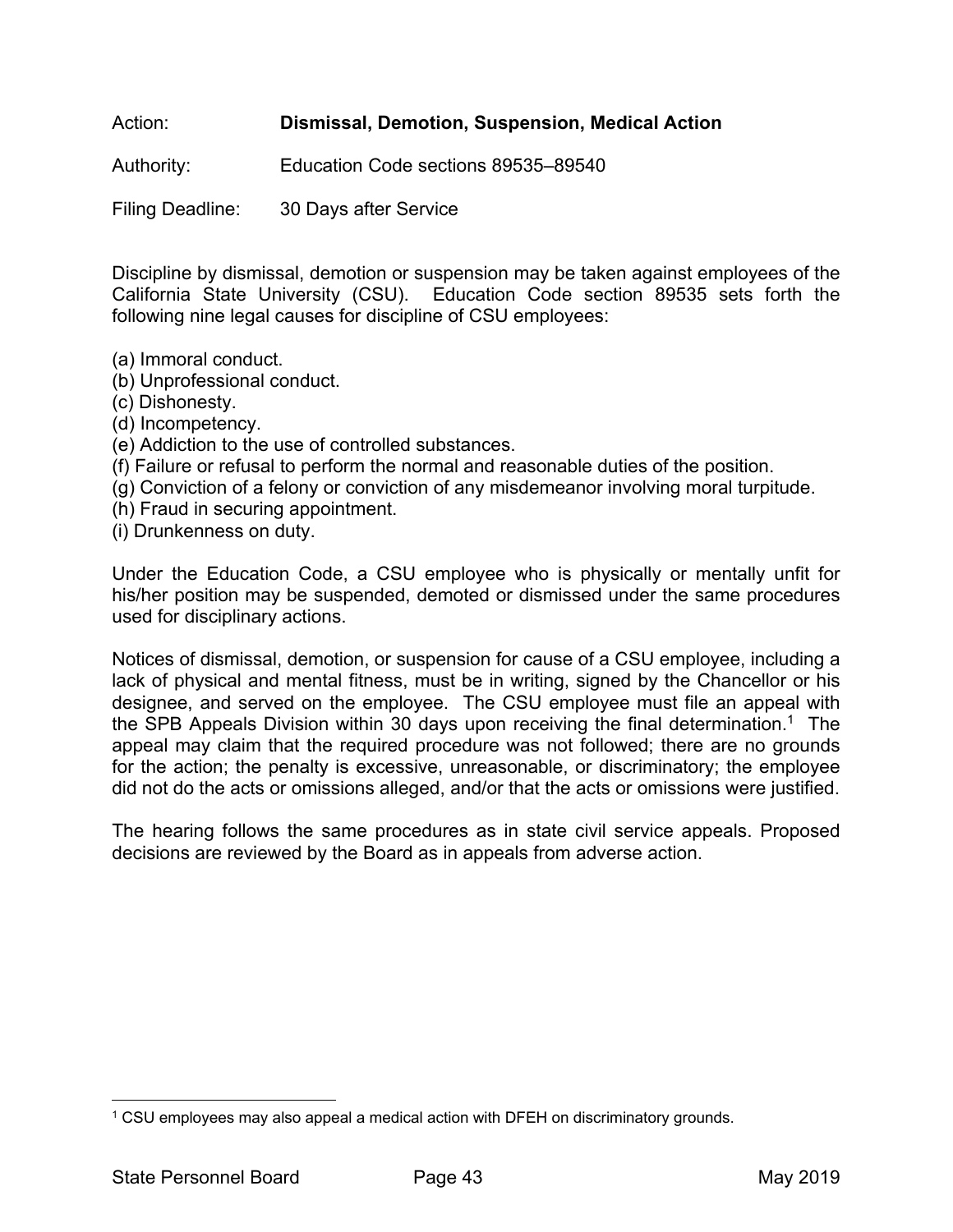### Action: **Request for Reinstatement After Automatic Resignation as Absent Without Leave (AWOL) / AWOL Separation**

Authority: Education Code section 89541

Filing Deadline: 15 Days/90 Days After Service/Effective Date

A CSU employee who is voluntarily or involuntarily absent without leave (AWOL) for five-consecutive working days is considered to have automatically resigned from service as of the last day he/she worked. When the CSU employee receives notice of his/her automatic resignation, he/she must request reinstatement in writing from the SPB Appeals Division within 15 days of service of the notice. If the employee does not receive written notice, he/she must file a written appeal for reinstatement with the SPB Appeals Division within 90 days of the effective date of separation. An informal *Coleman* hearing is available to the CSU employee, similar to AWOL separations of state civil service employees appealed to CalHR.

The Board may grant reinstatement only if the CSU employee provides a satisfactory explanation for his/her absence and failure to obtain leave, and indicates that he/she is ready, able, and willing to return to work or has obtained the campus' approval for a leave of absence.

The employee is not entitled to back salary even if reinstated, and bears the burden of proving all three grounds for reinstatement.

Proposed decisions are prepared and reviewed by the Board as in appeals from adverse actions.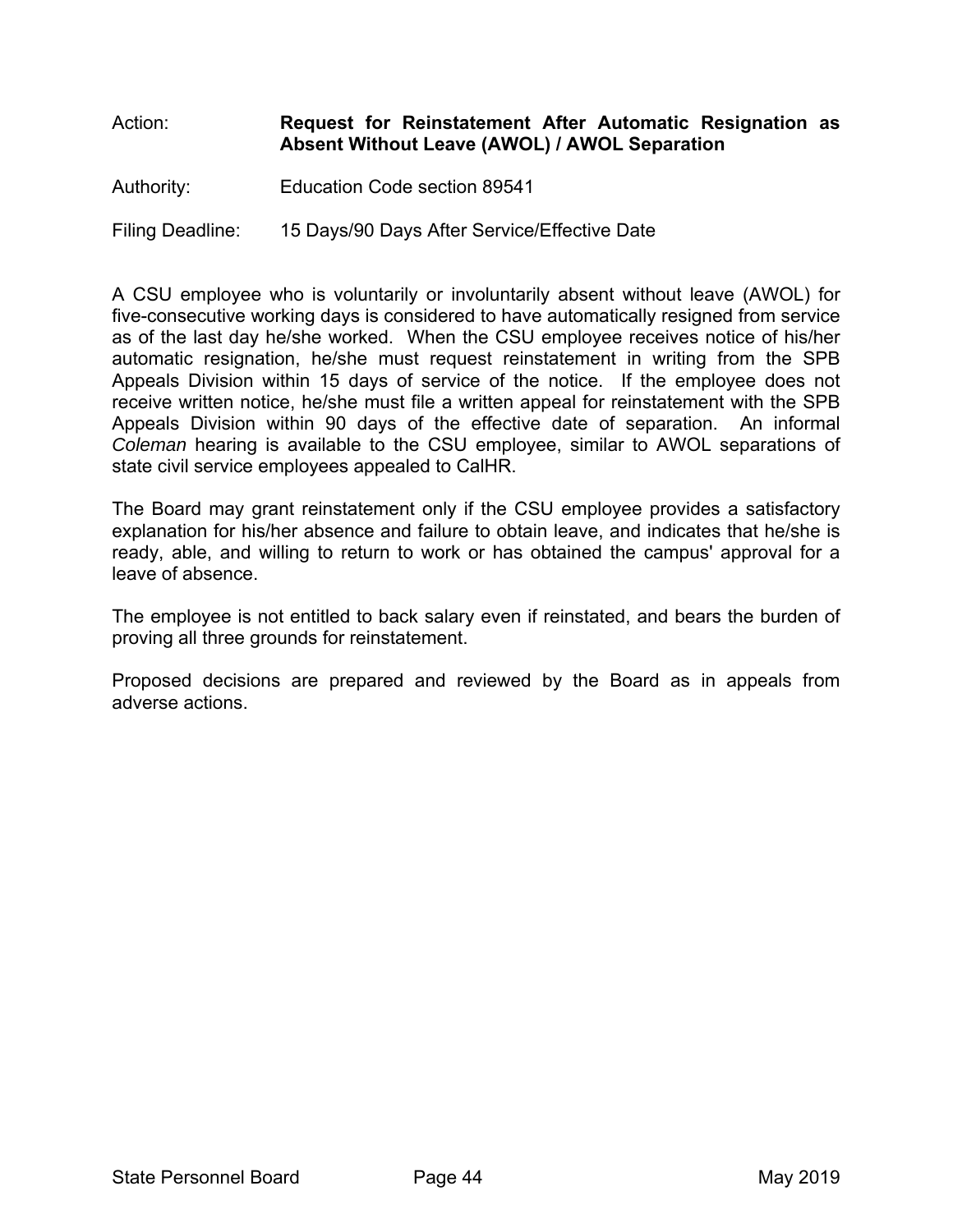### Action: **Petition to Set Aside Resignation**

Authority: Education Code section 89542

Filing Deadlines: 30 Days After Last Date Worked/Submitted

A CSU employee may petition to set aside his/her oral or written resignation on the grounds of mistake, fraud, duress, undue influence, or any other reason alleging it was not a free, voluntary and binding act. A petition to set aside the resignation must be filed with the SPB Appeals Division within 30 days from the last day worked or the date of submitting the resignation, whichever is later.

The employee bears the burden of proving that the resignation should be set aside. The same procedures are used as in state civil service employee petitions to set aside resignations appealed to CalHR. If the resignation is set aside, the employee is reinstated to his/her former position and paid back salary.

Proposed decisions are prepared and reviewed by the Board as in appeals from adverse action.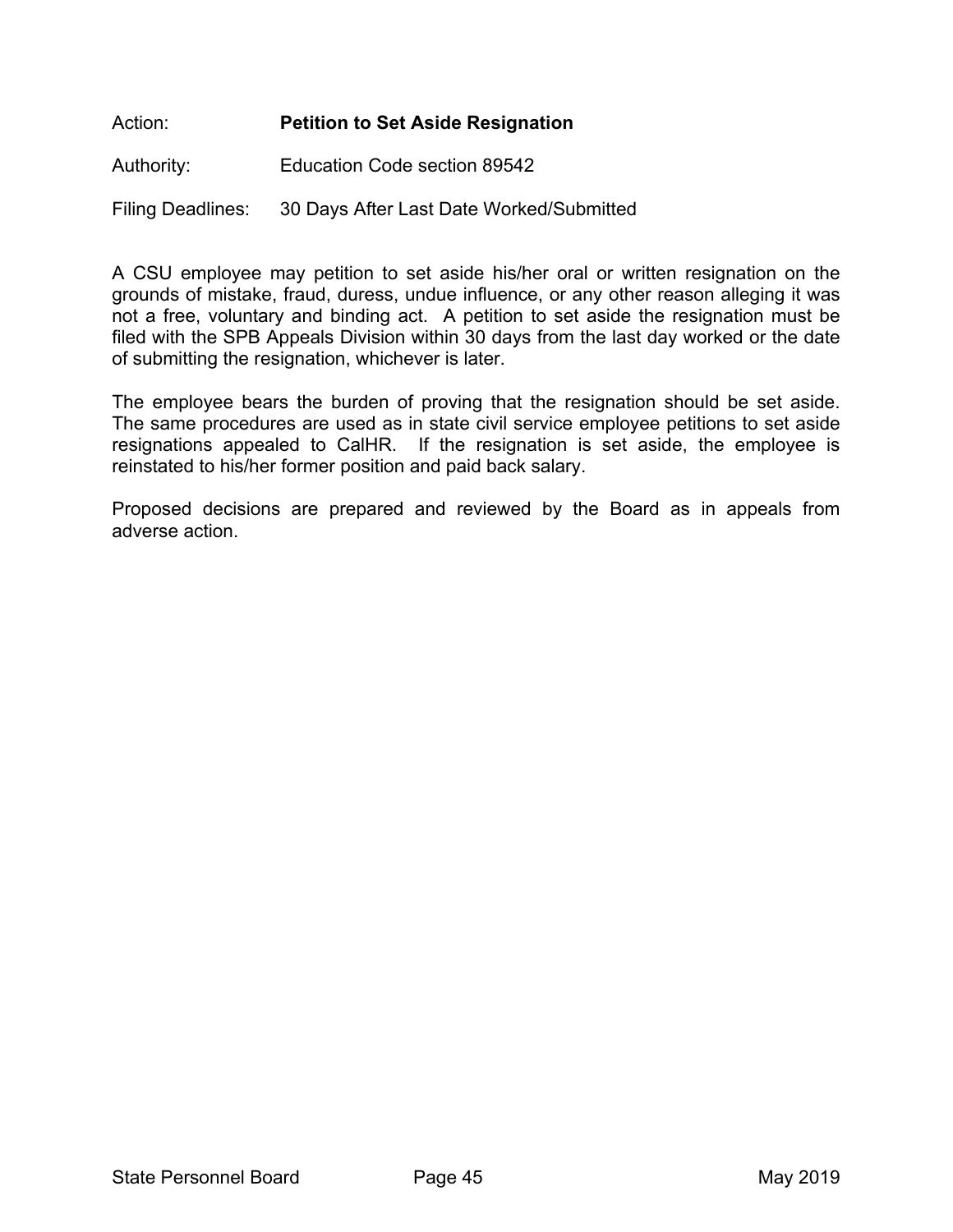# SECTION VI PETITIONS FOR REHEARING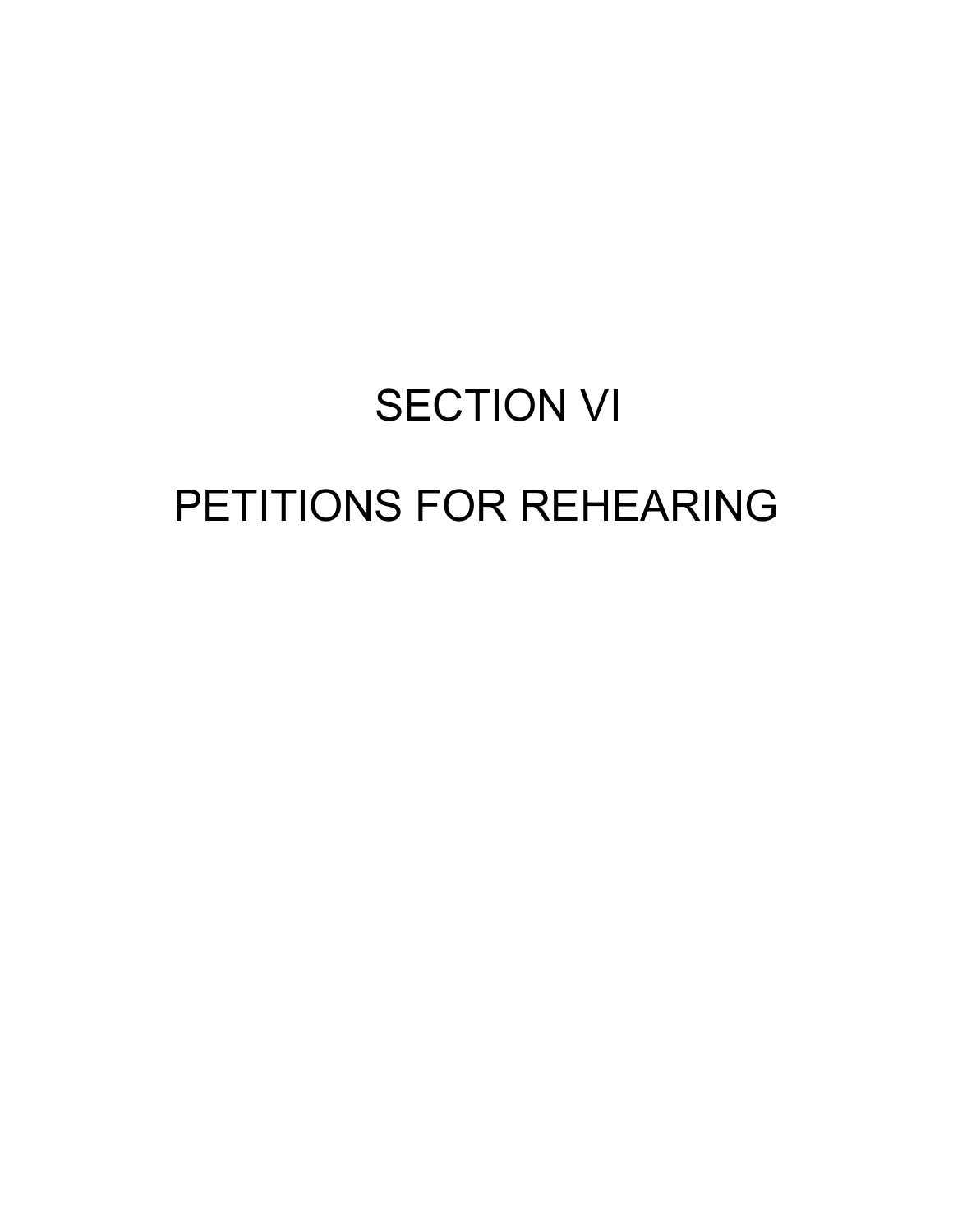Action: **Petition for Rehearing**

Authority: Government Code sections 19586 and 19587; SPB rules 51.1– 52.10

Filing Deadline: 30 Days after Service of Decision

A party dissatisfied with the Board's decision in an appeal from adverse action, nonpunitive termination, or a final decision after the grant of a request to file charges<sup>1</sup> may challenge the Board's written decision by filing a petition for rehearing.

The Board will grant a petition for rehearing only if the requesting party shows that due process was denied in the original hearing; new and compelling information now exists that was not available at the time of the original hearing; factual findings were made and/or omitted in error; and/or the decision contains legal errors.

The petition for rehearing must be filed with the SPB Appeals Division within 30 days of service of the SPB decision. If the petition is not filed timely, the decision becomes final. If the petition is filed timely, the opposing party will be asked to file a response. The petition will be forwarded to the SPB for review and decision at a regularly scheduled Board meeting.

The SPB has 90 days to act once it has received the petition. If it does not act within 90 days, the petition will be deemed denied. If the petition is denied, the SPB decision will become final. A petition for rehearing need not be filed to exhaust administrative remedies.

If the petition is granted, the transcript of the hearing will be ordered, and the parties may be afforded an opportunity to purchase the transcript, file written argument, and present oral argument. After reviewing the record and the written and oral arguments of the parties, the Board will issue a new decision. If the SPB grants a petition for rehearing of a precedential decision, that precedential decision will be vacated and will no longer be considered precedential.

<u>.</u>

<sup>&</sup>lt;sup>1</sup> The Board's decision to grant or deny a request to file charges is not subject to a petition for rehearing.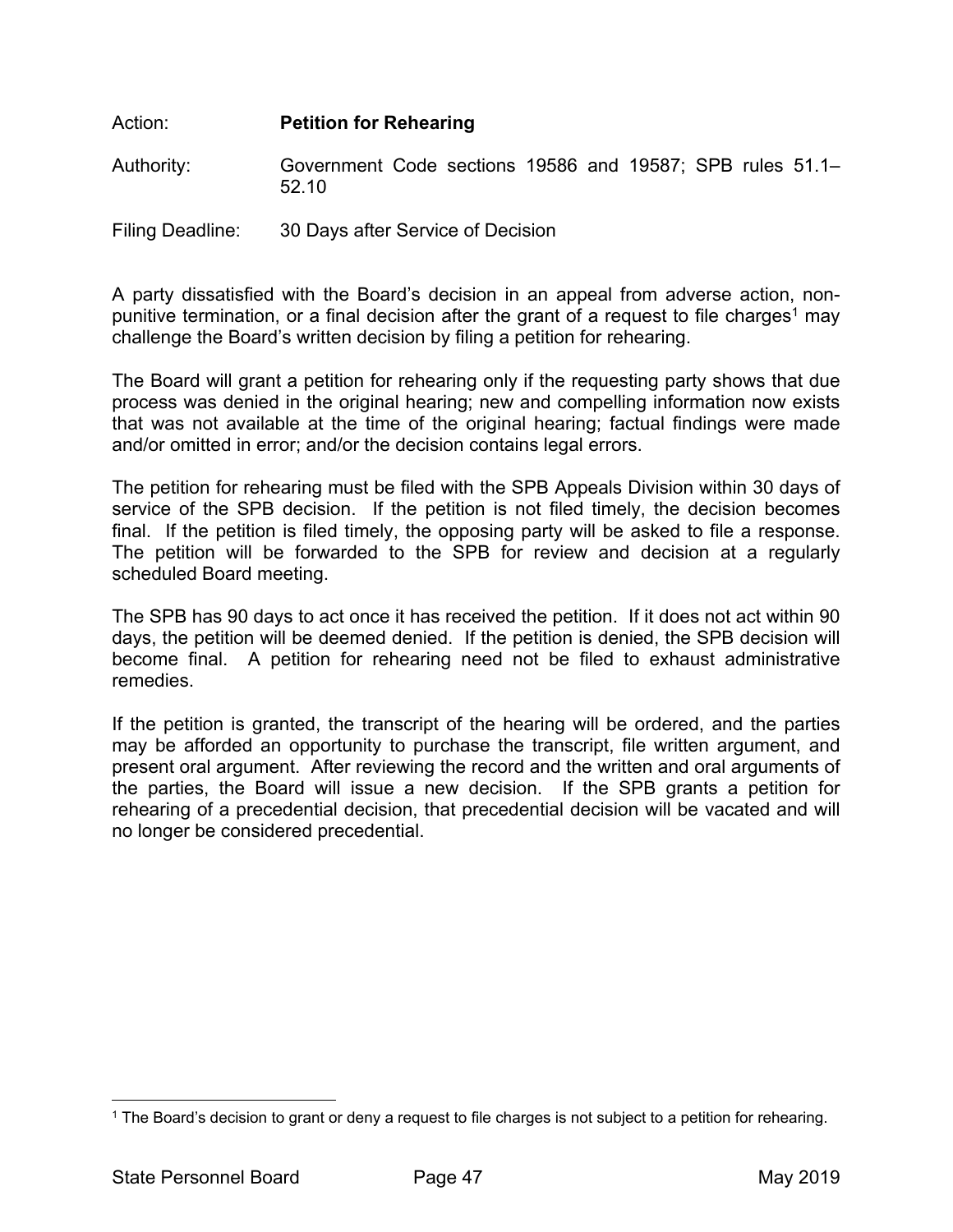## SECTION VII

### APPEALS DIVISION RECORDS REQUESTS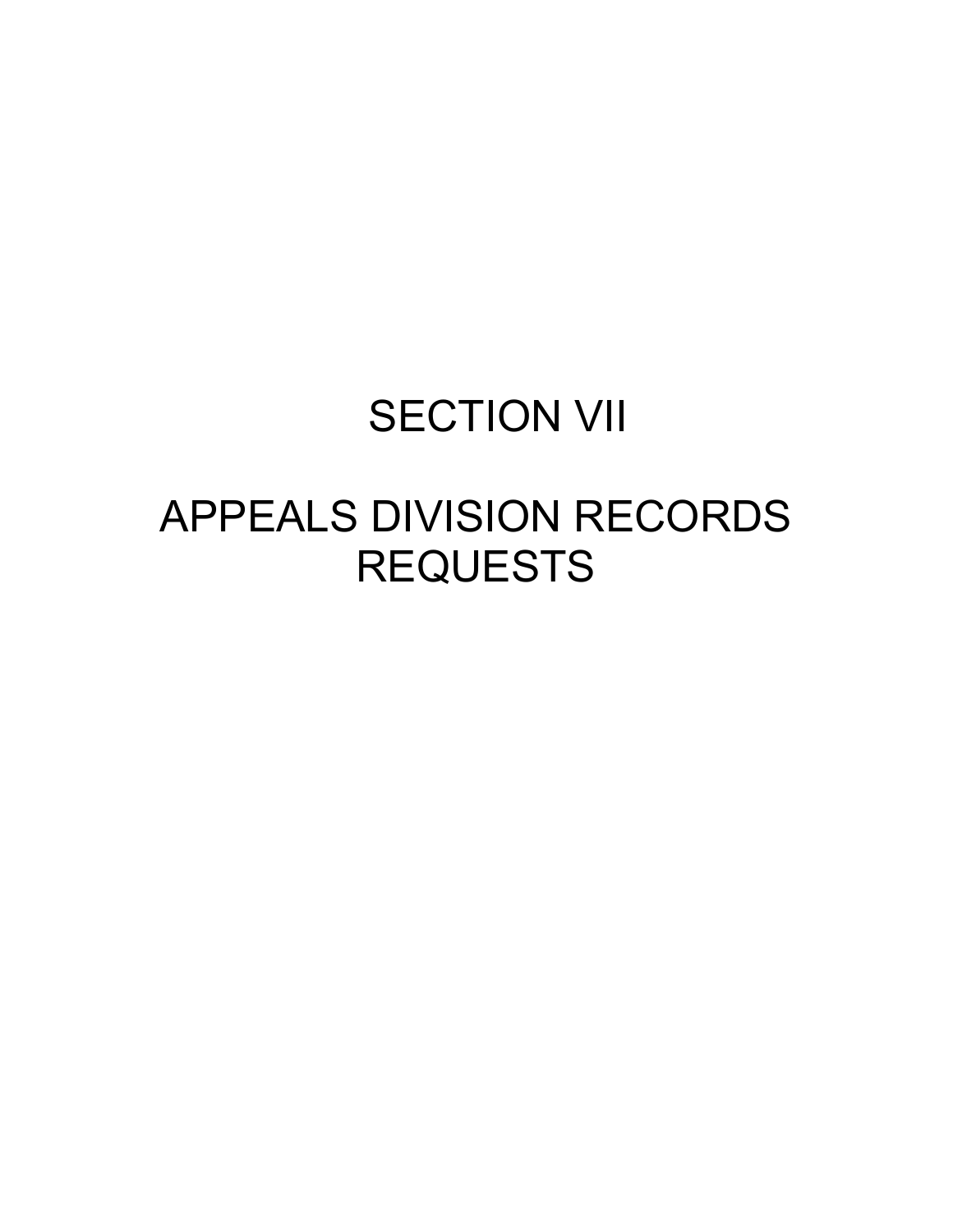### Action: **Requests for Records**

Authority: Public Records Act, Government Code sections 6250-6276.48

Requests for public records directed to the Board may only seek those records in the possession of the Board. (Gov. Code, § 6253). The request must reasonably identify the records being sought. Confidential information as defined in the Public Records Act will be redacted. Requests for records will be processed in the order in which they are received.

A requestor will be notified in writing within 10 days whether the requested documents may be disclosed, but in unusual circumstances, this may be extended to 14 days. (Gov. Code, § 6253, subd. (c)).

The requestor shall bear the total cost of producing the entire record to include, but is not limited to, the cost to construct the record, the cost to produce the hearing transcript, and the cost of any programming and computer services, if necessary, to produce the record. An invoice for the production of the records will be provided when the records are compiled. However, subsequent costs to produce a copy of a record already in the possession of the Board may be charged at \$0.10 per page. (Gov. Code, § 6253.9, subd. (2)(b)). A compact disc (CD) containing digital records and/or recorded hearings is charged at \$5.00 per CD.

Please do not send payment before receiving an invoice.

Guidelines for access to State Personnel Board Public Records are available on SPB's website.

To file a records request please submit a Records Request form available on SPB's website.